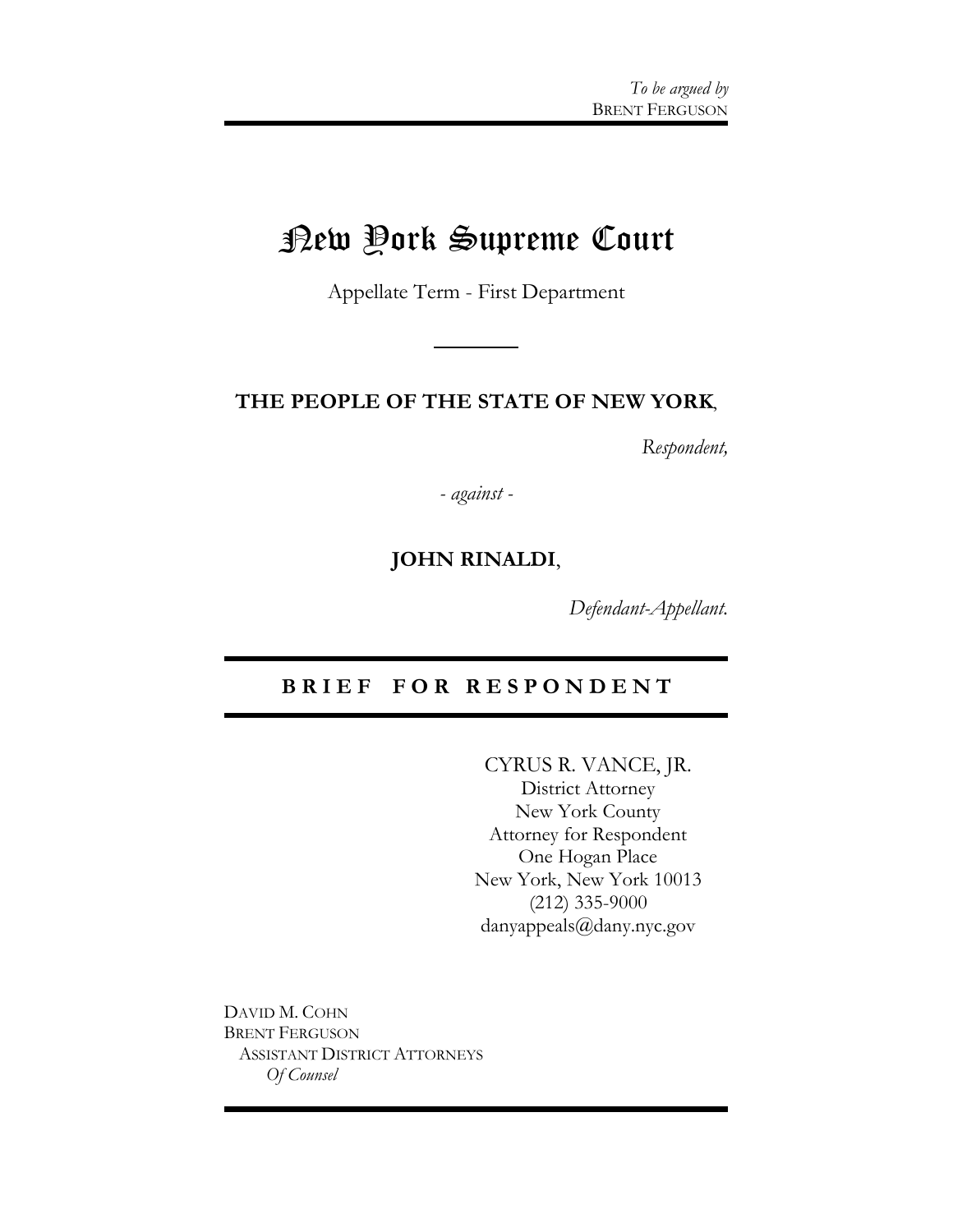## **TABLE OF CONTENTS**

## Page

## **POINT**

| THE EVIDENCE WAS SUFFICIENT TO PROVE<br>DEFENDANT'S GUILT, AND THE VERDICT FULLY<br>ACCORDED WITH THE WEIGHT OF THE |  |
|---------------------------------------------------------------------------------------------------------------------|--|
|                                                                                                                     |  |
|                                                                                                                     |  |
|                                                                                                                     |  |
|                                                                                                                     |  |
|                                                                                                                     |  |
|                                                                                                                     |  |
|                                                                                                                     |  |
|                                                                                                                     |  |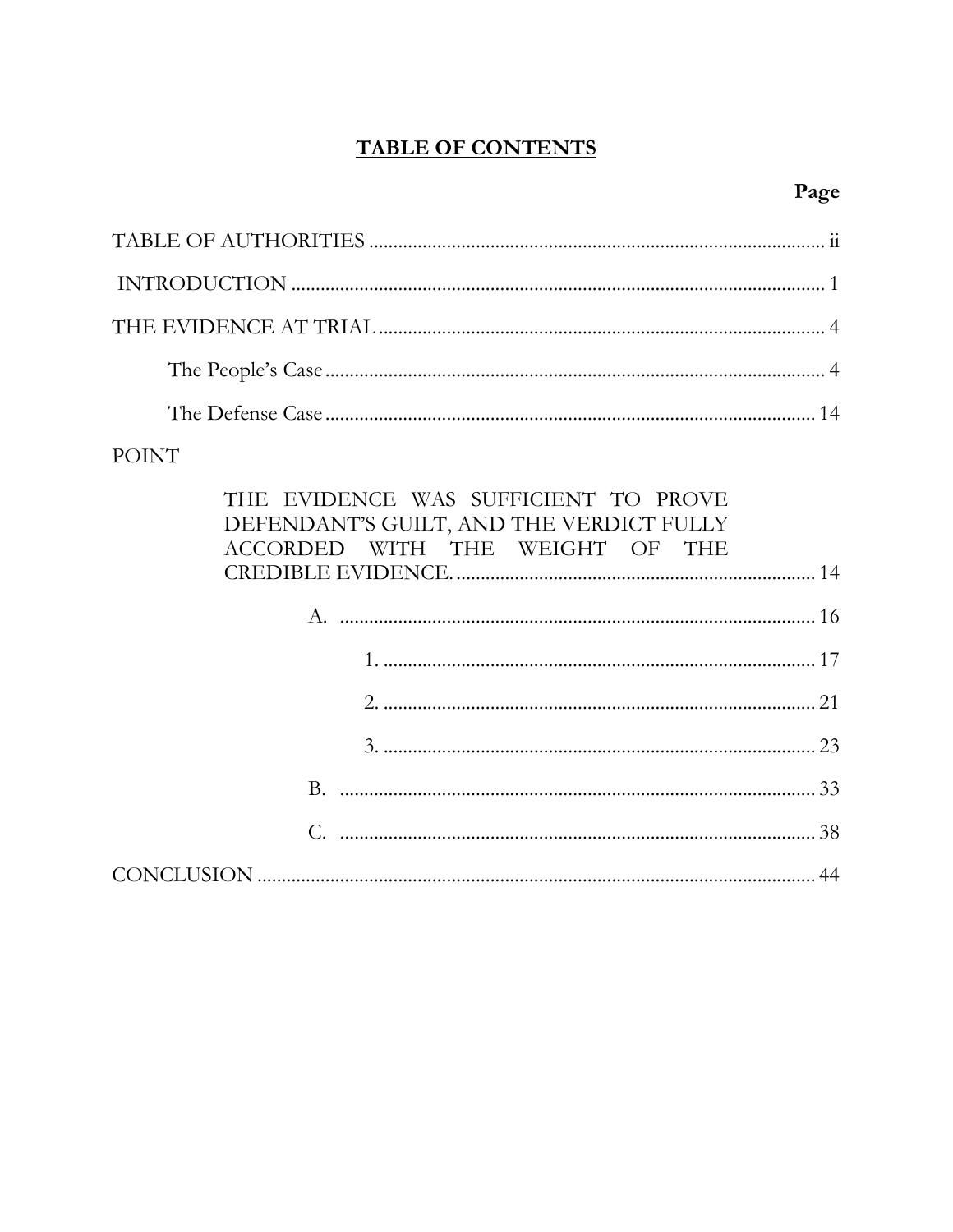## **TABLE OF AUTHORITIES**

## **FEDERAL CASES**

| <b>STATE CASES</b>                                                                                     |
|--------------------------------------------------------------------------------------------------------|
|                                                                                                        |
|                                                                                                        |
|                                                                                                        |
|                                                                                                        |
|                                                                                                        |
|                                                                                                        |
|                                                                                                        |
| People v. Carboy, Misc.3d 83, 84 (App. Term 2d. Dept., 9th & 10th Jud.                                 |
| People v. Chandler, 20 Misc.3d 139 (A) (App. Term 1st Dept. 2008)  25, 31                              |
|                                                                                                        |
| People v. Coveney, 50 Misc.3d 1<br>(App. Term 2d Dept., 2d, 11th & 13th Jud. Dists. 2015) 17-18, 20-21 |
|                                                                                                        |
|                                                                                                        |
|                                                                                                        |
| People v. Dixon, 44 Misc.3d 1216 (A) at 1 (Crim. Ct. N.Y. County 2014)  41                             |
|                                                                                                        |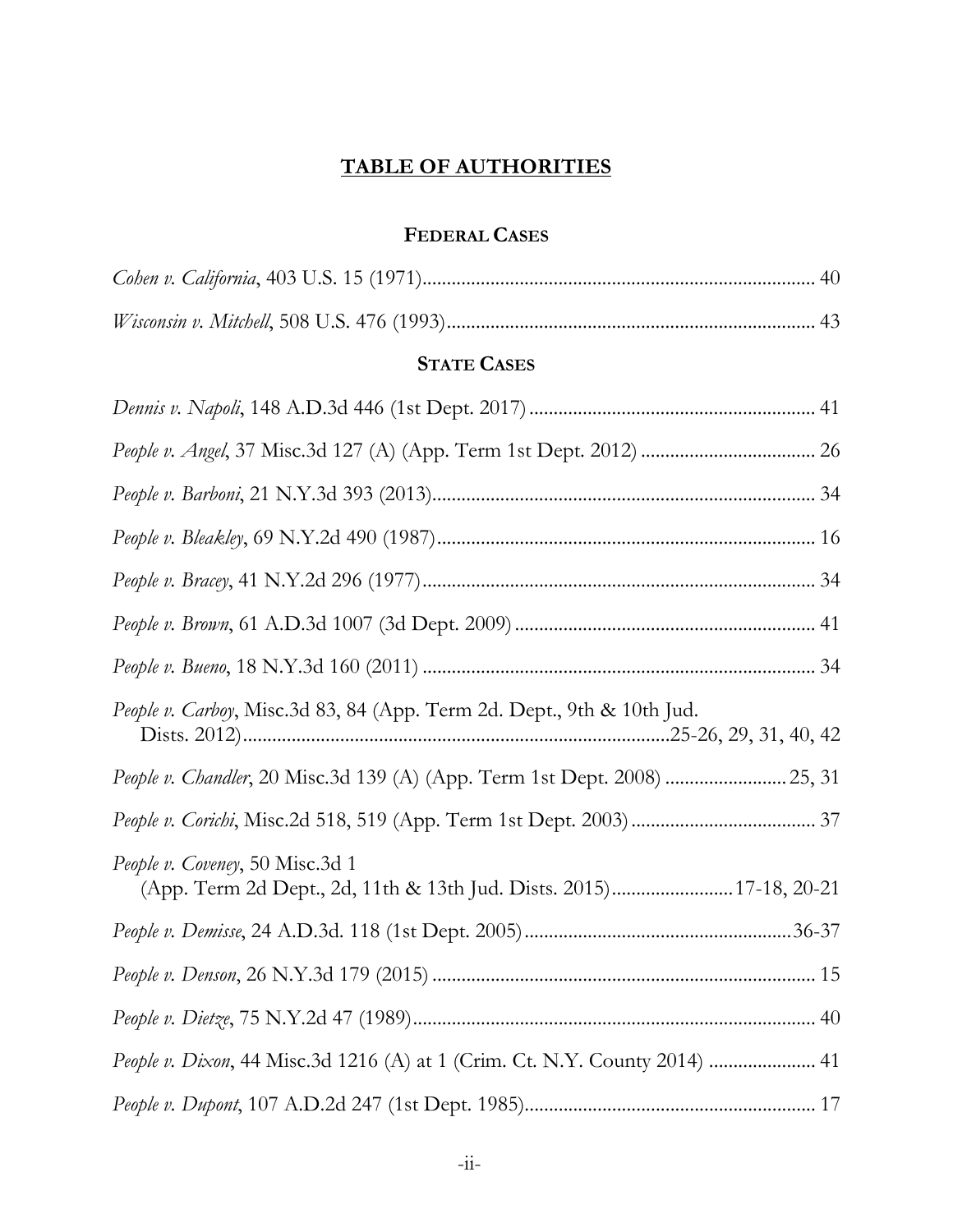| People v. Each, 25 Misc.3d 1217 (A) (1st Dist. Nassau County 2009) 21-22            |  |
|-------------------------------------------------------------------------------------|--|
|                                                                                     |  |
| People v. Ferhani, 37 Misc.3d 1232 (A) (Sup. Ct. N.Y. County 2012) 42               |  |
|                                                                                     |  |
|                                                                                     |  |
|                                                                                     |  |
| People v. Graziano, 11 Misc.3d 137 (A)                                              |  |
| People v. Hawkins, 1 Misc.3d 905 (A) (Crim. Ct. N.Y. County 2003)  35               |  |
|                                                                                     |  |
|                                                                                     |  |
| People v. Kelly, 44 Misc.3d 1203 (A) (Crim. Ct. N.Y. County 2014)21-22              |  |
| People v. Kitsikopoulos, 47 Misc.3d 1220 (A) (Crim. Ct. N.Y. County 2015)17, 21, 25 |  |
|                                                                                     |  |
|                                                                                     |  |
| People v. McDevitt, 43 Misc.3d 1204 (A) (Crim. Ct. N.Y. County 2014) 24             |  |
|                                                                                     |  |
|                                                                                     |  |
| People v. Romero, 50 Misc.3d 1202 (A) (Crim. Ct. N.Y. County 2015) 24               |  |
|                                                                                     |  |
|                                                                                     |  |
|                                                                                     |  |
|                                                                                     |  |
|                                                                                     |  |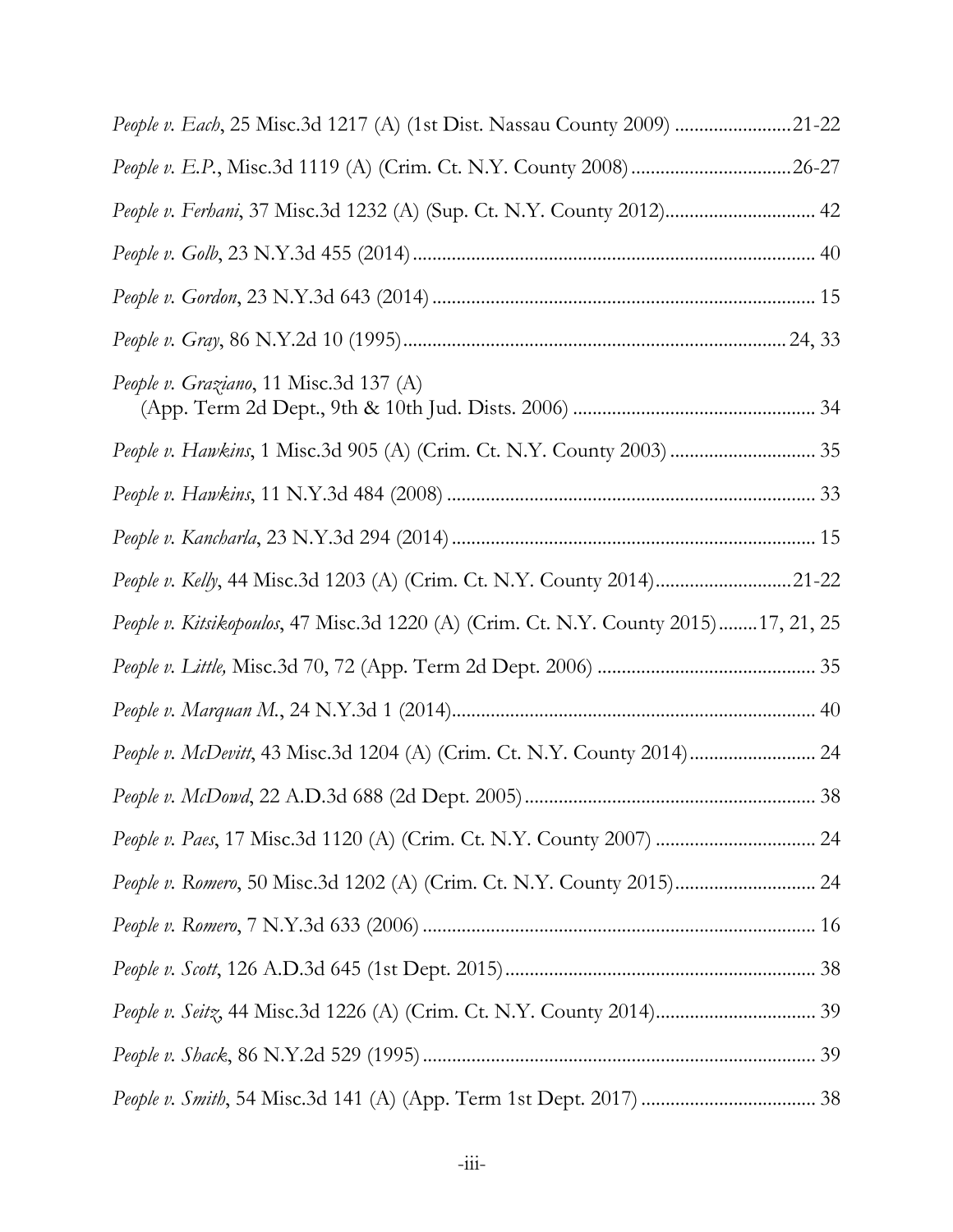| People v. Westwood,<br>(App. Term 2d Dept., 2d, 11th & 13th Jud. Dists. 2016) 21-23, 25-27, 29, 31 |
|----------------------------------------------------------------------------------------------------|
| People v. Williams, 45 Misc.3d 1202 (A) (Crim. Ct. N.Y. County 2014)  43                           |
|                                                                                                    |

## **STATE STATUTES**

## **OTHER AUTHORITIES**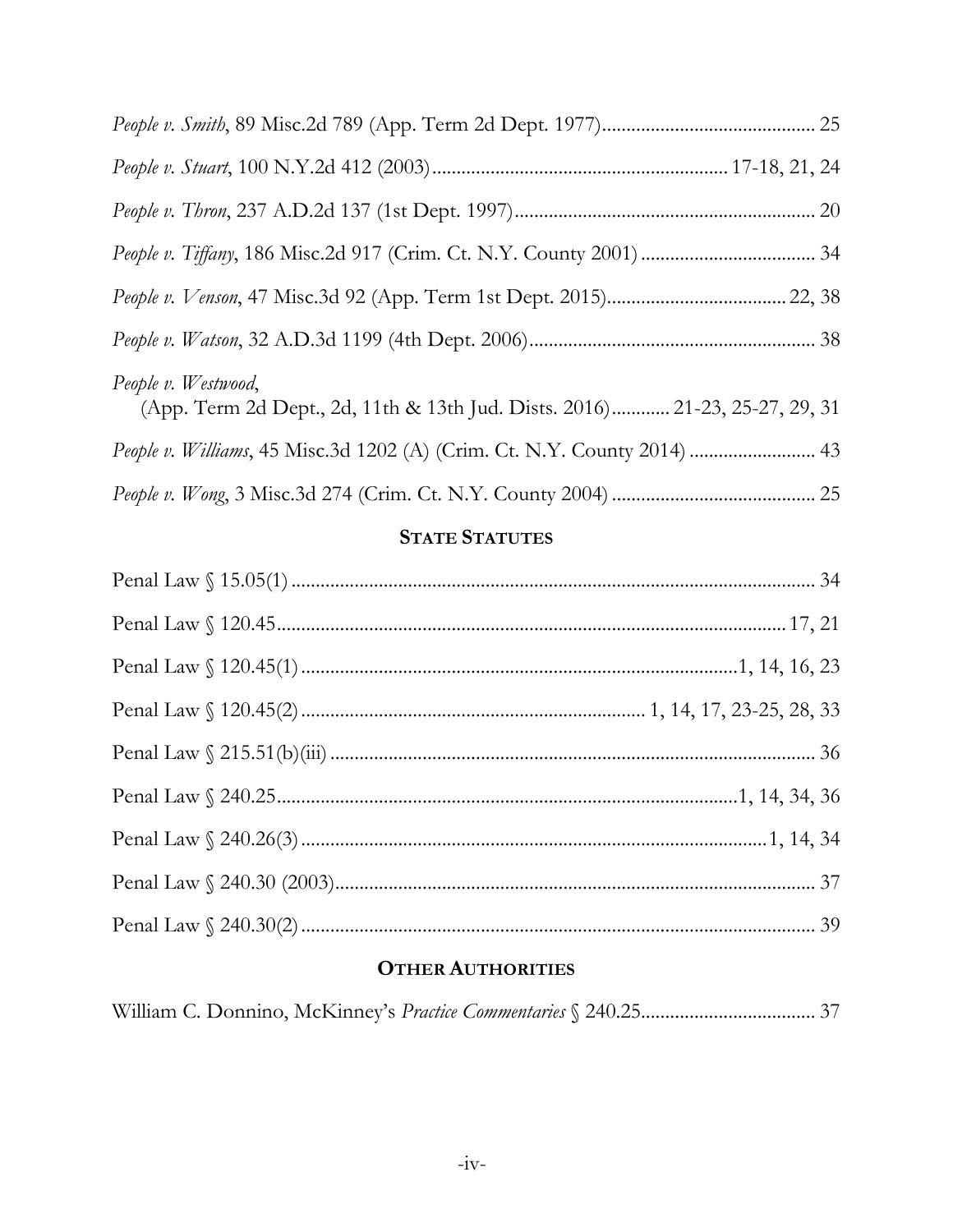### SUPREME COURT OF THE STATE OF NEW YORK APPELLATE TERM: FIRST DEPARTMENT

THE PEOPLE OF THE STATE OF NEW YORK,

Respondent,

-against-

JOHN RINALDI,

Defendant-Appellant.

#### BRIEF FOR RESPONDENT

#### INTRODUCTION

Defendant John Rinaldi appeals from a June 17, 2016 judgment of the Criminal Court of the City of New York, New York County (Kevin McGrath, J.), convicting him after a bench trial of two counts of Stalking in the Fourth Degree (Penal Law §§ 120.45(1), (2)), one count of Harassment in the First Degree (Penal Law § 240.25), and one count of Harassment in the Second Degree (Penal Law § 240.26(3)). On June 17, 2016, the court sentenced him to an aggregate term of sixty days in jail and entered an order of protection.<sup>[1](#page-5-0)</sup> Defendant has served his sentence.

<span id="page-5-0"></span> <sup>1</sup> Specifically, defendant received sixty days in jail for each of the stalking convictions and the first-degree harassment conviction, and fifteen days in jail for the second-degree harassment conviction. All four sentences were ordered to run concurrently, for an aggregate term of sixty days in jail.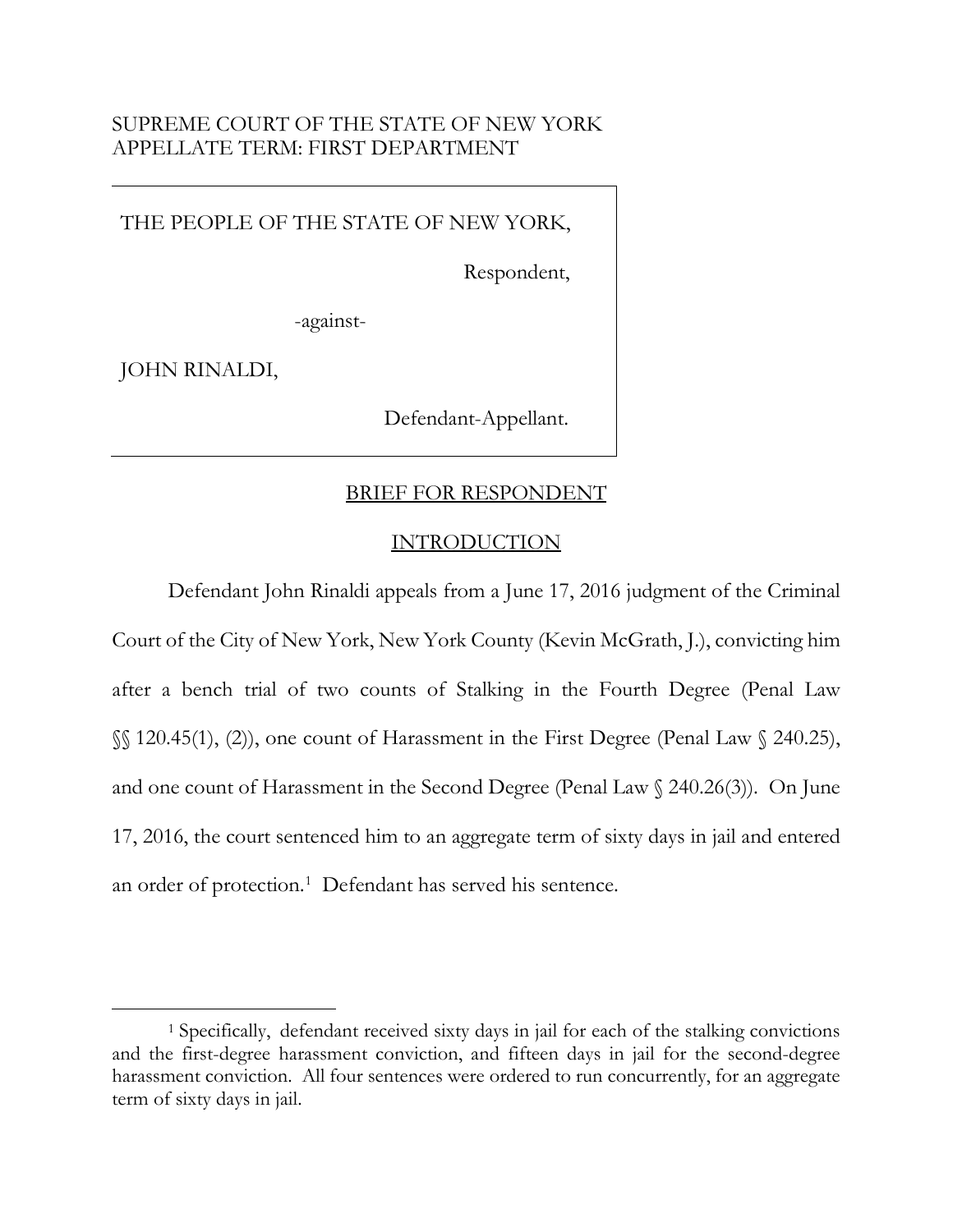This case arises from defendant's repeated, unwanted confrontations and contacts with actress Brooke Shields between November 2013 and May 2015. Defendant began making constant attempts to contact Shields in the 1980s, writing letters, making telephone calls, and even showing up uninvited to her birthday party at a restaurant in Manhattan. Because defendant was "obsessed" with Shields and sought to pursue personal encounters, Shields's security team treated him as an "inappropriate pursuer" and asked her to report all of defendant's attempts at contact.

Defendant began a more aggressive effort to be a part of Shields's life in November 2013. On November 8, he delivered a box to her home on West 10th Street, in Manhattan, containing a teddy bear and two letters from his purported charity. Two weeks later, he waited outside her home with a framed picture of Shields as a young child and tried to give it to her, saying it was for her daughter, Rowan. After Shields avoided defendant and went inside, her employee told defendant not to approach the house or contact Shields or her family.

Nevertheless, defendant returned to Shields's home twice within the next few weeks, unsuccessfully trying to speak to Shields. A few months later, defendant approached Shields's husband, Chris Henchy, on the street near their home, and admitted to Henchy that he had "spooked" Shields during their previous encounter. Henchy agreed that he had scared her, and told defendant to "leave Brooke alone." Yet Shields continued to see defendant and his car near her home. In addition, throughout 2014, defendant frequently used social media to address Shields and discuss her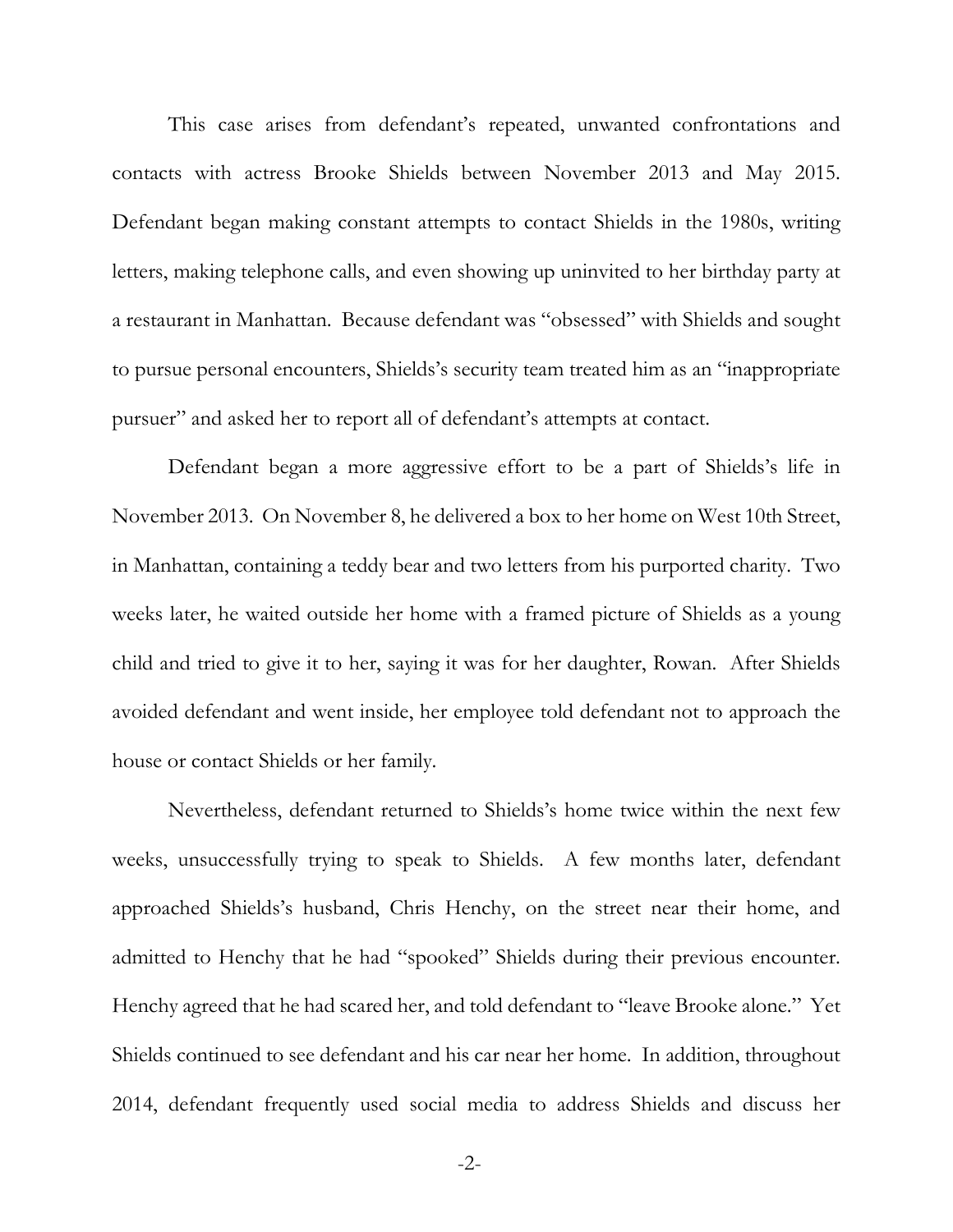daughter Rowan, and once attended an event Shields held to promote her book, using the audience question-and-answer time to speak to Shields, and the rest of the audience, at length.

In May 2015, defendant escalated his attempts at contact. He parked his car in front of Shields's home on May 3, and seemed intent on staying there until he persuaded Shields to accept him into her life. Over the next few days, he approached her in person and sent messages discussing her whereabouts and asking her to be nicer to him.

On May 5, Shields saw that defendant had written her name in the dust on his car's window. After Shields expressed fear, her assistant wiped off the writing with his sleeve, and defendant responded by sending a message that said, "pls tell your faggy henchman 2not [*sic*] touch my car." Later that night, when returning from an event, Shields and the same assistant saw defendant in his car in the same spot, and he drove quickly away when the assistant approached him. Shields filed a complaint with the police that night.

A police officer found defendant sleeping in his car on the morning of May 6 and told him not to contact Shields or her family, to stay away from her house, and to stop posting messages about her online. Yet the police observed him walking slowly in front of her house later the same day, and gave him a second warning that afternoon. Defendant ignored those warnings, and over the next ten days he posted frequently about Shields on Twitter, at one point tweeting about his "Second Amendment" rights. On May 15, he sent a lengthy e-mail to Shields's publicist discussing his feelings about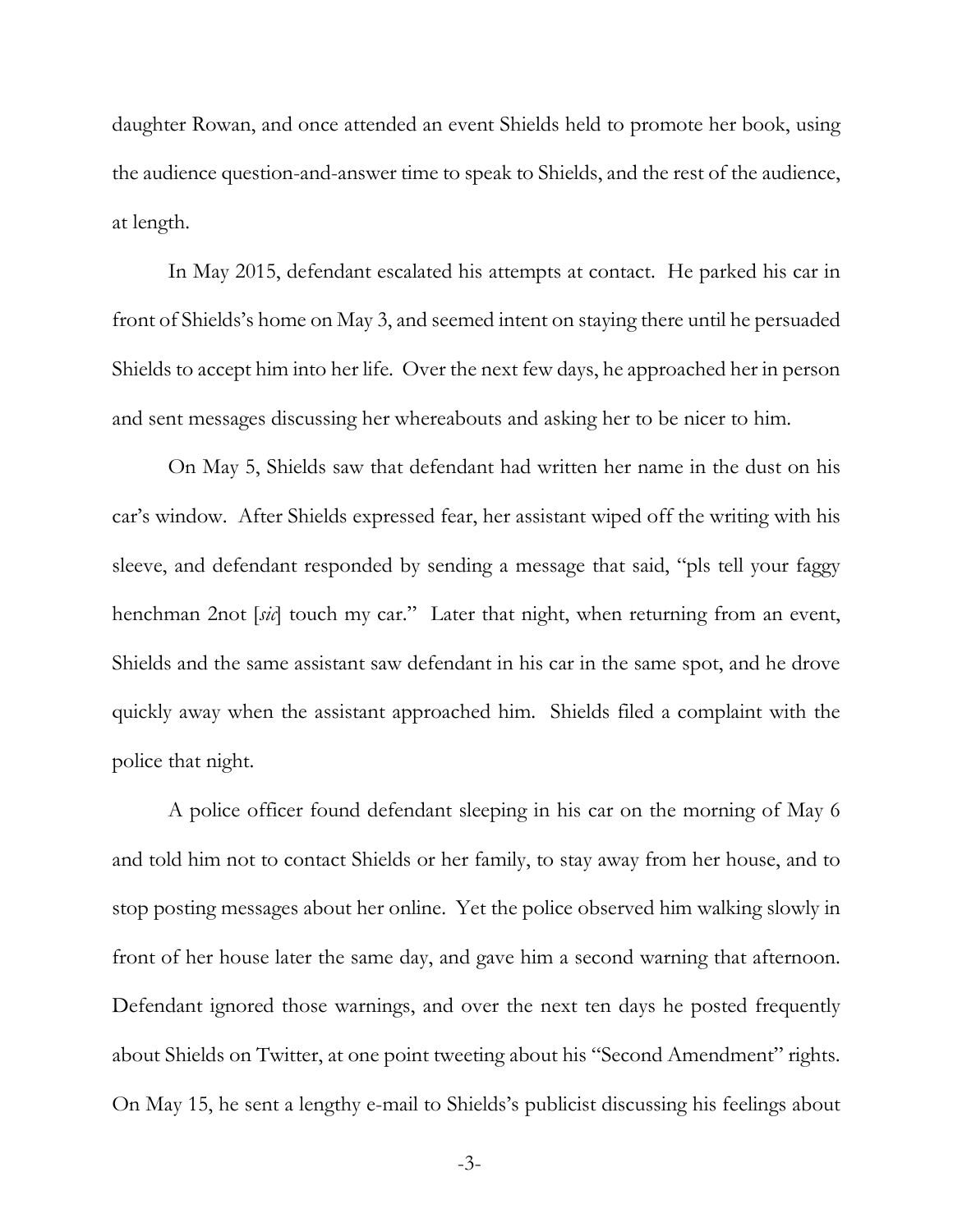Shields, referencing an incident in which another actress, Rebecca Shaeffer, had been murdered by a stalker. Defendant was subsequently arrested.

By a Criminal Court Information (Docket No. 2015NY030419), defendant was charged with two counts of Stalking in the Fourth Degree, one count of Harassment in the First Degree, and one count of Harassment in the Second Degree. Following a suppression hearing not at issue on appeal, defendant proceeded to a bench trial before the Honorable Kevin McGrath on June 13, 2016. On June 17, 2016, the court found defendant guilty of all four charges and, on the same day, sentenced defendant as described above.

On appeal, defendant argues that the trial evidence was insufficient and that the verdict was against the weight of the evidence.

#### THE EVIDENCE AT TRIAL

#### The People's Case<sup>[2](#page-8-0)</sup>

#### A. Background: contacts with Shields in the 1980s.

BROOKE SHIELDS became famous in the 1980s, starring in films such as *The Blue Lagoon* and *Endless Love.* Defendant began to send Shields letters and call her house during that decade, which was brought to the attention of BRIAN CRETER, a member of Shields's security team (Creter, Jun. 13: 113-115; Shields, Jun. 13: 128). Defendant

<span id="page-8-0"></span> <sup>2</sup> Parenthetical references preceded by a last name and a date are the respective witness's trial testimony. Citations to "T" are to non-testimonial portions of the trial transcript. References designated "DB" are to the defendant's brief.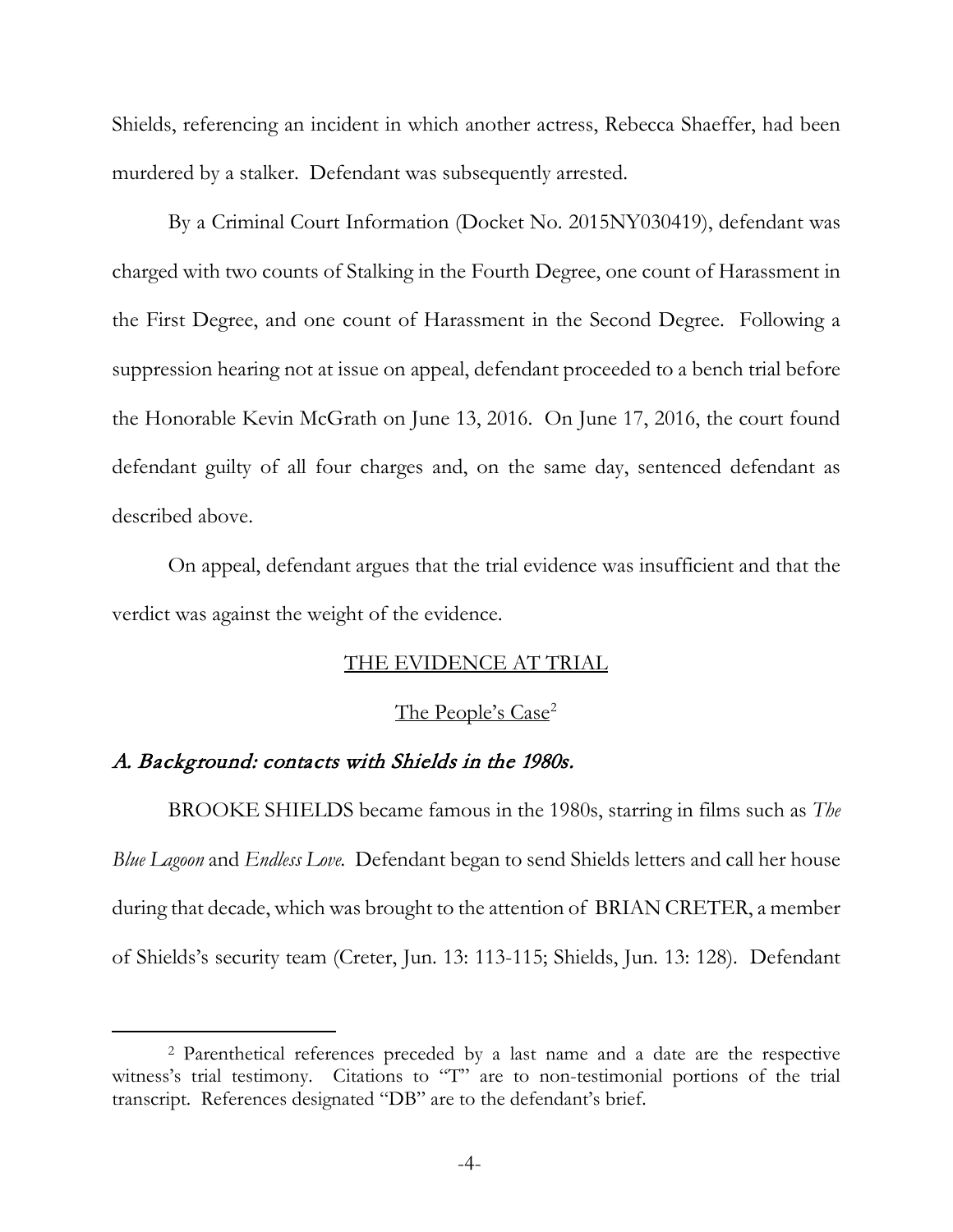also began writing letters to Shields's assistant in charge of handling her fan mail (Shields, Jun. 13: 130). Defendant's letters were not typical fan letters. In his first letter, he said he was "obsessed" with Shields, and at least ten of his letters discussed plans to pursue face-to-face encounters with her (Creter, Jun. 13: 111, 113). Because of this troublesome content, Shields's security team labelled defendant an "inappropriate pursuer" (Creter, Jun. 13: 111).[3](#page-9-0)

In 1987, defendant went uninvited to Shields's birthday party at a restaurant in downtown Manhattan and posed for photos with Shields and her mother Teri (Shields, Jun. 13: 132). Shields believed that her mother spoke to defendant only because "[i]f she was threatened by someone, she tried to bring them in to have an eye on them" (Shields, Jun. 14: 47).

Over the years, defendant attended many of Shields's Broadway performances, at one point claiming to "go 2every [*sic*] play" that Shields was in (People's Exhibit 13G) (5/10/15 Tweets). After the shows, defendant would wait outside the stage door hoping to speak to Shields (Shields, Jun. 13: 133). He did not often ask for an autograph like other fans, but was usually there to tell her he knew about a recent development in her personal life (Shields, Jun. 13: 166). When she saw defendant, Shields would ask her bodyguard at the theater to tell the police who were standing guard that there was

<span id="page-9-0"></span> <sup>3</sup> Also, when identifying dangerous behavior, the security team would not only look for direct threats, but for communications "that show[ed] obsessive love," because "there has never been a public figure stalker attack [in which the stalker] has threatened that person first" (Creter, Jun. 13: 123).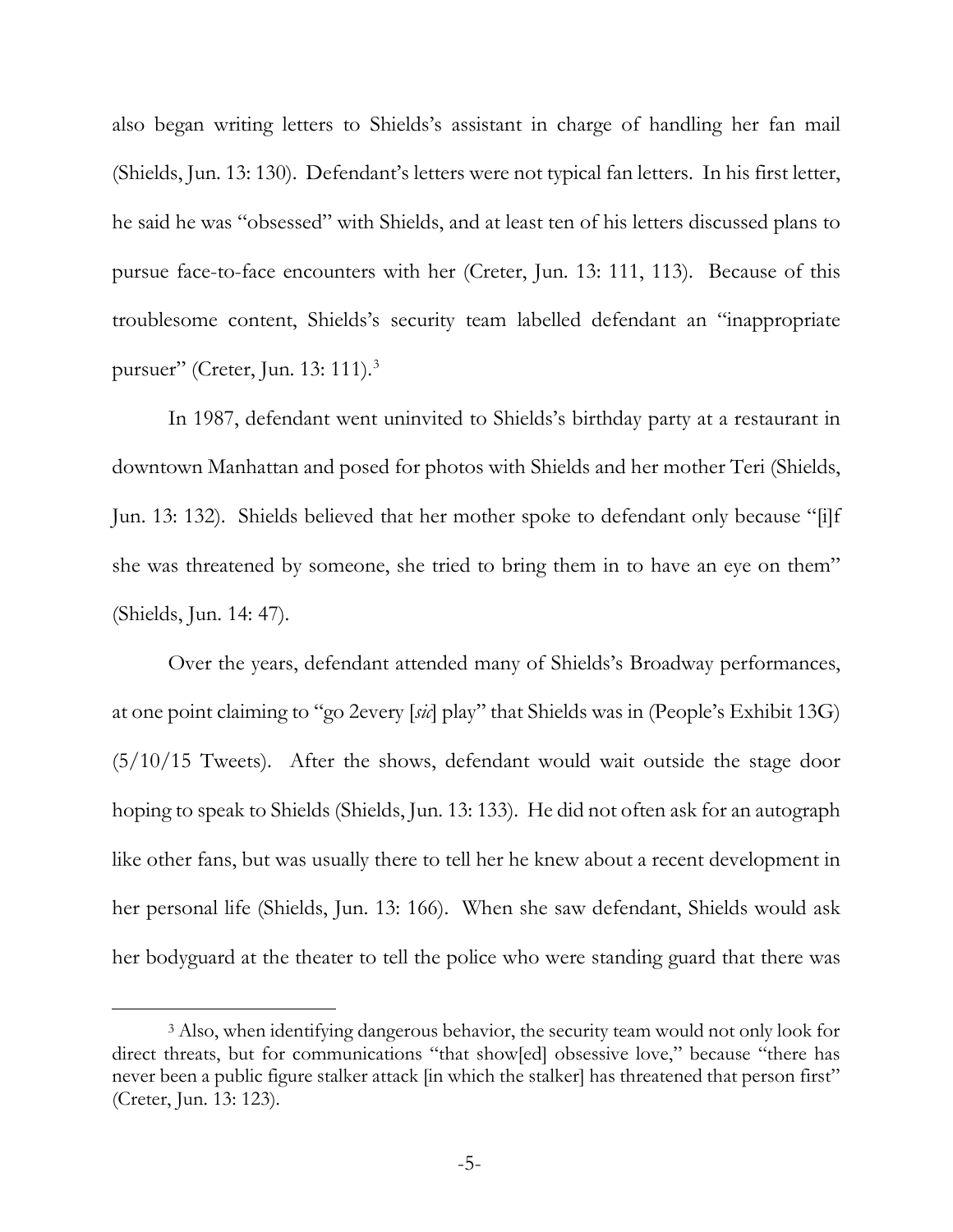a "higher alert" and would inform her assistants, including MICHAEL ZARARA, who ran her social media accounts (Shields, Jun. 13: 168; Zarara, Jun. 14: 103, 180).

### B. Defendant approaches Shields's home four times in late 2013 and is warned to stay away from her.

On November 8, 2013, defendant dropped off a box with a teddy bear and two letters at Shields's home on West 10th Street, where she lived with her husband, CHRISTOPHER HENCHY, and their two daughters (Henchy, Jun. 14: 191-92, 212). After it was delivered, the package was given to Shields's assistant DANIEL MCCANN*,* who later informed Shields about its contents (McCann, Jun. 14: 53-55). In the letters, defendant claimed that he operated a charity to support the recovery effort in Newtown, Connecticut (the location of the Sandy Hook massacre), and asked for assistance with building a children's center there (Shields, Jun. 14: 32; McCann, Jun. 14: 53-55; Henchy, Jun. 14: 212-14; People's Exhibit 5 (11/8/13 Letters)). One letter contained a small shirtless photograph of defendant and listed other celebrities who were supposedly involved in the charity's efforts, and the other asked Shields to take the teddy bear and deliver it to the ribbon cutting ceremony of the children's center in Newtown (McCann, Jun. 14: 71-72; Henchy, Jun. 14: 212-14; People's Exhibit 5  $(11/8/13$  Letters)).<sup>[4](#page-10-0)</sup>

<span id="page-10-0"></span> <sup>4</sup> Witnesses at trial questioned the charity's legitimacy (McCann, Jun. 14: 67; Zarara, Jun. 14: 122).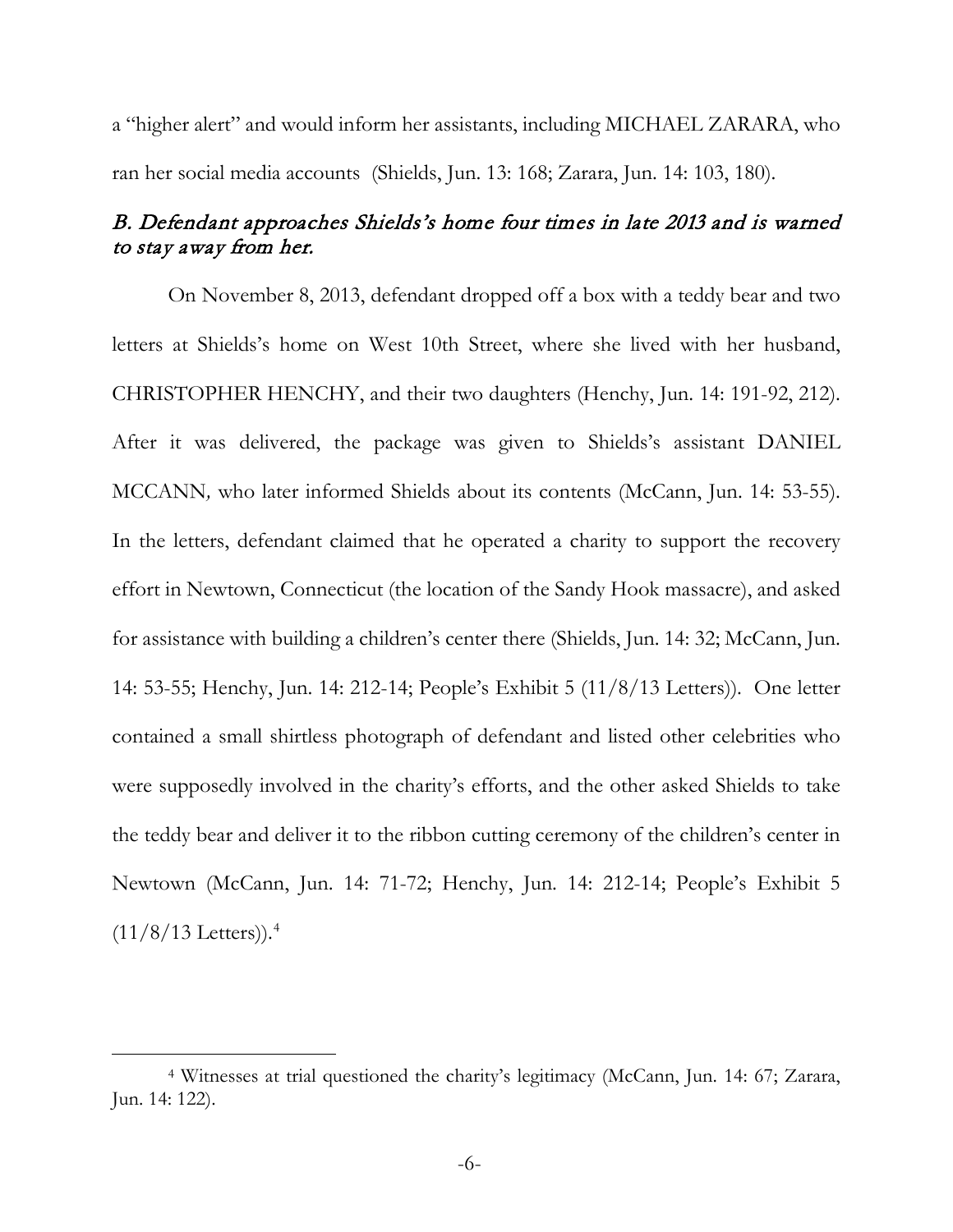On November 23, Shields returned home with Zarara to find defendant at her house once more (Shields, Jun. 13: 138-40, Jun. 14: 22-24; Zarara, Jun. 14: 103, 166). He waited for Shields by her front steps, holding a silver picture frame with a picture of Shields when she was a small child. When Shields and Zarara approached the house, defendant held the picture frame up and said "I have something for Rowan," Shields's daughter (Zarara, Jun. 14: 175-76; Shields, Jun. 13: 140). Shields did not speak to defendant, but said, "No, no, no, no, no. That's one of the guys." (Zarara, Jun. 14: 104; Shields, Jun. 13: 138-39, Jun. 14: 22). Zarara then stood in front of defendant so Shields could walk around and go inside her house (Zarara, Jun. 14: 104; Shields, Jun. 13: 139, Jun. 14: 22-24). When she ignored him, defendant yelled, "What, you don't want it?" and seemed agitated and frustrated (Zarara, Jun. 14: 105). His presence and demeanor, and the fact that he mentioned her daughter's name, made Shields "fearful [and] on edge," and made her feel like she was in a "vulnerable position" (Shields, June 13: 148).

Shortly after Shields and Zarara went inside, Zarara came back outside to speak to defendant. Defendant explained that he "wasn't a creep" and gave Zarara his driver's license for identification (Zarara, Jun. 14: 105; People's Exhibit 8 (Driver's License)). Defendant then walked to the corner, but stood on the corner staring at Shields's house for about ten minutes. He walked around the corner and out of view several times, but repeatedly returned to a spot from which he could look at Shields's home (Zarara, Jun.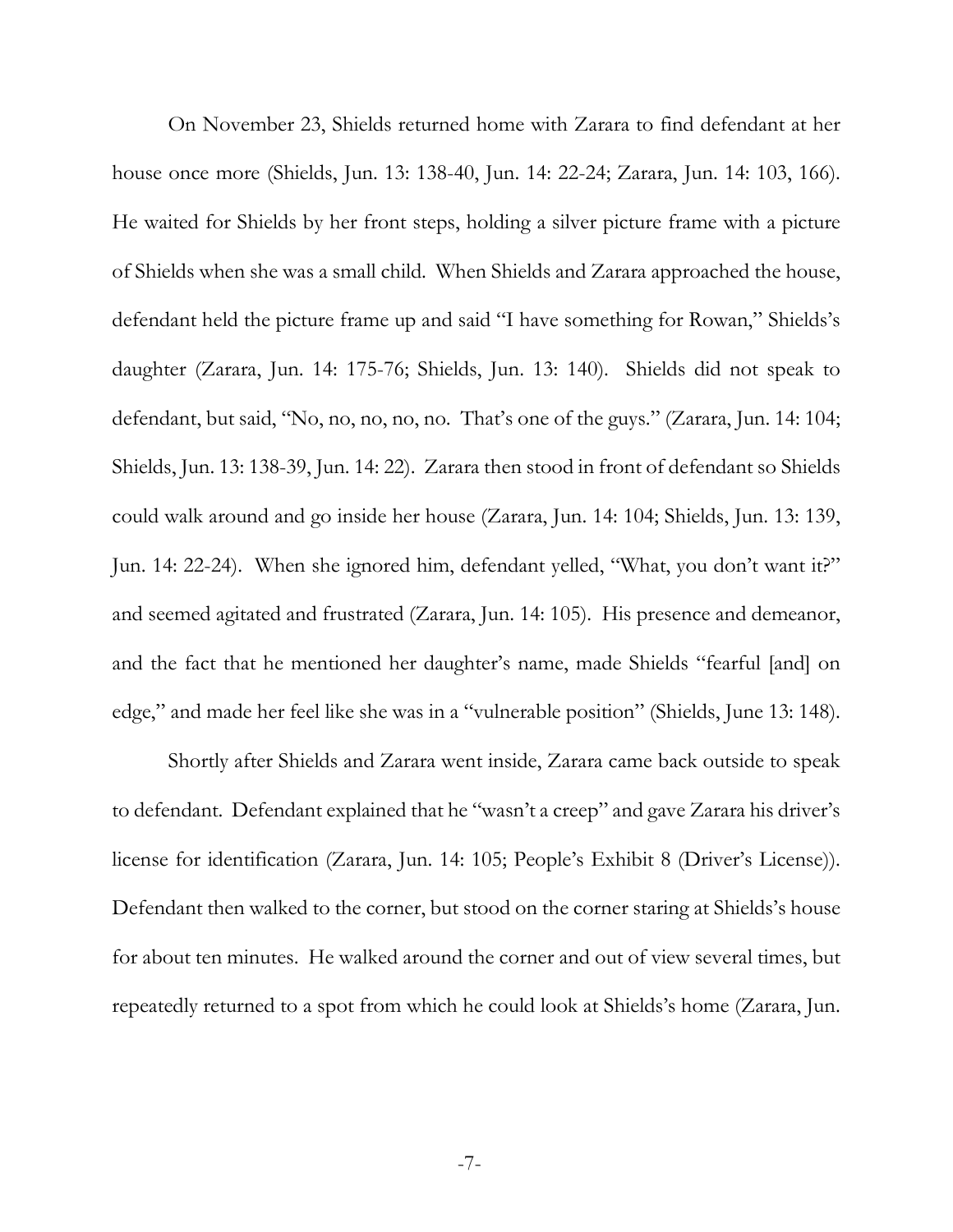14: 107). Zarara walked to the corner and told defendant "not to contact anyone in [Shields's] house," bring gifts or "hang around" the house (Zarara, Jun. 14: 109, 187).

Defendant seemed disconcerted by Zarara's warning. He had a "nervous energy" during their conversation, and seemed to reject the notion that his actions were inappropriate, saying that he saw the family in the neighborhood "all the time" and "never [said] anything to them" (Zarara, Jun. 14: 108). A few days later, on or around November 26, 2013, defendant posted several messages on Shields's WhoSay account,<sup>[5](#page-12-0)</sup> saying that he was "horrified to hear saying hello was inappropriate," adding, "I love you — but you're better than this" (People's Exhibit 10) (11/2013 WhoSay Posts).

Less than two weeks later, on December 8, 2013, defendant was back at Shields's home. This time, Shields was getting on a motor scooter driven by McCann (Shields, Jun. 13: 140; McCann, Jun. 14: 55-56, 74). Shields saw defendant approaching them and said, "That's him. Just go." (McCann, Jun. 14: 56; Shields, Jun. 13: 141, Jun. 14: 11). Though McCann began to drive the scooter away from the house, he stopped to wait for a red light at the corner of the block. Defendant followed the scooter to the corner and kept trying to talk to Shields, but she pretended not to hear him, and McCann drove away (Shields, Jun. 13: 141, Jun. 14: 12; McCann, Jun. 14: 75). Later, defendant returned to Shields's home. Shields was not home, but defendant spoke to

<span id="page-12-0"></span> <sup>5</sup> WhoSay was a social media website on which celebrities could post photographs and messages, and anyone could see and respond to those posts (Zarara, Jun. 14: 111-12).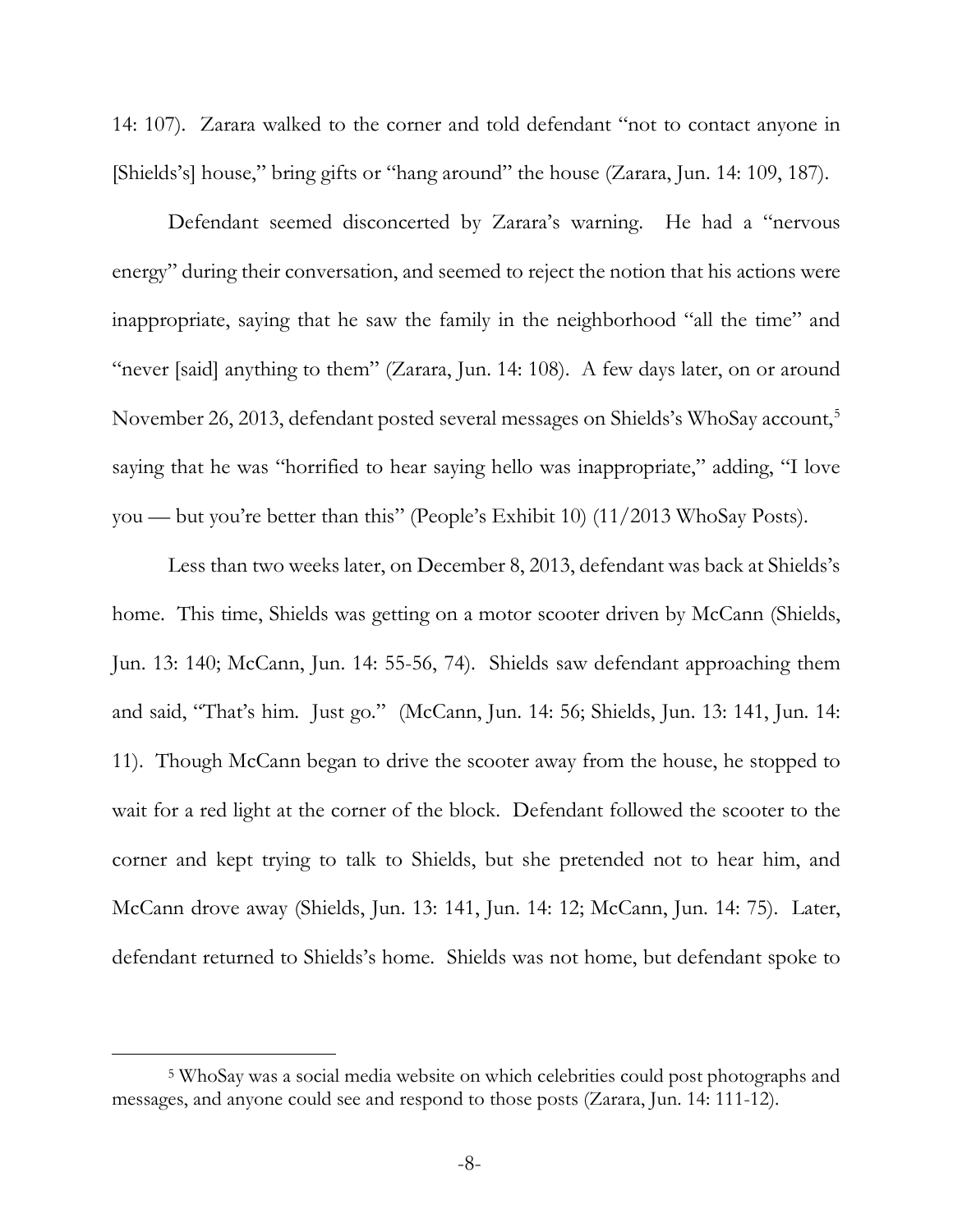the family's babysitter, KELLY CORRIGAN. Defendant asked whether Shields had received the box with the teddy bear that he had previously delivered (Corrigan, Jun. 14: 92-93, 100). Corrigan later alerted Shields and Henchy about the encounter (Corrigan, Jun. 14: 92, 100-01).

## C. Defendant acknowledges that he "spooked" Shields, and is warned again to "leave Brooke alone."

On March 4, 2014, defendant approached Henchy about "[a] hundred feet" from Shields's and Henchy's home (Henchy, Jun. 14: 192, 205). Defendant told Henchy "he thought he had spooked" Shields (Henchy, Jun. 14: 193). Henchy told him that was correct and that defendant had "ma[de] her unsettled and nervous and scared" (Henchy, Jun. 14: 193). He then told defendant to "leave Brooke alone" (Henchy, Jun. 14: 217- 18). Henchy later reported the incident to Shields's security company (Henchy, Jun. 14: 194).

### D. Defendant tweets messages to Shields, attends her public event, and is seen frequently near Shields's home.

Seven months later, on October 7, 2014, defendant sent Shields a photo on Twitter of a young child, with the caption "my Rowan Sophia" (People's Exhibit 22) (10/7/14 Tweet). On November 17, 2014, using the account he had set up for the charity he claimed to operate, he sent another message with a photo of Shields that said "if there was a more beautiful being  $\ldots$ " (People's Exhibit 11) (11/17/14 Tweet).

On November 23, 2014, defendant attended an event at which Shields was promoting a book she had written (Shields, Jun. 13: 142). He sat in the front row, asked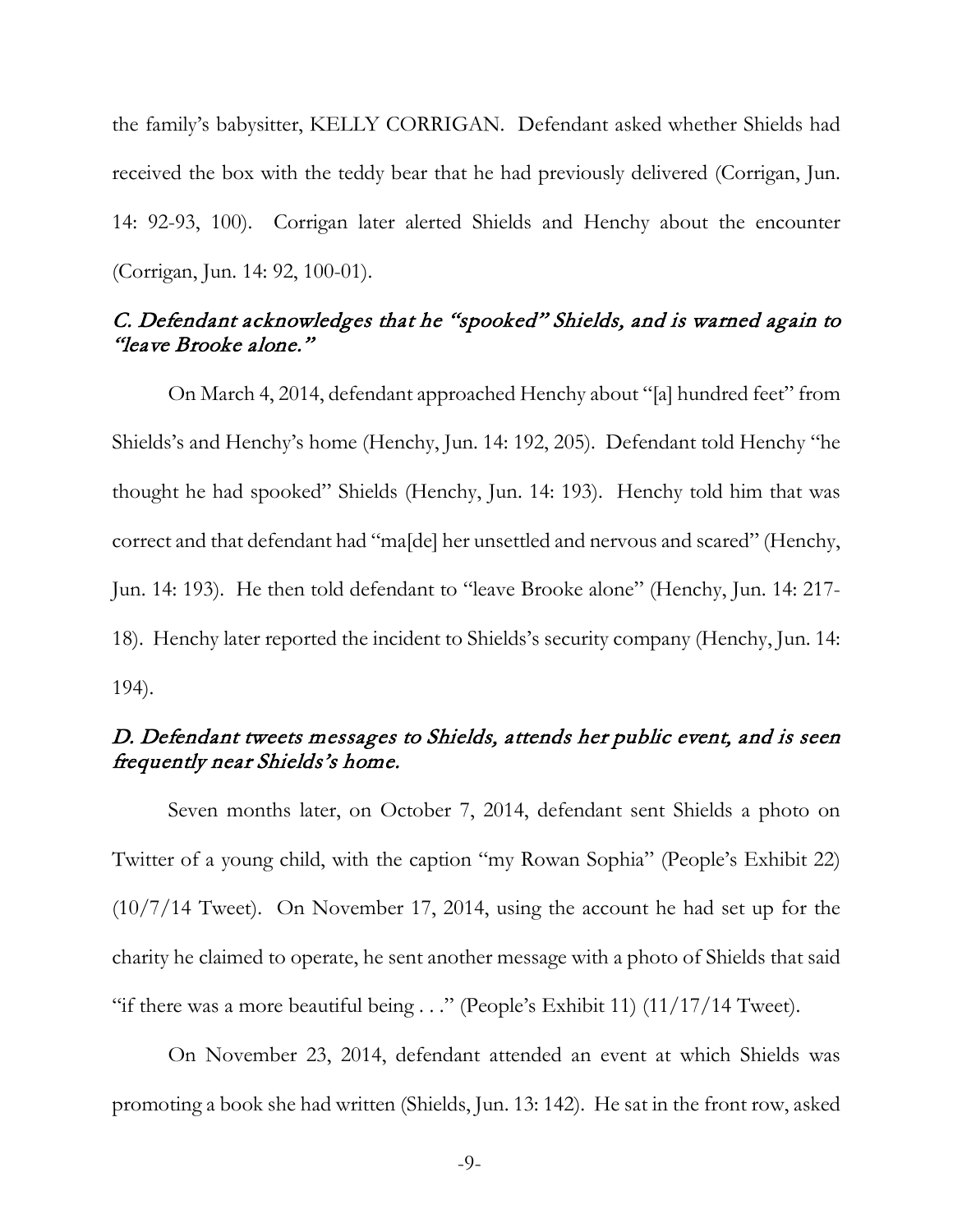for the microphone, gave Shields a picture of her mother, and then spoke at length without asking a question (Shields, Jun. 13: 142, 146, Jun. 14: 9-10). Several days later, defendant blogged about the event on the website he set up for his charity, and said that he did have a question for Shields, "but knowing her as I do I [didn't] need to put her on the spot, hell, I see her all the time in the neighborhood" (People's Exhibit 12) (11/28/14 Sandy Hook Center Blog Post).

After the event, Shields began to see defendant more often in the neighborhood, always close to her home (Shields, Jun. 13: 146). She also frequently saw his car outside the house "for days at a time," and he told her that he sometimes lived in his car (Shields, Jun. 13: 146, Jun. 14: 12-13, 50). When she saw him while her daughters were with her, she would not go home because she was fearful for their safety (Shields, Jun. 13: 147-48).

## E. Defendant intensifies his attempts at personal contact and shows anger at Shields's rejection. Shields contacts the police.

On May 3, defendant parked outside Shields's home once again, and then sent her a Twitter message (using his charity's account) telling her that he thought she was out of town, and that she should let him know if she wanted the parking spot (People's Exhibit 13E) (5/3/15 Tweet). Defendant recounted that the next day he offered her the parking spot in person, this time when she was with Rowan, and she declined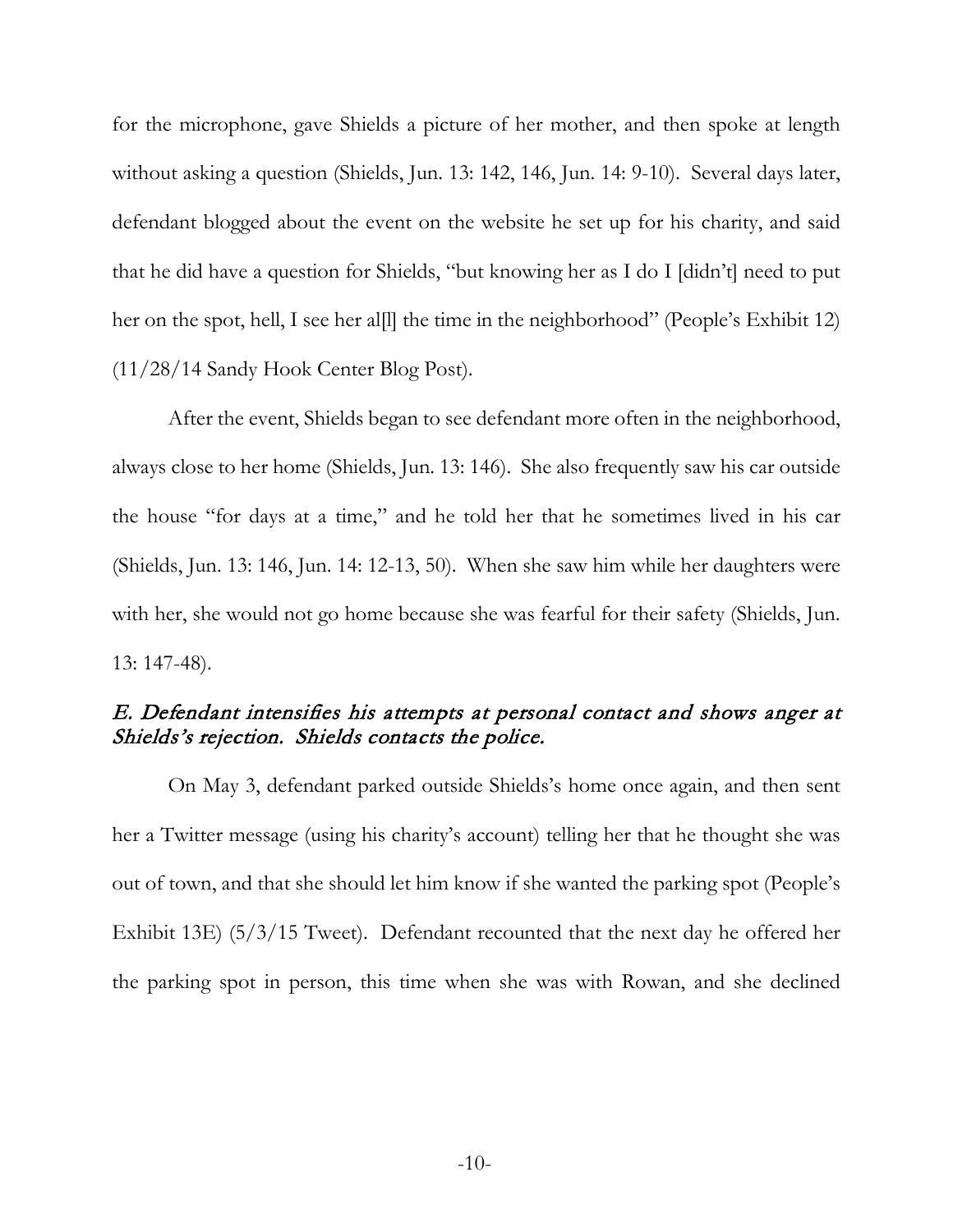(People's Exhibits 7 (5/15/15 E-mail to Fritzo), 20A (7/21/15 Sandy Hook Center Blog Post)).

On the morning of May 5, Shields was with her trainer returning home from a workout, and defendant was waiting near her home (Shields, Jun. 13: 149). She tried to keep her trainer with her, then walked inside the house to avoid defendant (Shields, Jun. 13: 149). A short time later, defendant tweeted that he saw her coming home, and added, "Pls b nicer- I'm sch gd guy!" (People's Exhibit 6) (5/5/15 Tweets). Later in the day, Shields saw defendant's car in the same spot as it had been before, but this time he had written "Brooke" in the dirt on his car window in the same style as her signature (Shields, Jun. 13: 150; McCann, Jun. 14: 57, 78-79). Shields found this "disturbing and creepy," and at Shields's request, McCann wiped it off the car (Shields, Jun. 13: 150; McCann, Jun. 14: 79). In response, on the same day, defendant sent Shields a Twitter message that read, "pls tell your faggy henchman 2not [*sic*] touch my car. It's an act of vandalism& [*sic*] not appreciated." (People's Exhibit 6) (5/5/15 Tweets).

That evening, Shields and McCann returned from an event. When they walked past defendant's car, still parked outside her home, they saw him "rustling" around in the back seat (Shields, Jun. 13: 151; McCann, Jun. 14: 58, 80). They both went inside, and then McCann came back outside to confront defendant. By the time he got outside, however, defendant was driving away (Shields, Jun. 13: 151; McCann, Jun. 14: 59, 80). Shields went to the police station to file a complaint that night (Shields, Jun. 13: 151). She also asked McCann to stay at her house that night and the next night because her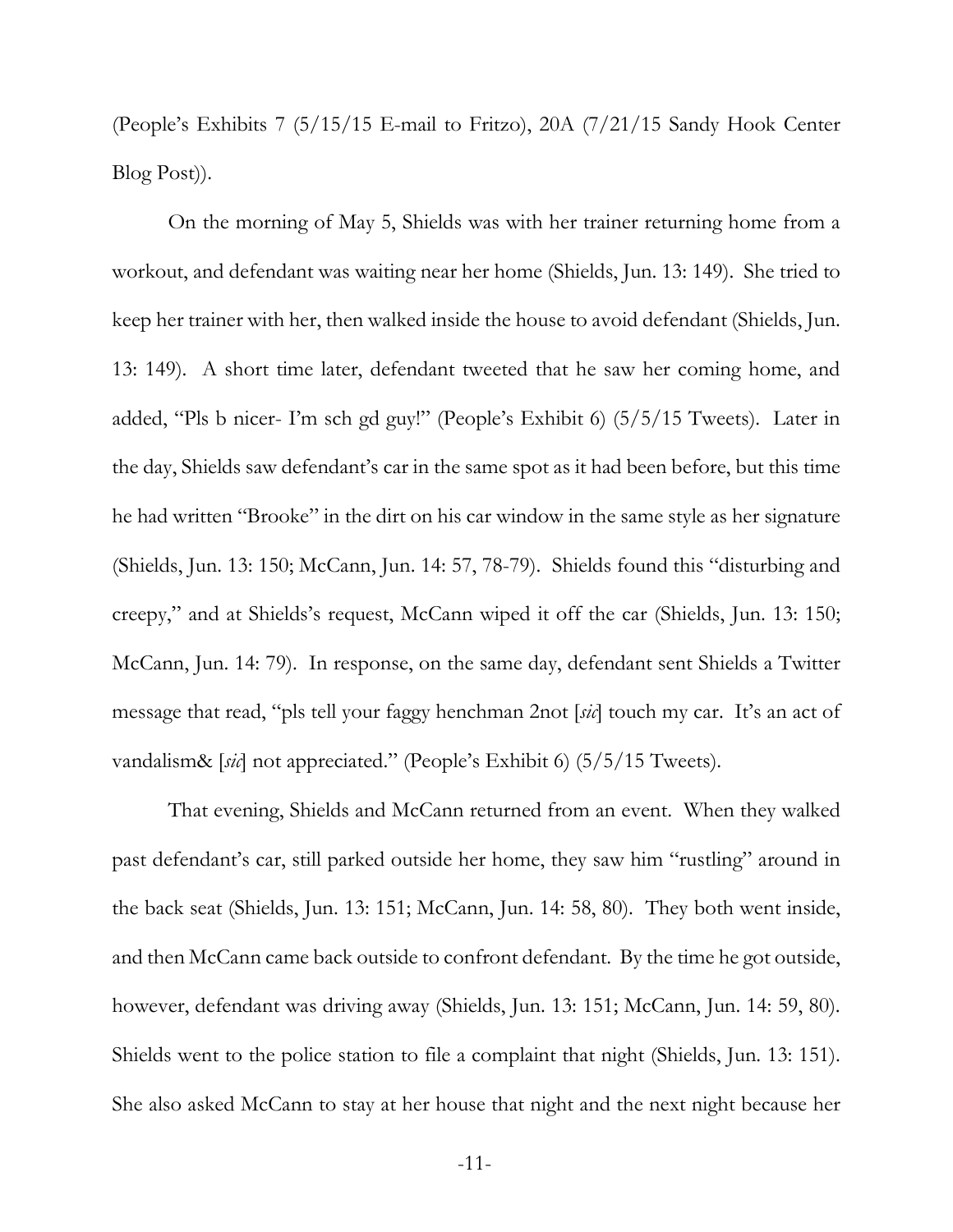husband was away and she feared for her safety and her daughters' safety (Shields, Jun. 13: 154; McCann, Jun. 14: 63). At that point, Shields's daughters were asking if they would be kidnapped, and her older daughter Rowan's mind was "going crazy" from fright (Shields, Jun. 13: 154-55).

### F. The police warn defendant to stay away from Shields. He ignores their warning and sends disturbing messages, and is then arrested.

The next morning, Lieutenant KEVIN BLAKE (then a detective) approached defendant, who was sleeping in his car near Shields's home (Blake, Jun. 17: 253-54). Blake told defendant that Shields had filed a complaint and that defendant should stay away from Shields, her house, and her family. Blake also told defendant to refrain from engaging in activity online directed at Shields (Blake, Jun. 17: 255). Defendant acknowledged the warnings and was cooperative (Blake, Jun. 17: 255). However, Blake saw defendant walking down Shields's street later the same day; though he was walking briskly at first, he slowed down in front of Shields's house (Blake, Jun. 17: 255-56).

Just after Lieutenant Blake saw defendant, he and Detective STANLEY DASH walked down West 10th Street to find him, and two minutes later saw defendant in a coffee shop on the corner of Shields's street (Blake, Jun. 17: 255-56; Dash, Jun. 17: 231). The officers reiterated the warnings to defendant, who said that he was not sure why Shields was uncomfortable when "he had been speaking to Ms. Brooke Shields for years" (Dash, Jun. 17: 231; Blake, Jun. 17: 256-57). Detective Dash reminded defendant that he had not been speaking with Shields for years, but only her mother Teri, and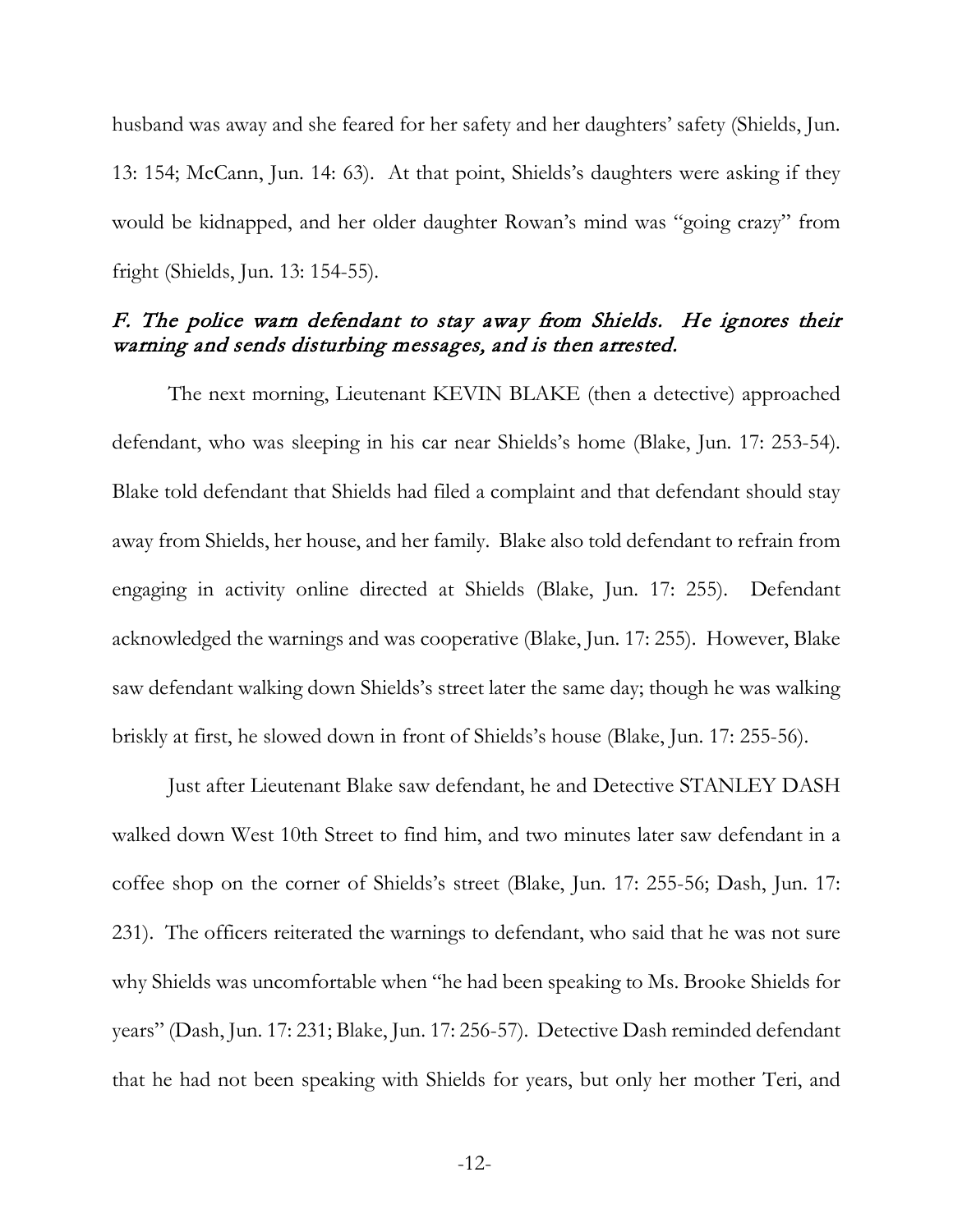defendant acknowledged that was true (Dash, Jun. 17: 231). Defendant then said "he would no longer contact [Shields] in any form or fashion," and the officers told him not to tweet about her (Dash, Jun. 17: 232; Blake, Jun. 17: 254-55).

Nevertheless, defendant sent a rash of messages targeting Shields over the next ten days (People's Exhibits 7  $(5/15/15)$  E-mail to Fritzo), 15  $(5/6/15)$  Tweets), 18 (5/12/15 Tweet)). For instance, in a Twitter post on May 6, the same day he received two warnings from the police, he mentioned Shields's mother and said that she would not have been "so cruel" (People's Exhibit 15) (5/6/15 Tweets). The same day, defendant posted a flurry of tweets about Shields using her celebrity to "bully," and he mentioned his "Second Amendment" rights (People's Exhibit 15) (5/6/15 Tweets). Finally, on May 15, 2015, defendant sent a long e-mail to Shields's publicist Jill Fritzo, though portions of the message were addressed to Shields herself (People's Exhibit 7) (5/15/15 E-mail to Fritzo). In the e-mail, he first claimed that he "never wanted to know" Shields, and then lamented that Shields and her "effeminate assistant" did not appreciate his gift to her and that Shields had been rude to him multiple times (People's Exhibit 7) (5/15/15 E-mail to Fritzo). He explained that he did not attend certain events of Shields's because of Henchy's warning (People's Exhibit 7) (5/15/15 E-mail to Fritzo). The e-mail also included a long discussion of Rebecca Shaeffer, an actress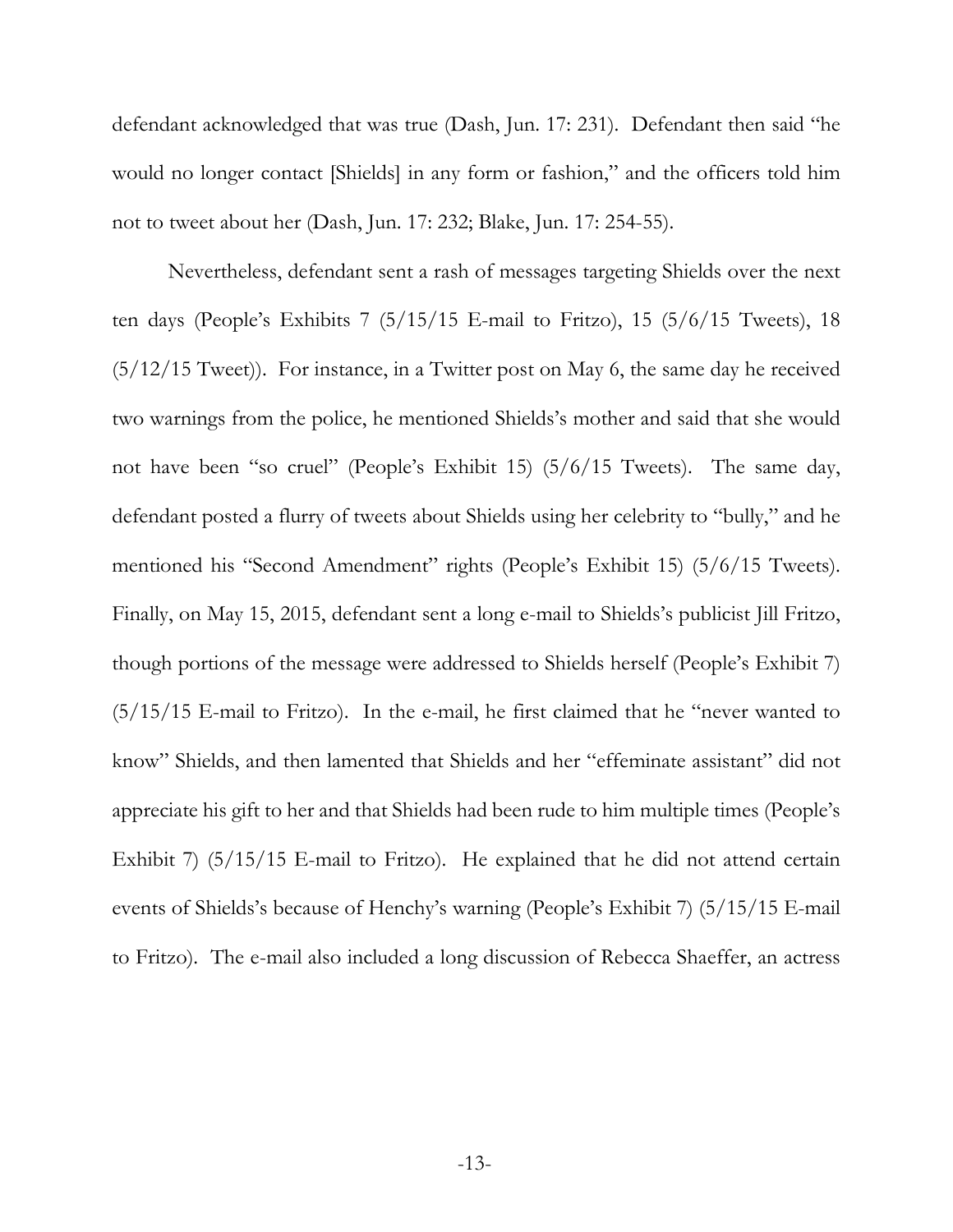who was killed by a stalker in the 1980s (People's Exhibit 7 (5/15/15 E-mail to Fritzo);

Henchy, Jun. 14: 196).

Defendant was arrested on the morning of May 16 (Dash, Jun. 17: 228).

#### The Defense Case

Prescription drug records showed that defendant had been using a pharmacy near Shields's home since 2003 (Defendant's Exhibit A).

#### POINT

## THE EVIDENCE WAS SUFFICIENT TO PROVE DEFENDANT'S GUILT, AND THE VERDICT FULLY ACCORDED WITH THE WEIGHT OF THE CREDIBLE EVIDENCE (Answering Defendant's Brief).

Defendant stands convicted of two counts of Stalking in the Fourth Degree for engaging in a course of conduct directed at Brooke Shields that, first, he knew or should have known was likely to cause her to fear material harm (Count 1), *see* Penal Law § 120.45(1), and, second, caused material harm to her mental or emotional health (Count 2), *see* Penal Law § 120.45(2). In addition, defendant stands convicted of Harassment in the First Degree for intentionally and repeatedly harassing Shields by committing acts that placed her in reasonable fear of physical injury (Count 3), *see* Penal Law § 240.25, and Harassment in the Second Degree for repeatedly committing acts with intent to harass, annoy, and alarm Shields that had no legitimate purpose, and indeed alarmed and seriously annoyed her (Count 4), *see* Penal Law § 240.26(3). On appeal, defendant challenges the sufficiency and weight of the evidence, asserting that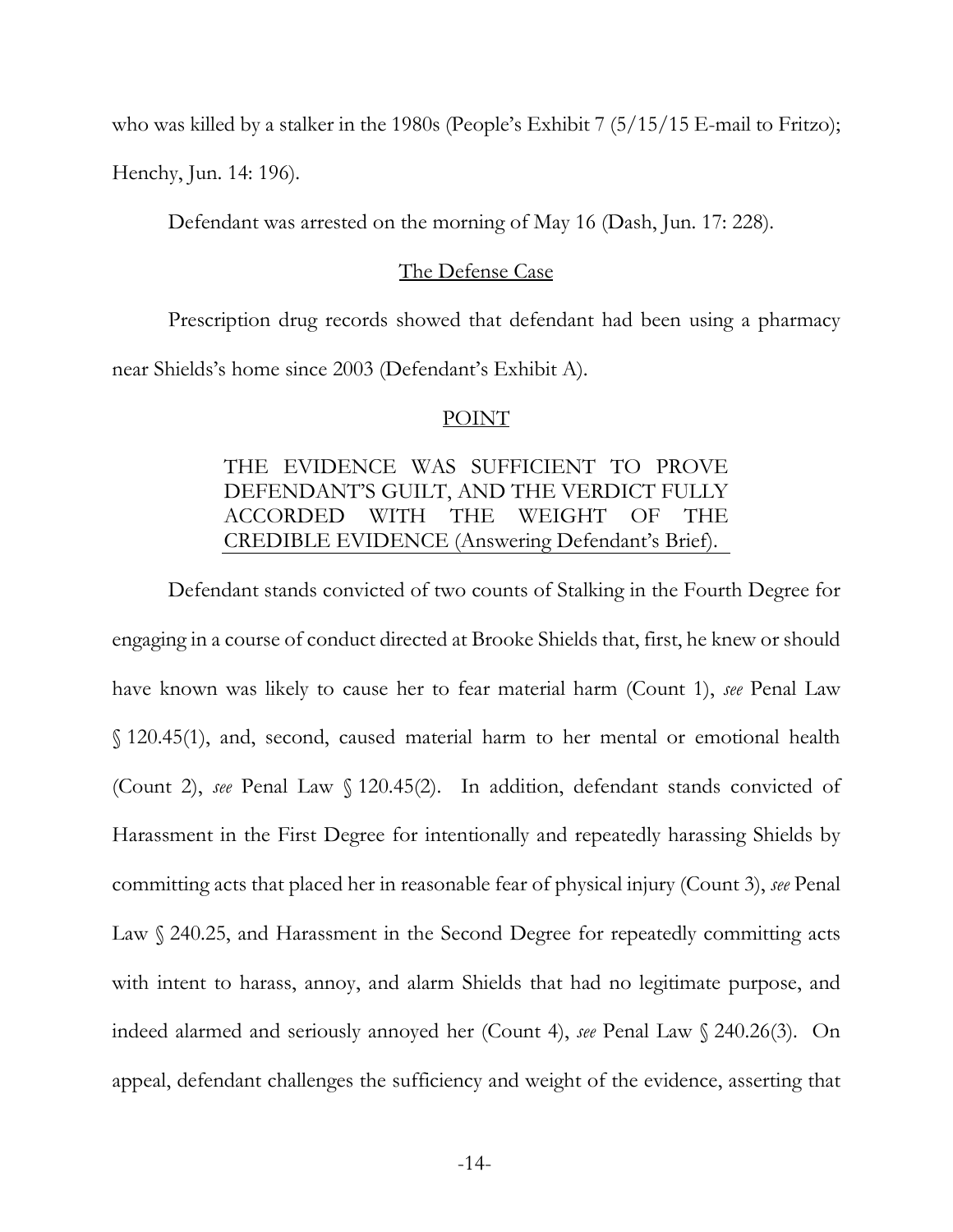he had a legitimate purpose for contacting Shields (DB: 29), that he was not sufficiently warned to stay away from her (DB: 30-31), that he did not engage in a course of conduct directed at Shields (DB: 32-33), that some of his conduct was protected by the First Amendment (DB: 33), that Shields never reasonably feared or experienced material harm (DB: 39-40, 43), and that he never intended to harass her (DB: 42). Contrary to defendant's contentions, his guilt was well proven.

A guilty verdict is supported by legally sufficient evidence "if there is any valid line of reasoning and permissible inferences that could lead a rational person to conclude that every element of the charged crime has been proven beyond a reasonable doubt." *People v. Gordon*, 23 N.Y.3d 643, 649 (2014) (internal quotation marks omitted); *see also People v. Denson*, 26 N.Y.3d 179, 188 (2015). Courts must consider the evidence "in the light most favorable to the prosecution, . . . recognize that the People are entitled to all reasonable evidentiary inferences," and "assume that the [trier of fact] credited the People's witnesses and gave the prosecution's evidence the full weight it might reasonably be accorded." *Gordon*, 23 N.Y.3d at 649 (internal quotation marks omitted); *see also Denson*, 26 N.Y.3d at 188.

When reviewing whether a verdict is against the weight of the evidence, this Court first must determine "whether an acquittal would not have been unreasonable." *See People v. Kancharla*, 23 N.Y.3d 294, 303 (2014) (internal quotation marks omitted). Second, if an acquittal would not have been unreasonable, it must "weigh conflicting testimony, review any rational inferences that may be drawn from the evidence and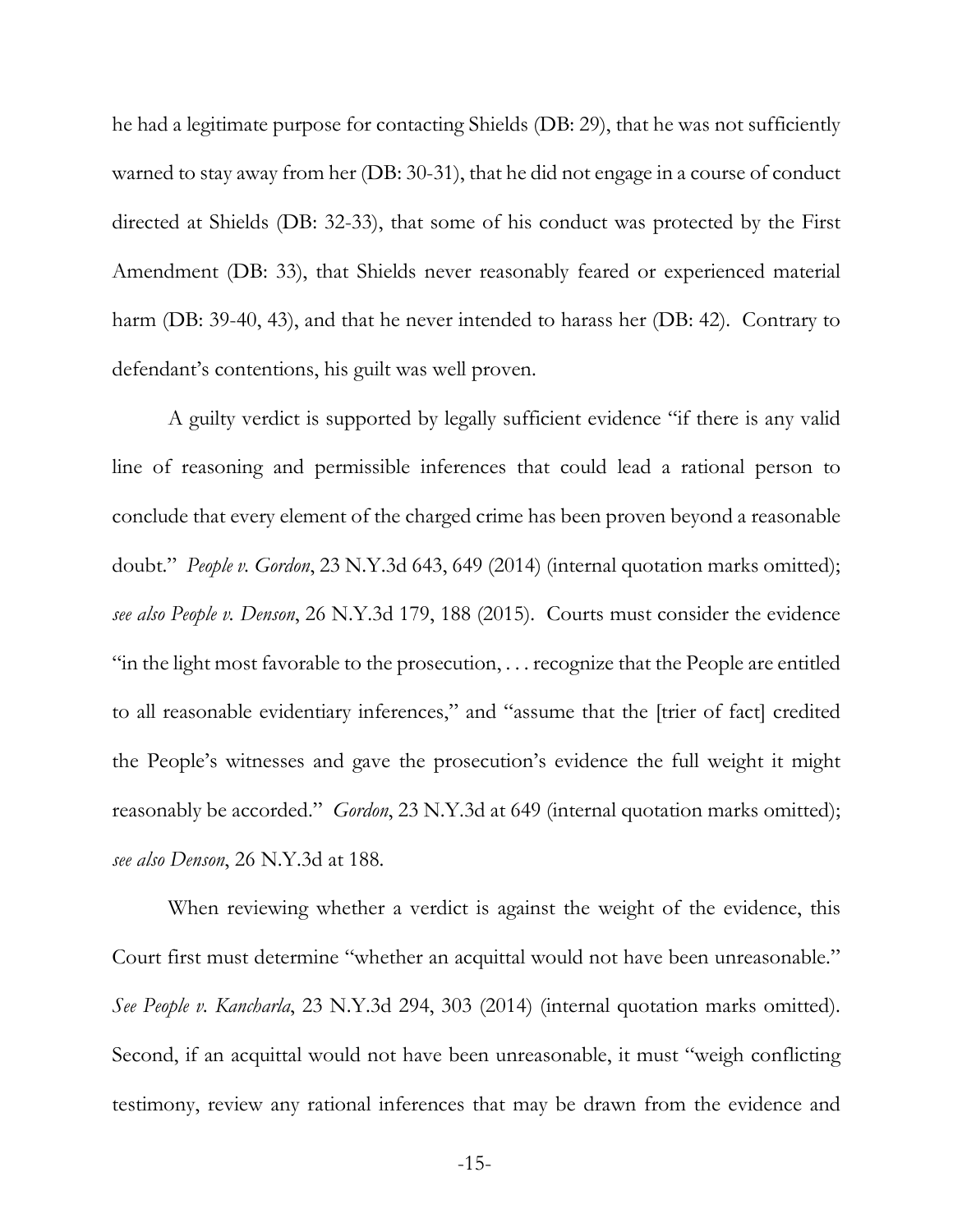evaluate the strength of such conclusions" to determine whether the trier of fact was "justified in finding the defendant guilty beyond a reasonable doubt." *Id.* (internal quotation marks omitted). Intermediate appellate courts must accord "[g]reat deference" to the factfinder and be "careful not to substitute themselves for the" trier of fact, which had the "'opportunity to view the witnesses, hear the testimony and observe demeanor.'" *People v. Romero*, 7 N.Y.3d 633, 644 (2006) (quoting *People v. Bleakley*, 69 N.Y.2d 490, 495 (1987)).

Applying these standards here, this Court should not disturb the trial court's verdict.

#### A.

To begin, the trial evidence compellingly proved defendant's guilt of both counts of fourth-degree stalking. To establish defendant's guilt of Stalking in the Fourth Degree under Count 1, the People needed to prove that he "intentionally, and for no legitimate purpose, engage[d] in a course of conduct directed at" Shields, and that defendant knew or should have known that his conduct was likely to give Shields a reasonable fear that he would materially harm her, her family or friends, or her property. Penal Law § 120.45(1). To prove defendant's guilt of stalking under Count 2, the People needed to demonstrate that the course of conduct consisted of "following, telephoning, or initiating communication or contact" with Shields or her family and friends, that it "cause[d] material harm to [her] mental or emotional health," and that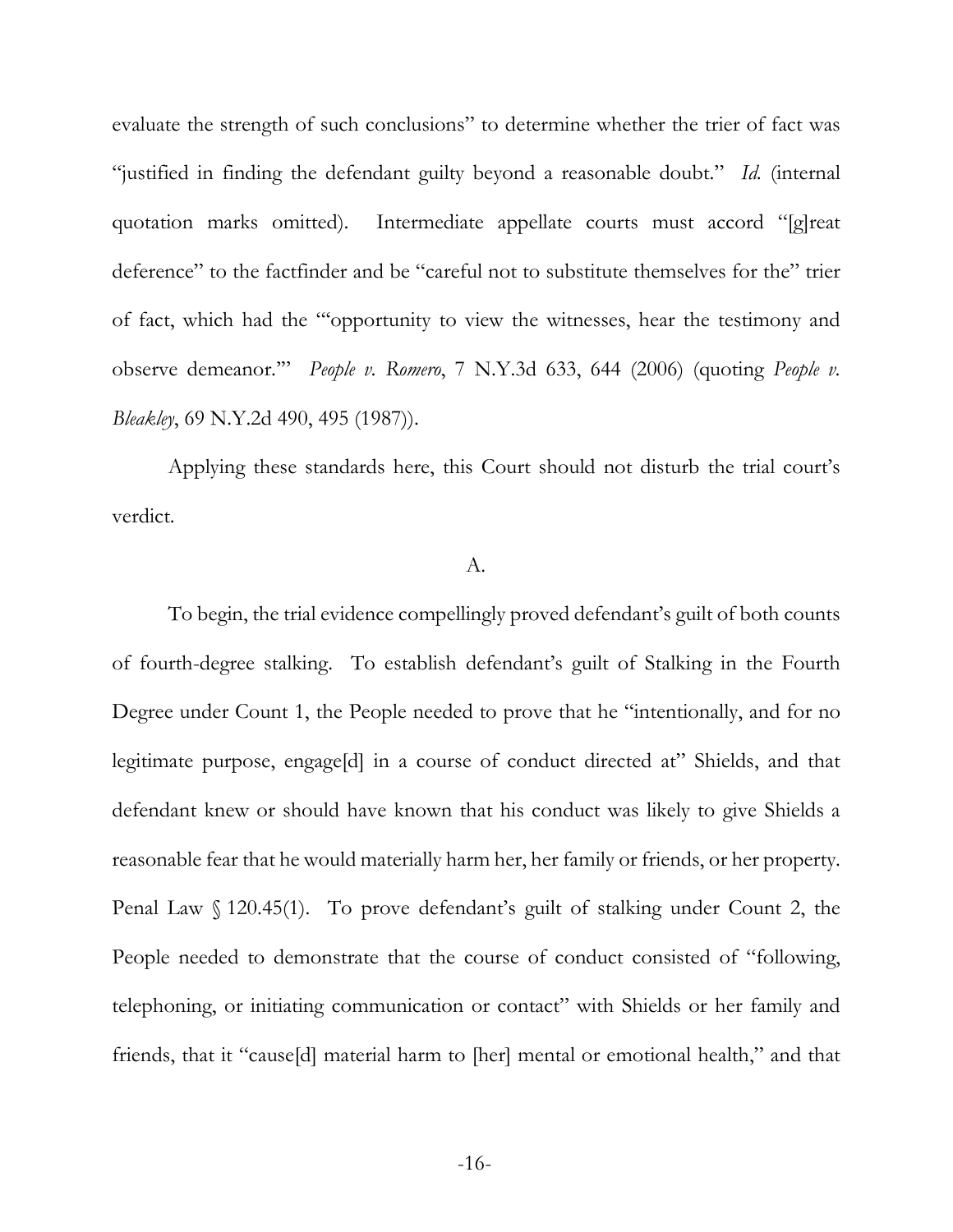defendant "was previously clearly informed to cease that conduct." *Id.* § 120.45(2). Each of those elements was well proven.

1.

First, both stalking counts required a showing that defendant's actions toward Shields lacked a legitimate purpose. *Id.* § 120.45. And, as the Court of Appeals has explained, a person acts "intentionally and for no legitimate purpose" when he has no "justification to engage someone[] other than to hound, frighten, intimidate or threaten." *People v. Stuart*, 100 N.Y.2d 412, 426, 428 (2003). Under this standard, a defendant need not intend to cause fear or harm. Rather, the law "focuses on what the offenders do, not what they mean by it or what they intend as their ultimate goal." *Id.* at 427. The Court of Appeals has noted that if the statute required courts to look at whether a defendant intended to cause harm, "[s]talkers would be free to continue as long as they harbored the notion that they stood to win, rather than harm, their prey." *Id.* Because those who commit stalking often purport to contact their victims for legitimate reasons, the lack of a legitimate purpose "can be inferred" from other characteristics of the course of conduct in question. *People v. Coveney*, 50 Misc.3d 1, 7 (App. Term 2d Dept., 2d, 11th & 13th Jud. Dists. 2015); *see also People v. Dupont*, 107 A.D.2d 247, 252 (1st Dept. 1985) (noting that even unobjectionable communication may not be legitimate if directed at unwilling listener); *People v. Kitsikopoulos*, 47 Misc.3d 1220 (A) at 5-6 (Crim. Ct. N.Y. County 2015) (holding that a course of conduct likely to cause a victim fear cannot "at the same time also ha[ve] a legitimate purpose").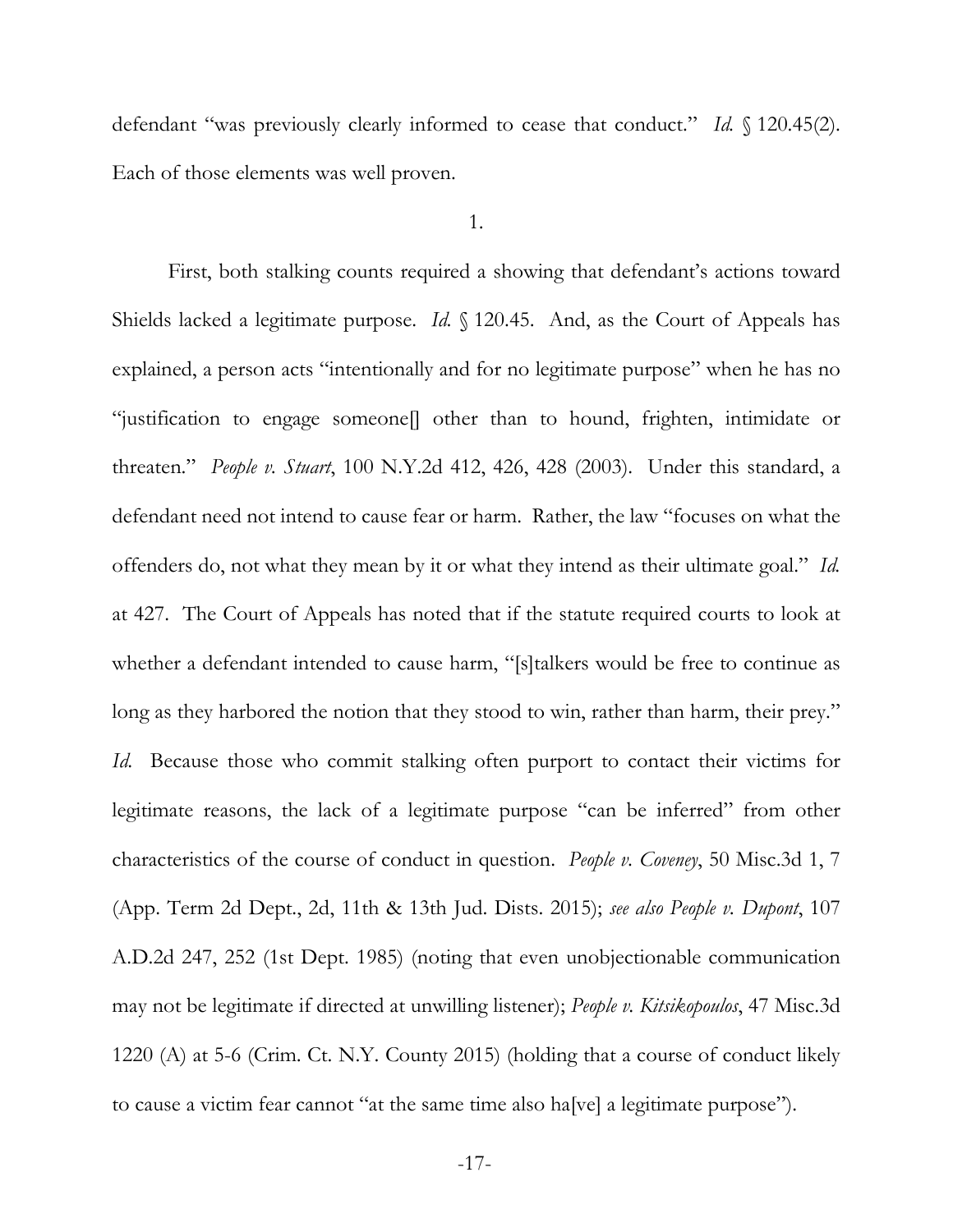In *Stuart*, for instance, the defendant was convicted of stalking after approaching the victim, a stranger, and offering her a gift, asking her to dinner, and later following her. 100 N.Y.2d at 414-15. The Court of Appeals rejected the defendant's claim that the phrase "no legitimate purpose" was vague as applied to his conduct, concluding that the "defendant could not reasonably have failed to realize that his intentional course of conduct" was unlawful, and that he had not "show[n] that his intrusive behavior involved some valid purpose other than hounding her to the point of harm." *Id.* at 426-27, 429. In *Coveney*, the defendant worked as a substitute teacher, and the school's principal terminated her after the she was seen screaming in the school hallway in front of students. 50 Misc.3d at 5. The defendant then began writing letters to the principal and the principal's father in an attempt to get rehired, and sometimes showed up outside the principal's home. The court affirmed the defendant's stalking conviction, concluding that "despite the fact that defendant contends that she had a legitimate purpose in pursuing [the principal] in an effort to get her job back, the 'no legitimate purpose' element can be inferred from the frequency of the alleged course of conduct." *Id.* at 7.

Here, the trial judge properly found that defendant's actions were intentional and lacked any legitimate purpose. As in *Stuart* and *Coveney*, despite defendant's professedly pure motives, his actions would lead any reasonable factfinder to conclude that he hounded Shields, over an extended period of time, for no justifiable reason. In that regard, defendant had been obsessed with Shields for decades, since the 1980s.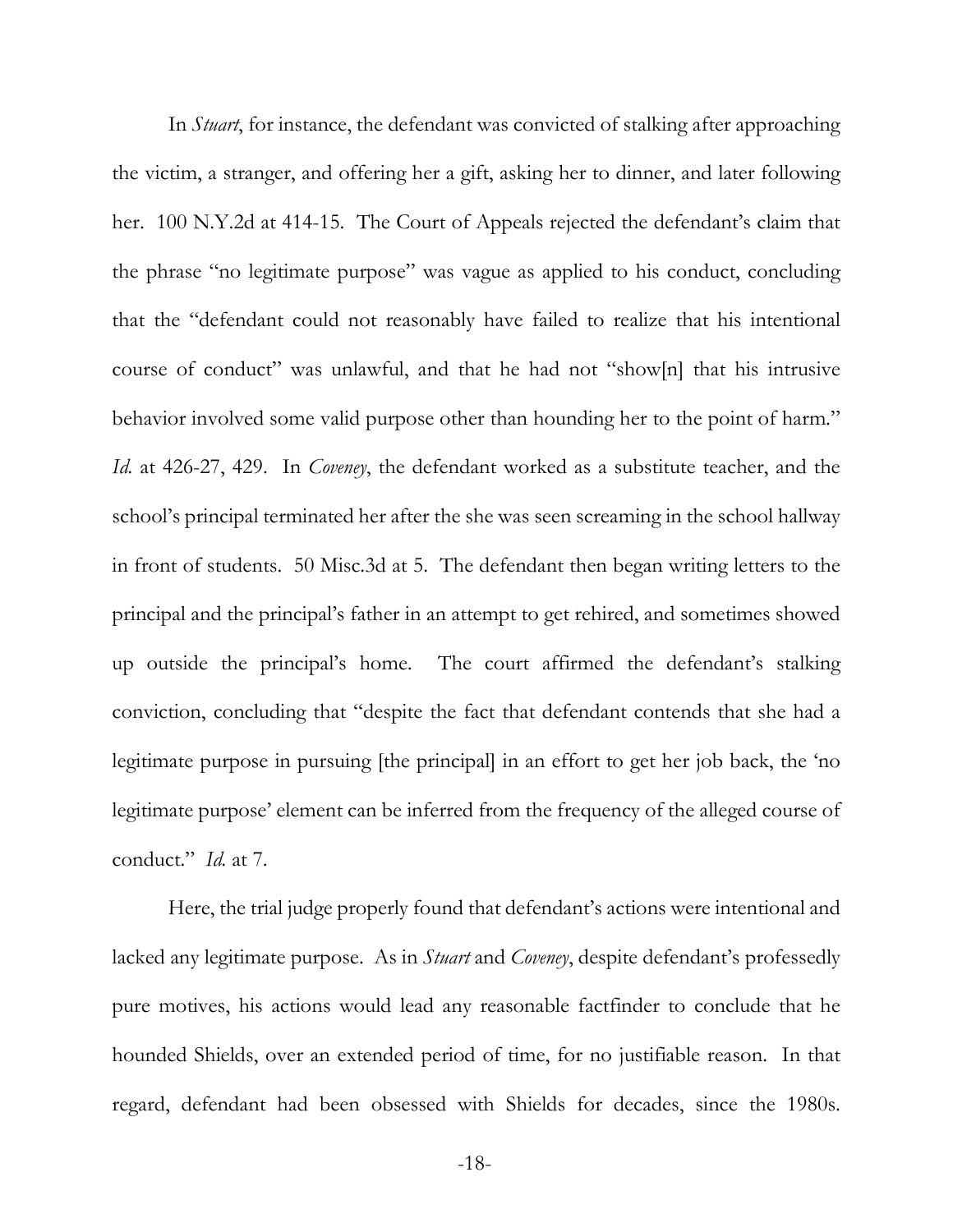Moreover, from November 2013 to May 2015, defendant made repeated efforts to contact Shields, despite her clear demands that he leave her alone. Late in 2013, he appeared at her door or near it at least four times, using various excuses in an effort to persuade her to talk to him. Even after he was told to stay away from her and her family, he came back. He also sent her messages online and attended one of her public events, delivering a monologue to her in a venue where she had no choice but to listen. Several months later, he decided to park in front of Shields's home and stayed put, approaching her in person and sending her Twitter messages all the while. In his online posts, defendant presented himself as having a personal relationship with Shields even though he did not. Then, he vented his anger to Shields and others when she made it clear that they had no relationship and his contact was unwelcome. After Shields finally complained to the police, and they told him to stop contacting her online or in person, he was enraged: he walked by her home in direct contravention of police orders, then tweeted about his Second Amendment rights. He even sent a rambling e-mail to her publicist that included a reference to an actress who had been murdered by a stalker. Defendant also, at various times, mentioned Shields's daughter by name.

Simply put, defendant sought out Shields in any way he could, approaching her home, sending messages online, following her as she left her house, attending a public event, and waiting in his car near her front door. His claims about the purpose of all of these attempts shifted — sometimes he claimed he wanted Shields's assistance with a charity, sometimes he wanted to express gratitude for her mother's alleged kindness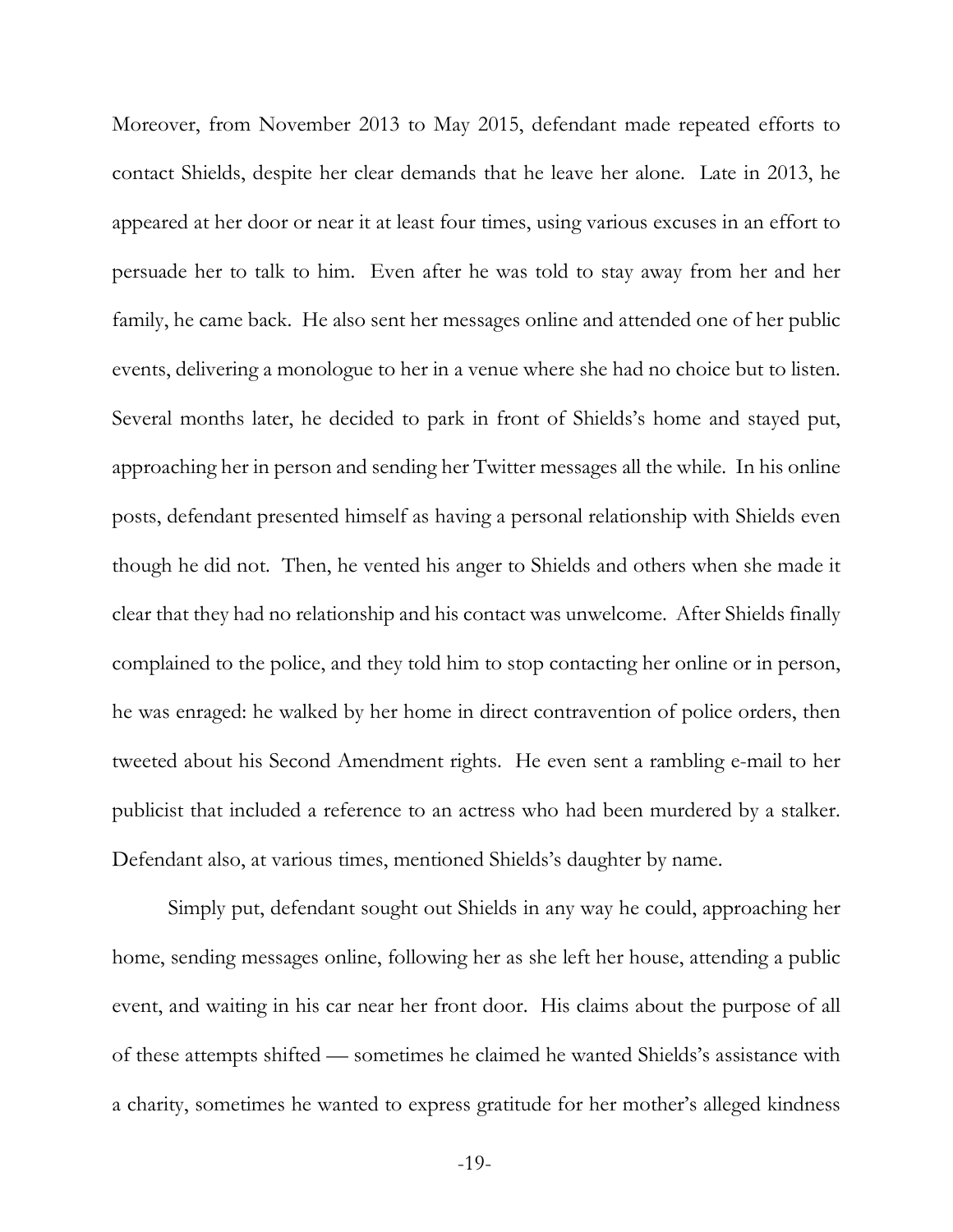to him, sometimes he was purportedly trying to help her find parking, and sometimes he wanted to tell her he had seen her or admonish her for being rude to him. As the trial court found, these shifting explanations were clearly pretexts: each time defendant was rebuffed, he found a new reason to show up or contact Shields. Indeed, his actions showed that he was simply hounding Shields in a failed effort to make contact and establish some type of relationship, despite the clear message that his approaches were unwanted. The trial judge thus properly concluded that defendant's conduct was unjustified and that his explanations were self-serving. *See People v. Thron*, 237 A.D.2d 137, 137 (1st Dept. 1997) (the "jurors reasonably chose to reject defendant's illogical and self-serving testimony").

On appeal, defendant reiterates these same, failed arguments, insisting that he had a legitimate, decades-long relationship with Shields (DB: 29). But as discussed, a factfinder need not accept a defendant's claims about his purpose, because few defendants will admit that their purpose for stalking is illegitimate. Rather, lack of legitimate purpose is typically discerned from the circumstances of a defendant's conduct. *See Coveney*, 50 Misc.3d at 7. Here, after being focused on Shields for decades, defendant subjected her to multiple unwelcome contacts over a period of nineteen months, ignoring repeated warnings that he should cease his attempts to engage with her. The trial court reasonably concluded that defendant's constantly-changing reasons for contacting Shields were pretextual, and defendant still does not provide any reason to believe otherwise. Like in *Coveney*, the trial judge here was correct to conclude that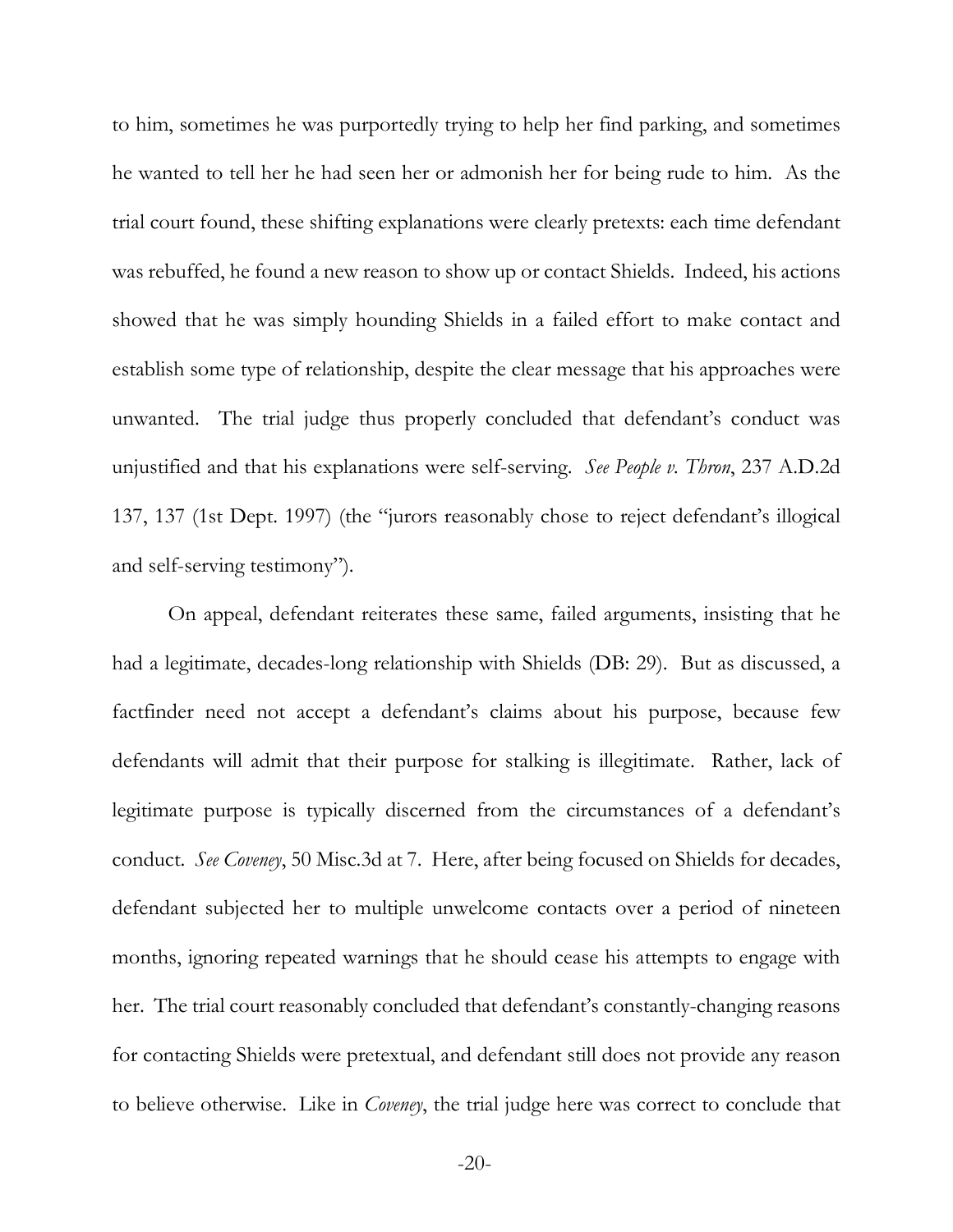defendant's claimed "legitimate purpose" was not genuine. *Id.*; *see also Stuart*, 100 N.Y.2d at 429 (holding that defendant had not "show[n] that his intrusive behavior involved some valid purpose other than hounding her to the point of harm").

#### 2.

The People were also required to show, as an element of both stalking counts, that defendant engaged in a "course of conduct" directed at Shields. Penal Law § 120.45. A course of conduct is "a series of acts over a period of time, however short, evidencing a continuity of purpose." *Kitsikopoulos*, 47 Misc.3d 1220 (A) at 3 (quoting *People v. Kelly*, 44 Misc.3d 1203 (A) at 4 (Crim. Ct. N.Y. County 2014)). For instance, in *Kelly*, the defendant approached the victim in a park and walked behind him, following him as he walked onto the street. The defendant did the same thing a month later, refusing the victim's request that she stop following him. 44 Misc.3d 1203 (A) at 1-2. The court found those facts sufficient to establish a course of conduct, because "twice within a six-week period, defendant approached the complainant in the park and followed him." *Id.* at 4. Likewise, in *People v. Westwood*, the Court held that the People had established a course of conduct after showing that the defendant mailed or dropped off four letters to the victim over a two-year period, each of which sought to start a relationship with the victim. 53 Misc.3d 74, 79-80 (App. Term 2d Dept., 2d, 11th & 13th Jud. Dists. 2016); *see also People v. Each*, 25 Misc.3d 1217 (A) at 5 (1st Dist. Nassau County 2009) (concluding that "driving past the complainant's home and sitting in front of the house two times and then following her vehicle on another day . . . may constitute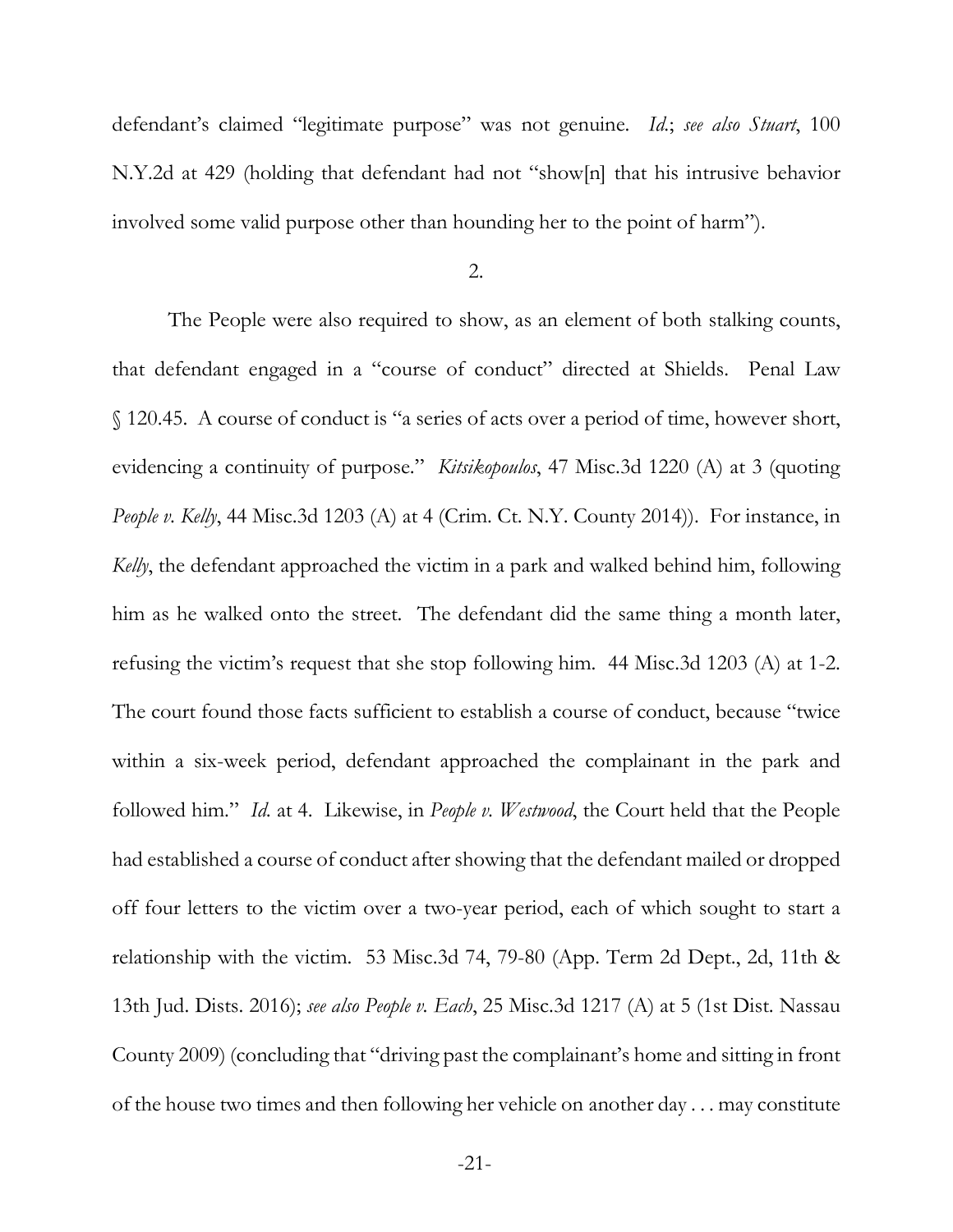the requisite 'course of conduct' sufficient to support the charge of Stalking in the Fourth Degree").

Without a doubt, defendant's course of conduct here was more extensive than what occurred in *Kelly*, *Westwood*, and *Each*, and more clearly demonstrated a continuity of purpose. Once again, over a nineteen-month period, defendant approached Shields's home at least four times: he went to her front door at least twice, waited for her at her front gate, and followed her when she left her home. He also waited in his car outside her home multiple times, all while contacting her online, insulting her, praising her, and even referring to his Second Amendment rights. The evidence thus showed a continuity of purpose: to contact and develop a relationship with Shields in any way possible. Indeed, on multiple occasions, defendant became angry when informed that his attempts to contact Shields were unwelcome, showing his intense focus on forcing Shields to acquiesce to a relationship that she did not want.

In response, defendant argues that his conduct lacked a continuity of purpose, relying on *People v. Venson*, 47 Misc.3d 92 (App. Term 1st Dept. 2015). In that case, the defendant gave the victim two housewarming gifts and then, eighteen months later, approached her in their building's laundry room to complain about noise coming from her television. *Id.* at 94. The victim also later became aware that the defendant had taken nude photographs of her. This Court held that the defendant had not exhibited a continuity of purpose based on the "ambiguous behavior" of giving the victim two gifts (which she accepted) and making a noise complaint eighteen months later. *Id.* at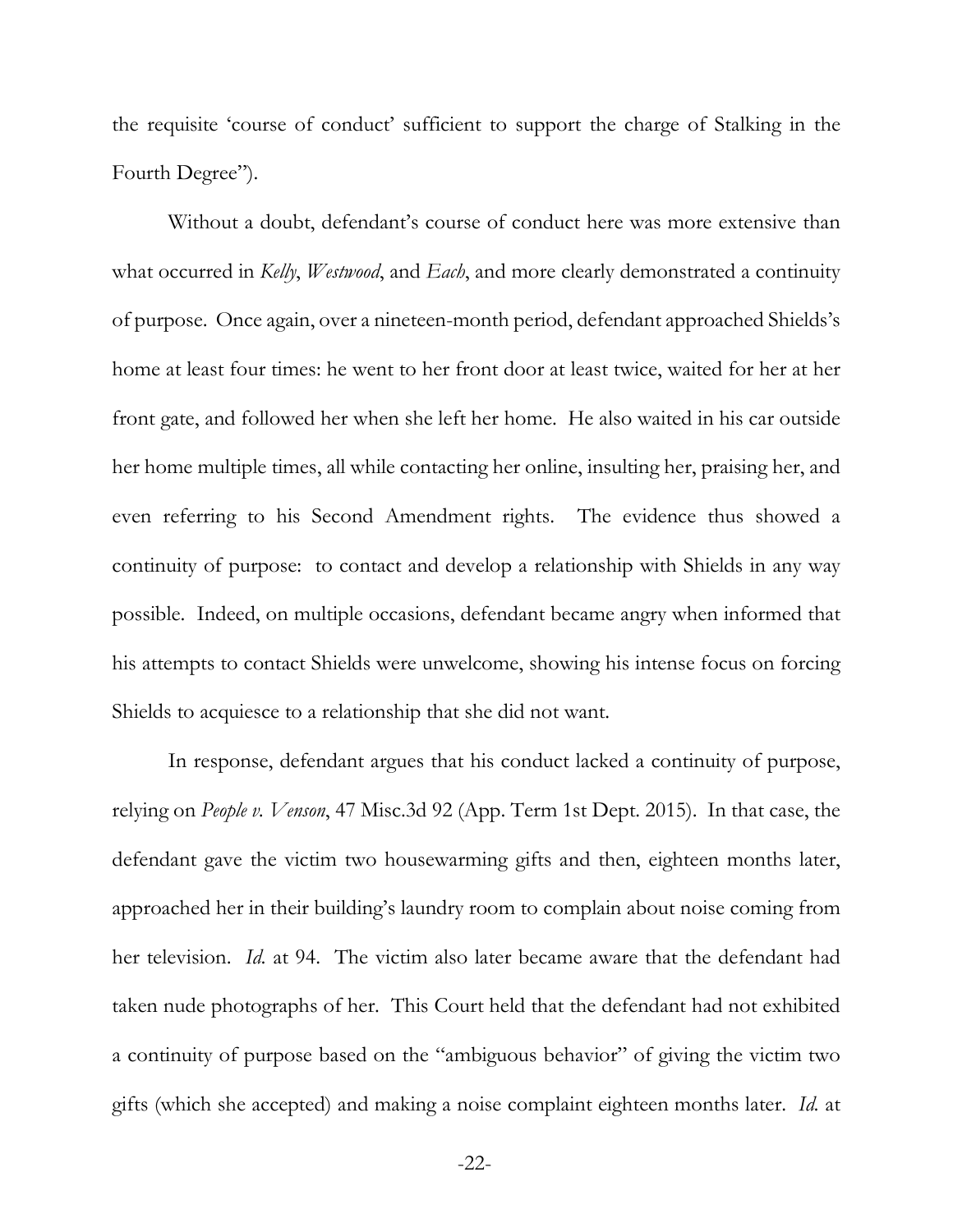94. Here, in contrast, defendant did much more than give two gifts and make a noise complaint: he approached Shields or her home four times in November and December 2013, frequently wrote messages to or about her online, saw her "al[l] the time in the neighborhood" over the intervening months, attended a public event to see her in November 2014, parked in front of her house for days in May 2015, and then sent a barrage of tweets and a disturbing e-mail, which referenced an actress murdered by a stalker, after police told him to leave Shields alone. Far from "ambiguous" behavior, defendant undoubtedly engaged in a course of conduct directed at Shields. *See Westwood*, 53 Misc.3d at 80 (finding course of conduct when defendant sent four letters over twoyear period all suggesting he sought to start relationship with victim).[6](#page-27-0)

#### 3.

Next, under § 120.45(1) (Count 1), defendant must have had reason to believe that his conduct was likely to cause Shields to reasonably fear for her safety or the safety of her family, acquaintances, or property. And under § 120.45(2) (Count 2), defendant's

<span id="page-27-0"></span> <sup>6</sup> Much of defendant's argument about his course of conduct depends on his assertion that there were only "two incidents" after defendant was told to stay away from Shields by Henchy in March 2014 (DB: 32), and that Zarara's November 2013 warning was not sufficiently clear. Yet Zarara's warning was unmistakably clear, as discussed in Part A.3., *infra*, and regardless, defendant made more than two efforts to contact Shields between March 2014 and May 2015, as discussed in detail on pages 10-14, *supra*.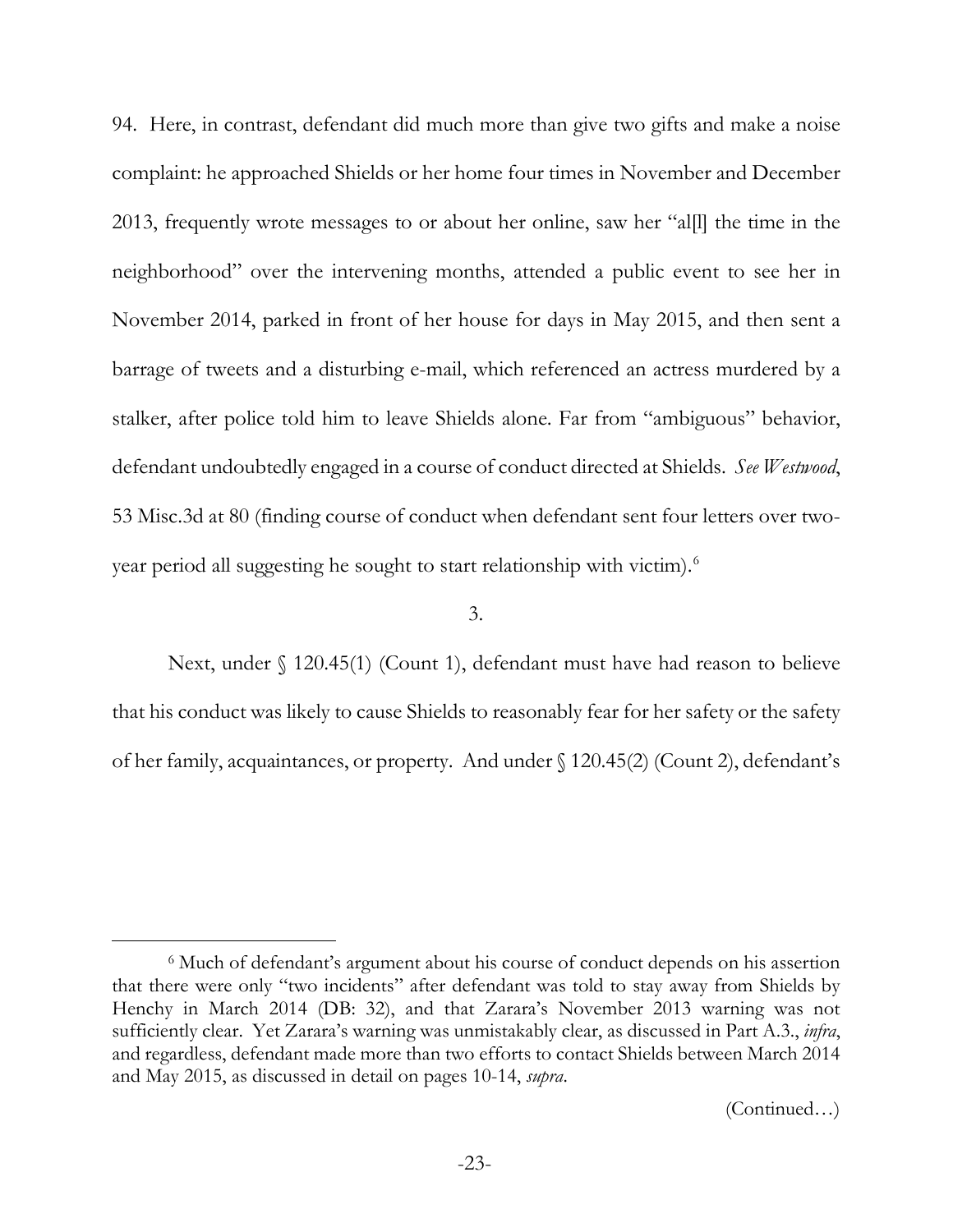conduct must have actually caused material harm to the victim's emotional or mental health.<sup>[7](#page-28-0)</sup>

Critically, New York's stalking statutes "were enacted to cover a wide range of behavior," *People v. McDevitt*, 43 Misc.3d 1204 (A) at 3 (Crim. Ct. N.Y. County 2014). As the Legislature recognized when it enacted the stalking statutes, defendants who repeatedly confront or "'unacceptably intrude on their victims[] often inflict immeasurable emotional and physical harm,'" even if they do not make direct threats. *Stuart*, 100 N.Y.2d at 417 (quoting L. 1999, c. 635, § 2: Legislative intent). Thus, a reasonable fear may arise without a "threat of immediate and real danger." *People v. Paes*, 17 Misc.3d 1120 (A) at 5 (Crim. Ct. N.Y. County 2007); *see also McDevitt*, 43 Misc.3d 1204 (A) at 3 (listing stalking cases in which defendant made no direct threat). That fear is often created when "[t]he defendant is neither acquaintance nor colleague to the complainant" and the victim has "demonstrated [that communication is] unwanted." *People v. Romero*, 50 Misc.3d 1202 (A) at 2, 3 (Crim. Ct. N.Y. County 2015). Even if the words a defendant says are unobjectionable in the abstract, the requirement will be

<span id="page-28-0"></span> <sup>7</sup> Subdivision 120.45(2) also requires that the defendant cause the requisite harm by "following, telephoning or initiating communication or contact with" the victim. Defendant undoubtedly initiated communication or contact with Shields by approaching her house, speaking with her just outside her home, tweeting messages to her about her whereabouts, and sending an e-mail intended for her. Defendant does not dispute this on appeal, and did not preserve any argument relating to this element at trial. *See People v. Gray*, 86 N.Y.2d 10, 19 (1995) ("[E]ven where a motion to dismiss for insufficient evidence was made, the preservation requirement compels that the argument be specifically directed at the alleged error.") (internal quotation marks omitted).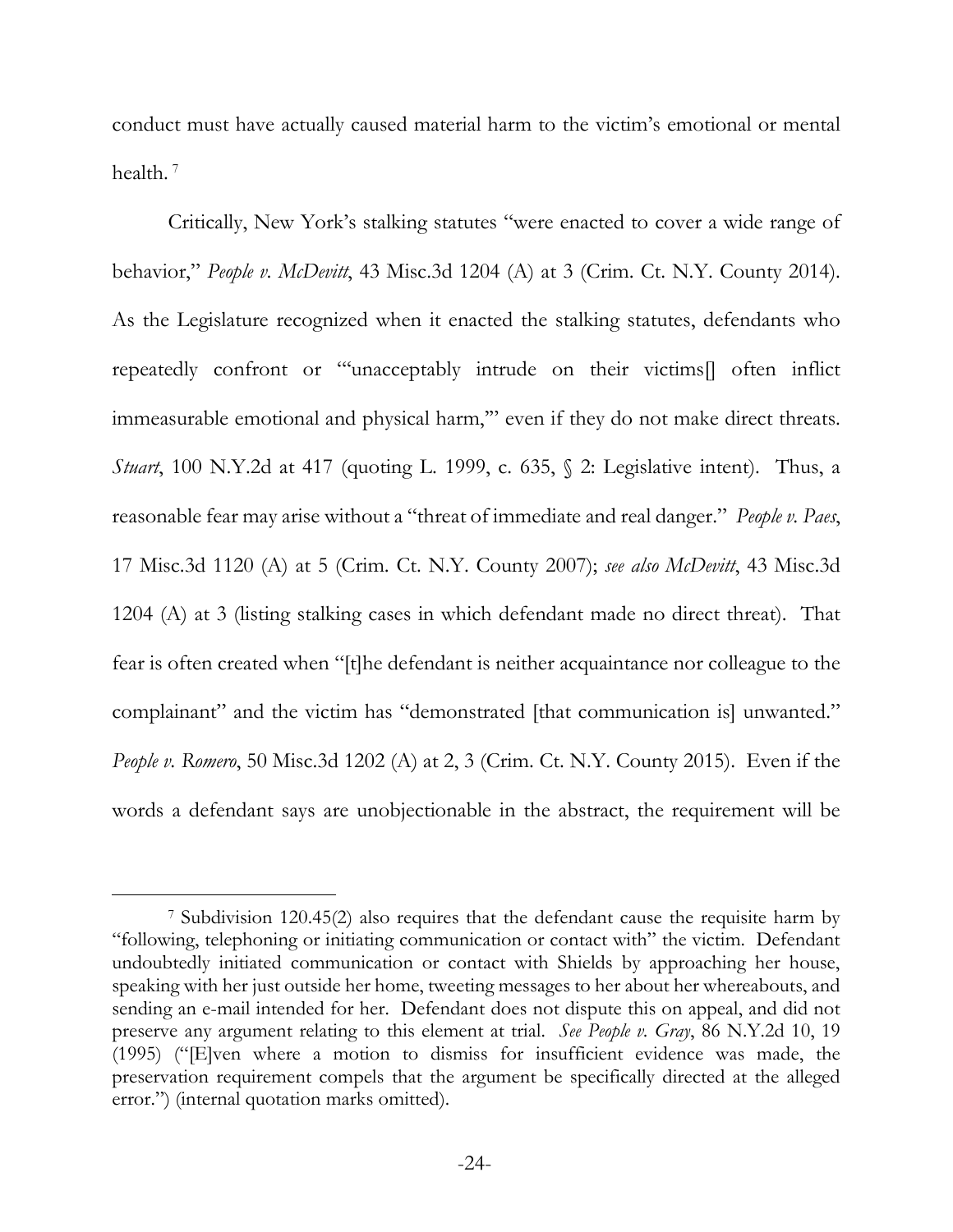satisfied "'if the communication is directed to an unwilling listener under circumstances wherein substantial privacy interests are being invaded in an essentially intolerable manner.'" *People v. Wong*, 3 Misc.3d 274, 276 (Crim. Ct. N.Y. County 2004) (internal quotation marks omitted) (quoting *People v. Smith*, 89 Misc.2d 789, 791 (App. Term 2d Dept. 1977)). Further, mental or emotional harm may be caused by uninvited contact, because "the element of surprise . . . causes the harm to the victim's mental or emotional health." *Kitsikopoulos*, 47 Misc.3d 1220 (A) at 7; *see also People v. Chandler*, 20 Misc.3d 139 (A) (App. Term 1st Dept. 2008) (holding that factfinder could conclude letter was "likely to cause annoyance or alarm" even without victim's testimony).

Reasonable fear and actual harm have been found in a variety of contexts in which defendants follow, contact, or "otherwise unacceptably intrude on their victims." L. 1999, c. 635, § 2: Legislative intent. For example, in *People v. Carboy*, the defendant made provocative gestures toward the victim, and also made t-shirts that depicted the victim alongside "derogatory, vulgar, or suggestive comments." 37 Misc.3d 83, 84 (App. Term 2d. Dept., 9th & 10th Jud. Dists. 2012). After he wore one of the shirts at a bar in front of the victim, the defendant was convicted at a bench trial of stalking under § 120.45(2). The Appellate Term rejected the claim that the verdict was against the weight of the evidence, noting that the victim had testified as to how the gestures and t-shirts had caused harm to her mental and emotional health. *Id*. Similarly, in *Westwood*, the defendant sent two letters to the victim asking her to call him, and later left two notes at her front door, one of which used explicit sexual language. 53 Misc.3d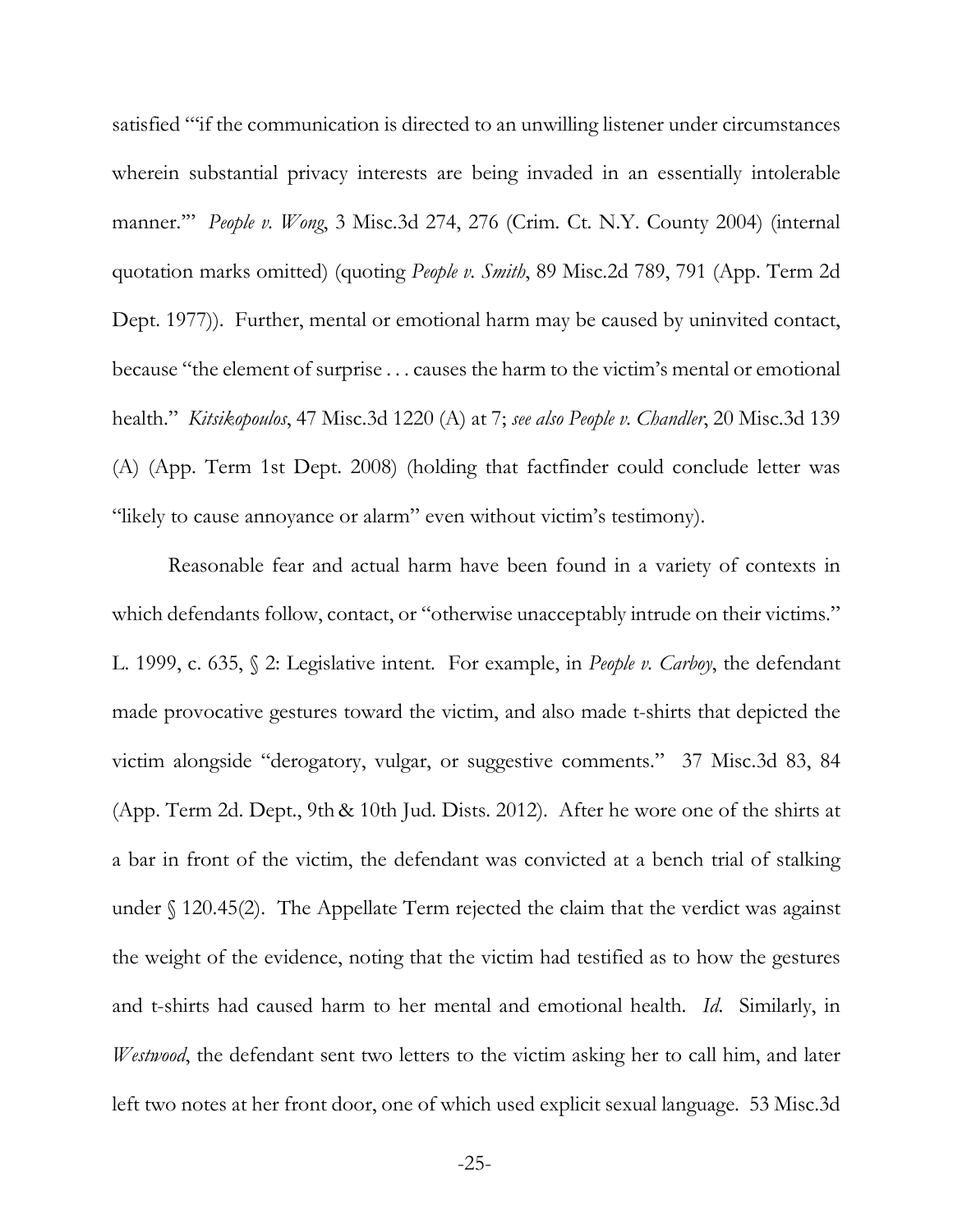at 80. The Court upheld the fourth-degree stalking conviction, noting that in part because of "the final two letters which were delivered in so personal a manner," the defendant should have known his actions created a reasonable fear of harm. *Id.* And in *People v. E.P.*, the defendant sought to speak to Lorne Michaels to discuss his television program, *Saturday Night Live*. 20 Misc.3d 1119 (A) (Crim. Ct. N.Y. County 2008). He contacted Michaels six times over a period of ten months by telephone, letter, and personal appearances at Michaels's home. *Id.* at 2. The court denied the defendant's motion to dismiss, explaining that Michaels had "ample reason to be in fear," *id.* at 5, and that "defendant's communications would tend to indicate an interest in the complainant that was well on its way to becoming the kind of obsession that can only lead to more problems and possible danger." *Id.* at 4; *see also People v. Angel*, 37 Misc.3d 127 (A) at 1 (App. Term 1st Dept. 2012) (upholding finding of reasonable fear when defendant repeatedly posted flyers with nude photo and "disparaging text" in front of victim's workplace).

Here, as in *Carboy* and *Westwood*, defendant's persistent, unwelcome contacts unsurprisingly caused Shields emotional distress and made her fear for her safety and her daughters' safety. In fact, her fear led her to ask her husband and an employee to intervene and tell defendant to stay away, and to report defendant's contacts to her security team. Further, Shields's fear of defendant was demonstrated by the fact that she avoided interacting with him from the moment he approached her at her house in November 2013, just as she had for years prior. She refused to speak to him when he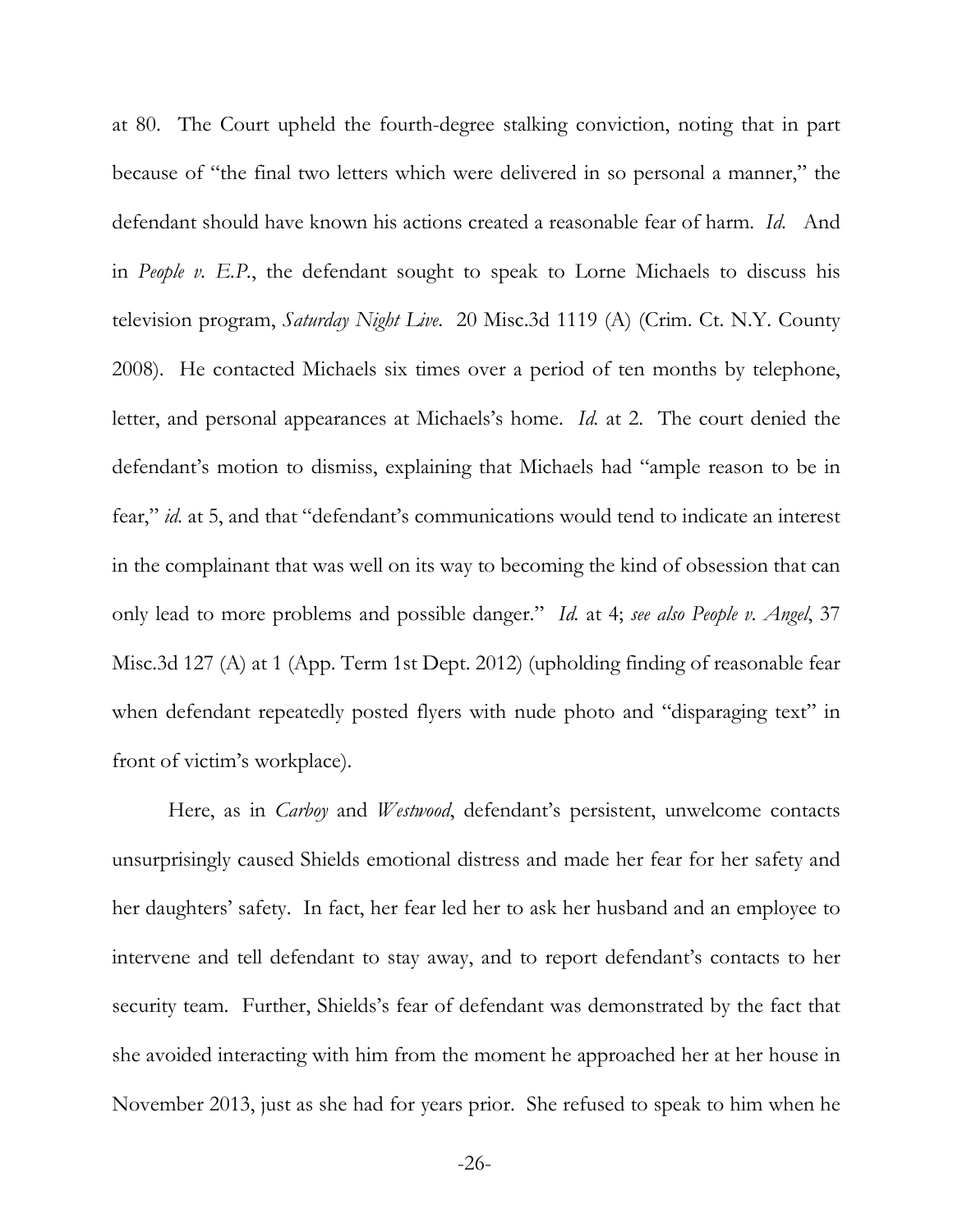came to her home, as she did in every other instance, both in person and online, and only at a public event did she tolerate his presence without quickly moving away. Defendant recognized this treatment himself, berating Shields online when he felt she was rude, and acknowledging to Henchy that he had "spooked" her. Yet even after he knew she was "spooked," he approached her house, waited outside the home in his car, watched her, and even wrote her name on his car when it was parked outside her gate, where she would inevitably see it.

Simply put, defendant ignored Shields's fear and discomfort, writing her messages indicating that he knew, or thought he knew, her whereabouts, when the only way he could have learned them was from stalking her and her family. He insulted her and her personal assistant, using a homophobic slur when Shields did not respond to his entreaties as he had hoped she would. He walked slowly by her house just hours after the police had told him to stay away from it. And finally, he made statements that appeared to be thinly-veiled threats, posting online about his Second Amendment rights while calling Shields a "bully" and writing an e-mail to her publicist referring to an actress who was killed by a stalker. Defendant's contacts were thus unnervingly "personal," *Westwood*, 53 Misc.3d at 80, and any reasonable person should have known that they created a climate of fear and intimidation. Indeed, Shields had "ample reason to be in fear" that defendant was developing "the kind of obsession that can only lead to more problems and possible danger." *E.P.*, 20 Misc.3d 1119 (A) at 4-5.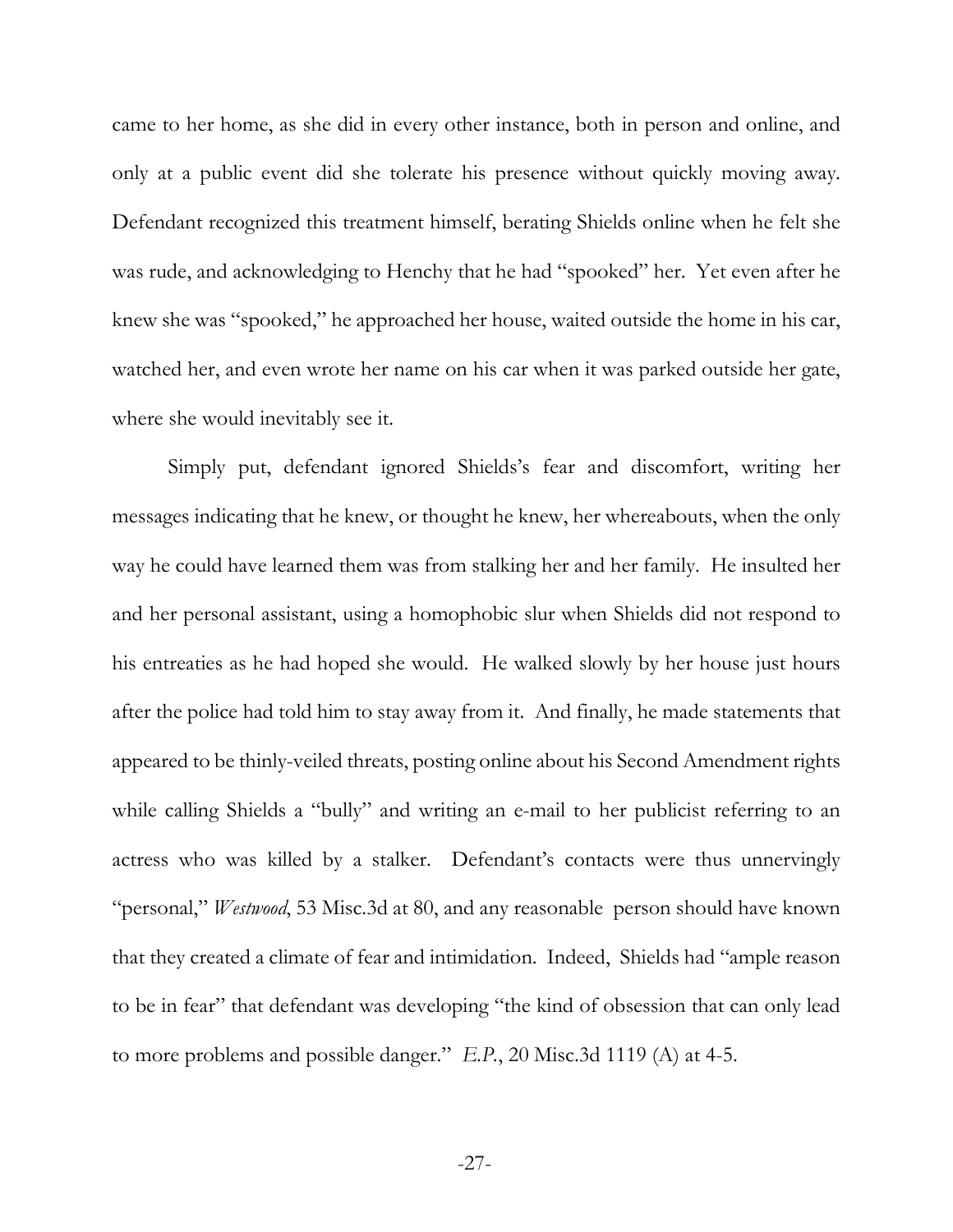Further, trial testimony left no doubt that defendant's pursuit harmed Shields's mental or emotional health and that he should have been aware of that harm. *See* Penal Law § 120.45(2). As Shields testified, when she saw defendant outside and he mentioned her daughter's name, she felt "fearful [and] on edge," and that she was in a "vulnerable position" (Shields, Jun. 13: 148). Shields was worried for the safety of herself and her children, and on one occasion she even asked her assistant to spend two nights at her house so she would not be alone when defendant was close by (Shields, Jun. 13: 150-54; McCann, Jun. 14: 63). She would avoid coming home if she was with her daughters when she saw defendant lingering near their house. (Shields, Jun. 13: 147). She avoided defendant's attempts to speak to her, and left her house through a different door so he might not see her (Shields, Jun. 13: 155). Shields was distressed, too, because her daughter was afraid of being kidnapped, causing her mind to go "crazy" (Shields, Jun. 13: 155). Shields's husband confirmed the damage to his wife's emotional state. In fact, Henchy confronted defendant and explained that he had made her "unsettled and nervous and scared" (Henchy, Jun. 14: 193). And, Henchy testified that the e-mail defendant sent to Shields's publicist, was "extremely disturbing and really terrifying" (Henchy, Jun. 14: 197). Shields's assistant saw the emotional harm as well, explaining that Shields "got scared" when she returned home to find that defendant had written her name in the dust on his car window just outside her home, and was "freaked out" when defendant was waiting in the car in the same spot later that day (McCann, Jun. 14: 57-58).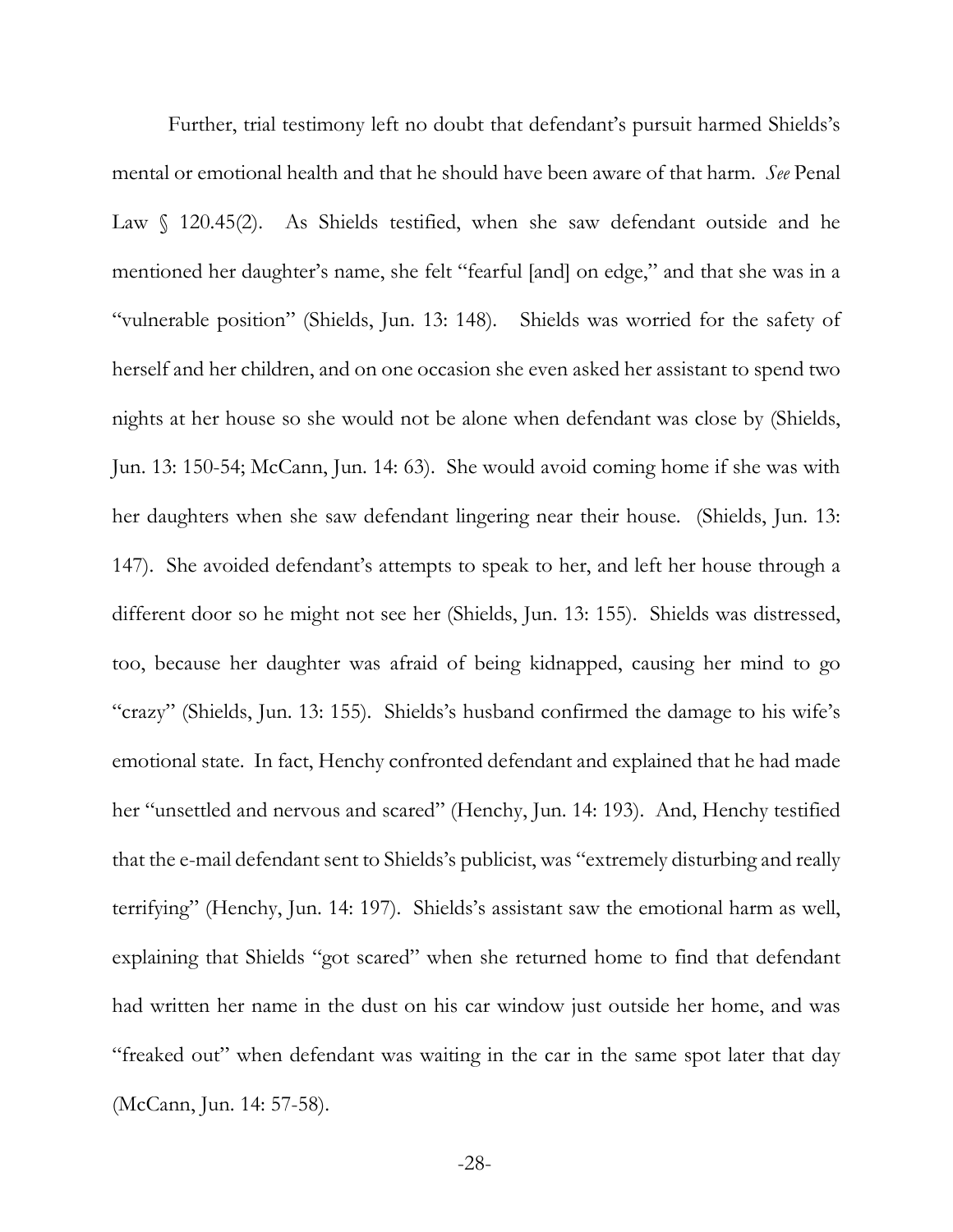This testimony, from multiple sources, was more than sufficient to establish the requisite harm to Shields's mental or emotional health, and the trial court was justified in finding that testimony credible. *See Carboy*, 37 Misc.3d at 84 (upholding stalking conviction under weight-of-the-evidence challenge based on victim's testimony about her emotional state).

Defendant maintains that Shields was "hypersensitiv[e]," a product of her experience with other fans (DB: 45). He asserts, therefore, that he had no reason to know she would be fearful (DB: 45). Instead, he contends that his actions were innocent and nonthreatening, and that there was no objective, reasonable basis for her fear (DB: 45-49). Defendant, however, ignores the obvious impact of his obsessive, angry, and sometimes threatening course of conduct. Indeed, defendant appears to assume that stalking behavior cannot create reasonable fear unless it includes direct threats of violence. But as discussed, case law and statutory language demonstrate otherwise. *See, e.g., Westwood*, 53 Misc.3d at 80; *Carboy*, 37 Misc.3d at 84; L. 1999, c. 635, § 2: Legislative intent (listing forms of stalking other than threats, such as following or writing to a victim, and stating that such conduct "often inflict[s] immeasurable emotional and physical harm" upon victims). Notably, an employee of Shields's security company confirmed the reasonableness of her fear, testifying that "there has never been a public figure stalker attack [in which the stalker] has threatened that person first" (Creter, Jun. 13: 123). Thus, defendant's assertions are at odds with the law and with the reality that Shields had good reason to believe she was in danger.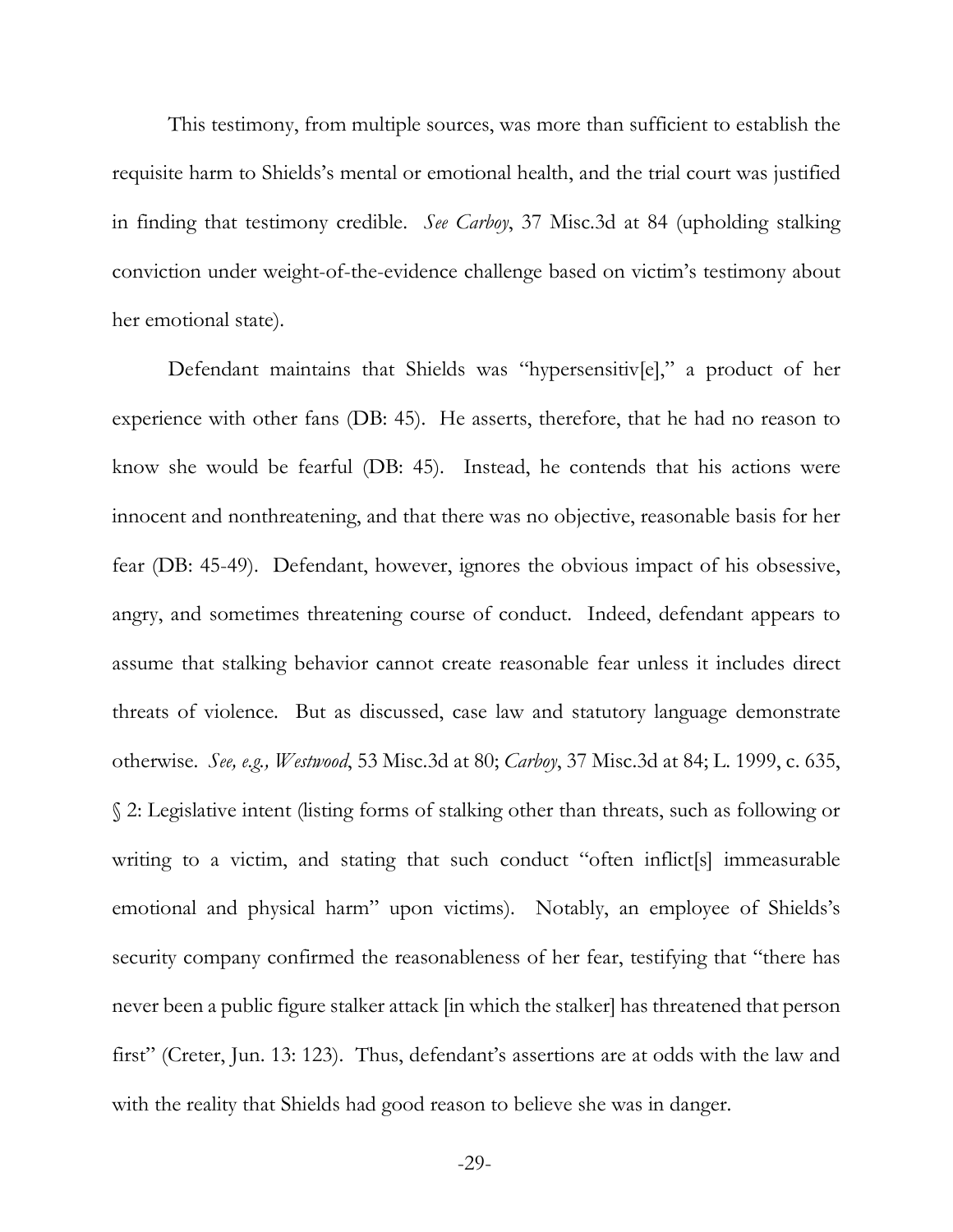Still, in an attempt to downplay the climate of fear that he created, defendant claims that his actions "did not become more threatening" between 2013 and 2015 (DB: 39). But defendant's guilt does not hinge on whether his actions became progressively "more threatening." Rather, the critical question is whether defendant hounded Shields for no legitimate reason, placing her in fear and causing emotional harm. As demonstrated, he clearly did so.

Further, contrary to defendant's claim, his actions did in fact become more threatening over time. For one thing, defendant visited Shields's home at least four times in late 2013, something that he had not done previously, at least as far as Shields knew. Those visits were startling, but his several contacts in 2014 and his frequent presence near her home, followed by his erratic behavior in front of her home in early May 2015, were nothing short of alarming. Defendant's actions became more threatening yet when he subsequently called her assistant a "faggy henchman," then proceeded to tweet about his Second Amendment rights and send an e-mail referring to an actress murdered by a stalker.

Defendant responds that Shields must not have felt fear or endured harm because she never hired a bodyguard or sought counseling due to defendant's conduct (DB: 41). But Shields did in fact have a security team, and she frequently relied on her personal assistants to protect her from defendant. Moreover, a stalking victim is not required to hire a round-the-clock bodyguard or seek counseling to prove her own fear

-30-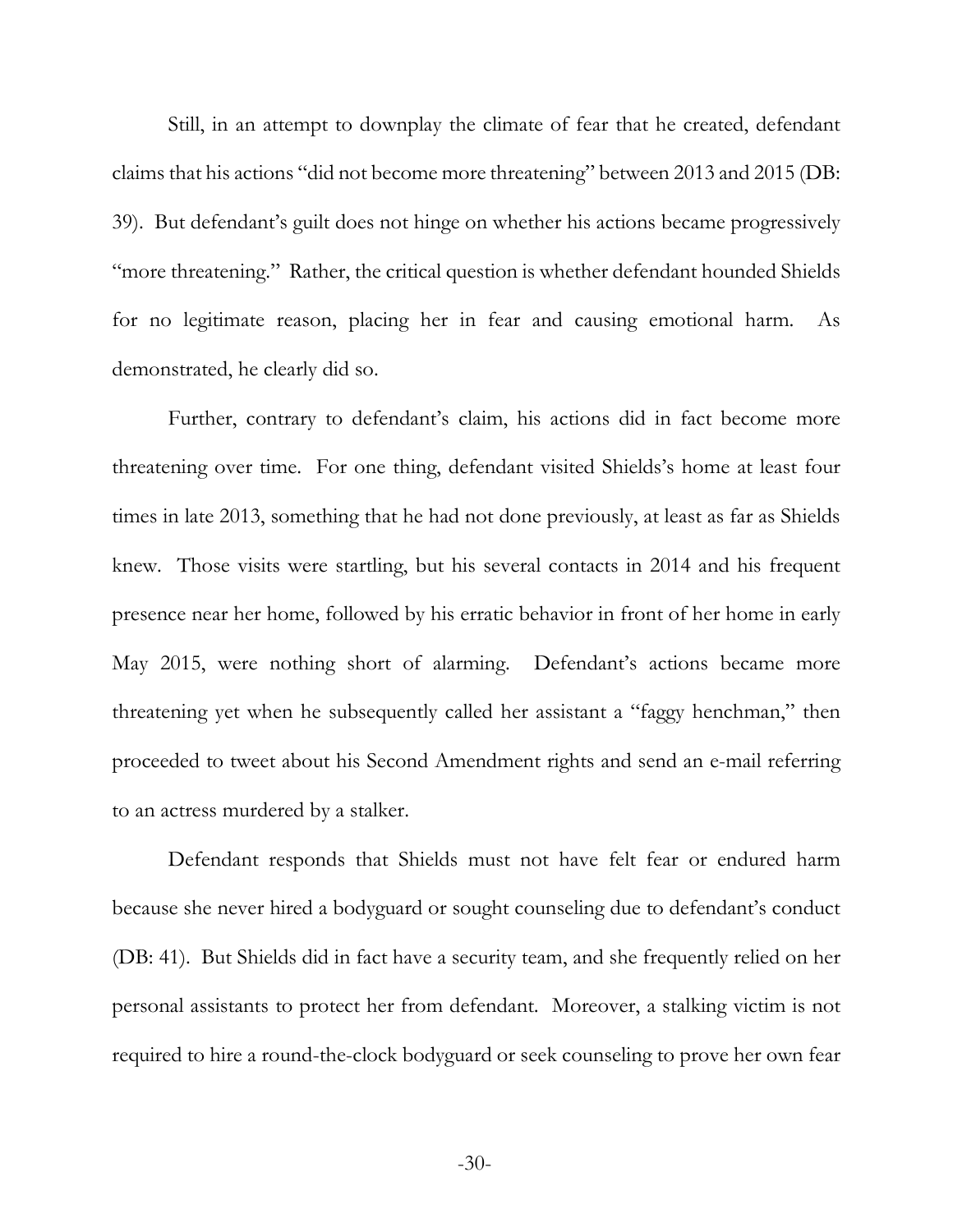and emotional anguish[.8](#page-35-0) Rather, a victim's testimony about "how defendant's actions . . . caused material harm to her mental or emotional health" is sufficient. *Carboy*, 37 Misc.3d at 84; *see also Chandler*, 20 Misc.3d 139 (A) at 1 (holding that "trier of facts could reasonably conclude that the communication was likely to cause annoyance or alarm" even in "the absence of any direct testimony") (internal quotation marks omitted). Indeed, defendant overlooks cases such as *Westwood*, 53 Misc.3d at 80, and *Carboy*, 37 Misc.3d at 84-85, in which courts have affirmed findings of fear or harm based on repetitive contact or unwanted and distasteful communications far less serious than what occurred here.

Finally, defendant claims that "it would [have been difficult for him] to know that his contacts were unwanted" because Shields was never unkind to him (DB: 29- 30). He maintains that the warnings from Zarara and Henchy were ambiguous, giving him no reason to believe his subsequent contacts would place Shields in fear. However, his characterizations of Shields's reaction to him, the warnings he received, and his own understanding of those warnings are flatly contradicted by the evidence. In that regard, when Shields saw defendant at her front steps on November 23, 2013, she said "No, no, no, no, no" and went quickly inside without speaking to him, despite the fact he was trying to give her a gift (Zarara, Jun. 14: 104). Just after that, Zarara instructed

<span id="page-35-0"></span> <sup>8</sup> Notably, a member of Shields's security team testified that full-time security would cost about five hundred thousand dollars per year (Creter, Jun. 13: 124).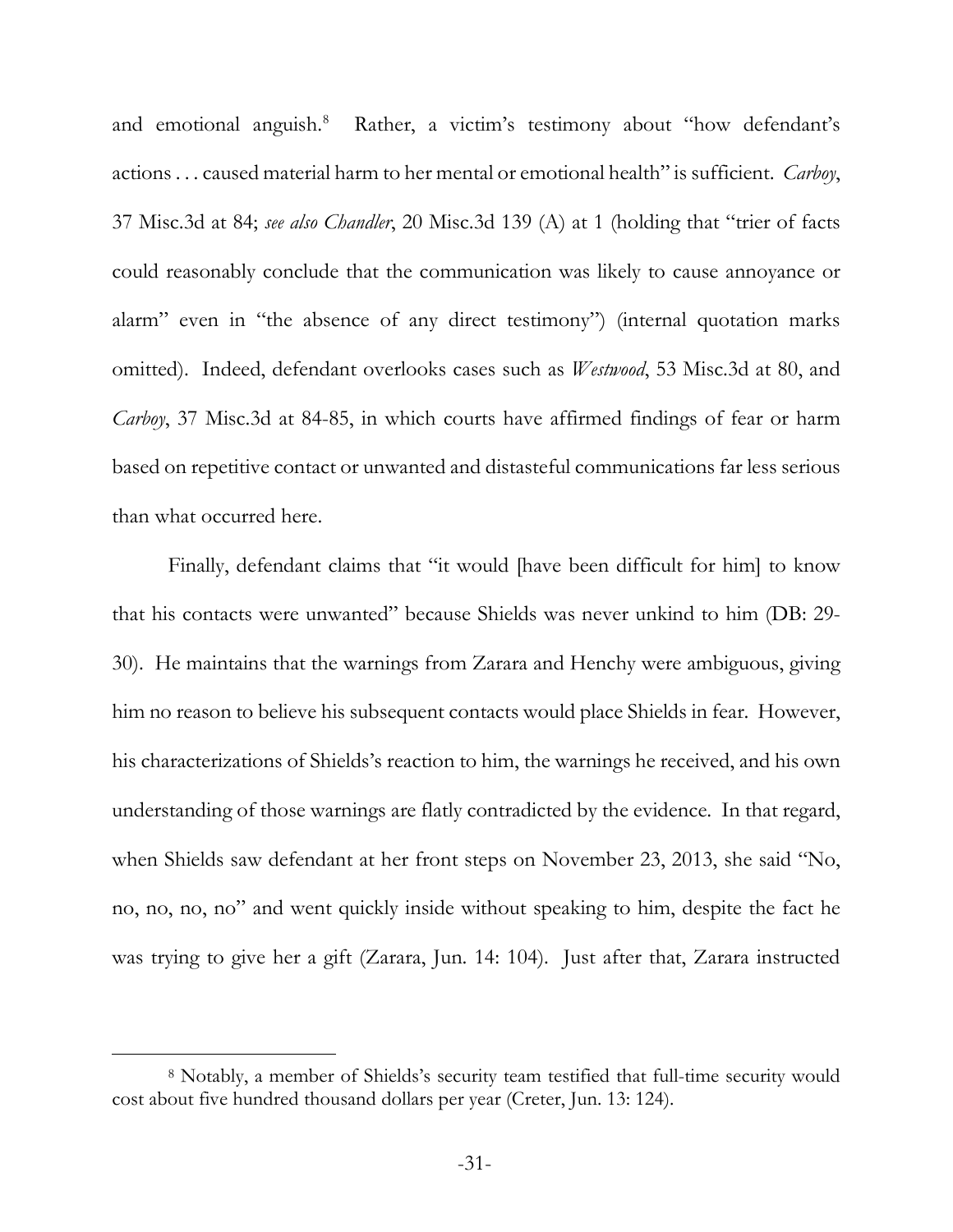defendant "not to contact anyone in [Shields's] house, it was inappropriate" (Zarara, Jun. 14: 187). Contrary to defendant's claim, Zarara did not send "mixed messages" merely because he tried to act "friendly" to defendant (DB: 30). Rather, his words were straightforward, and rudeness was not required to convey his meaning. Further, the fact that the request did not come from Shields herself does not mean Zarara's instructions lacked clarity (*see* DB: 30). Shields's effort to avoid interaction with defendant should have only made her fear more apparent. And of course, the state's anti-stalking law is intended to protect stalking victims, and certainly does not require those victims to personally confront stalkers who are frightening them. *See* L. 1999, c. 635, § 2: Legislative intent.

Defendant's version of events is even more implausible because he posted on Shields's WhoSay page just a few days after the November 23 incident, saying he "was horrified to hear saying hello was inappropriate," and "I love you — but you're better than this" (People's Exhibit 10) (11/2013 WhoSay Posts). These statements show that defendant understood Zarara's message and that he correctly believed that the message came from Shields herself. To make things even plainer, defendant told Henchy several months later that he had "spooked" Shields when he last saw her, and Henchy told defendant to "leave Brooke alone." Contrary to defendant's argument, this was in fact "a clear, unequivocal warning" (DB: 31). And, defendant's own words show that he understood the warning: he later wrote that he decided not to attend several of Shields's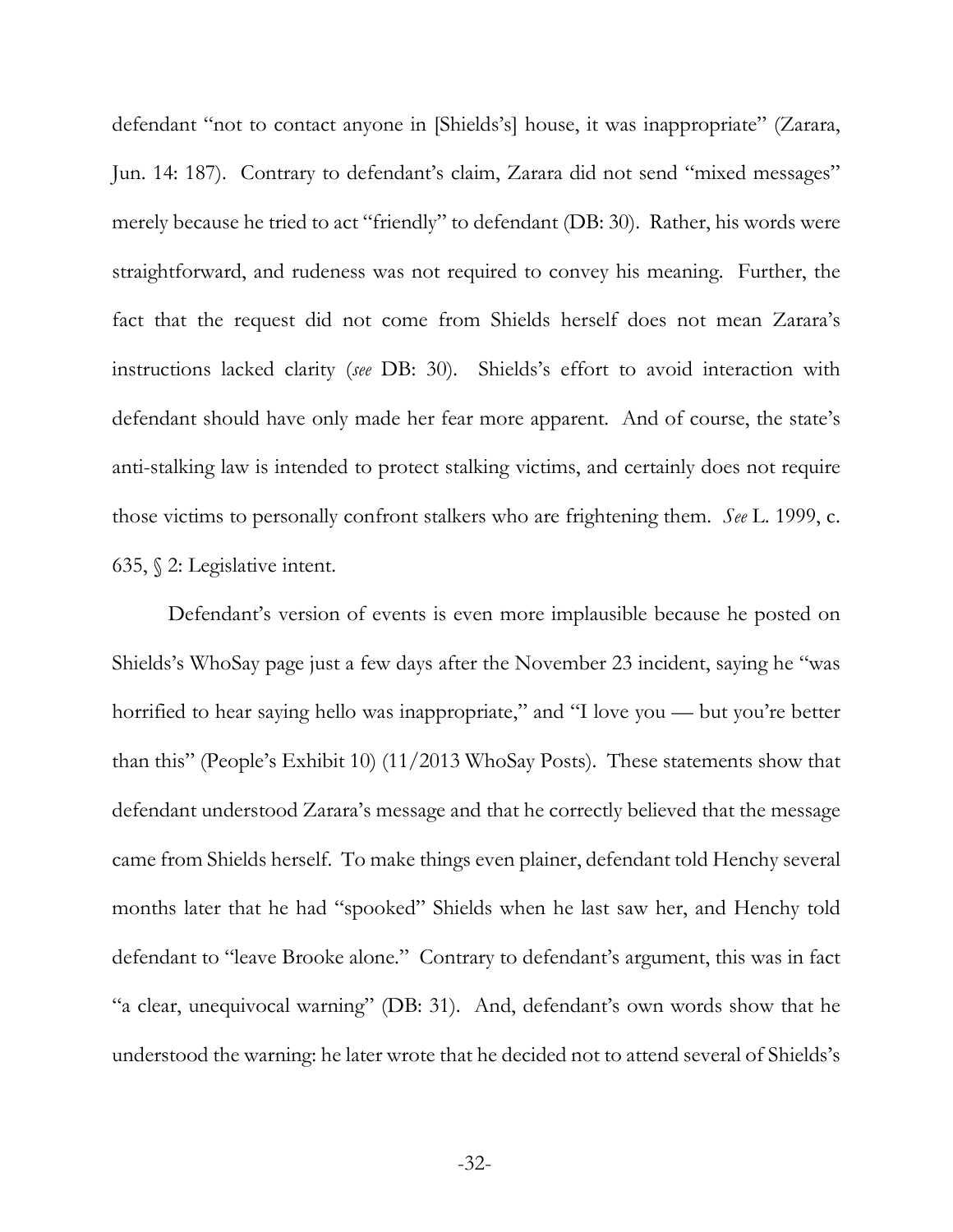events because of what Henchy said (People's Exhibit 7) (5/15/15 E-mail to Fritzo). Thus, defendant's claim that the warnings lacked clarity is thoroughly unconvincing.

For those same reasons, the evidence proved the element under  $\{(120.45(2)\})$ (Count 2) that defendant "was previously clearly informed to cease" his conduct. As discussed, there is no doubt that both Zarara and Henchy clearly warned defendant, and that he continued his actions after those warnings. Further, defendant was warned a third time by the police on May 6, 2015, and continued his course of conduct by walking by Shields's house, tweeting about his Second Amendment rights within a string of tweets that referred to Shields and her mother, and sending an emotional email to Shields's publicist that referenced an actress's murder. Notably, too, defendant did not preserve any argument that the People failed to show he was clearly informed to cease his conduct, as he did not raise that claim in his motion for a trial order of dismissal (T Jun. 14: 263-85). *People v. Hawkins*, 11 N.Y.3d 484, 493 (2008) (sufficiency claim was unpreserved when trial counsel's general objection "did not alert the trial court to the argument now being advanced"); *Gray*, 86 N.Y.2d at 19 ("[E]ven where a motion to dismiss for insufficient evidence was made, the preservation requirement compels that the argument be specifically directed at the alleged error.") (internal quotation marks omitted).

#### B.

The same evidence soundly proved defendant's guilt of the two harassment counts. In that regard, to convict defendant of Harassment in the First Degree under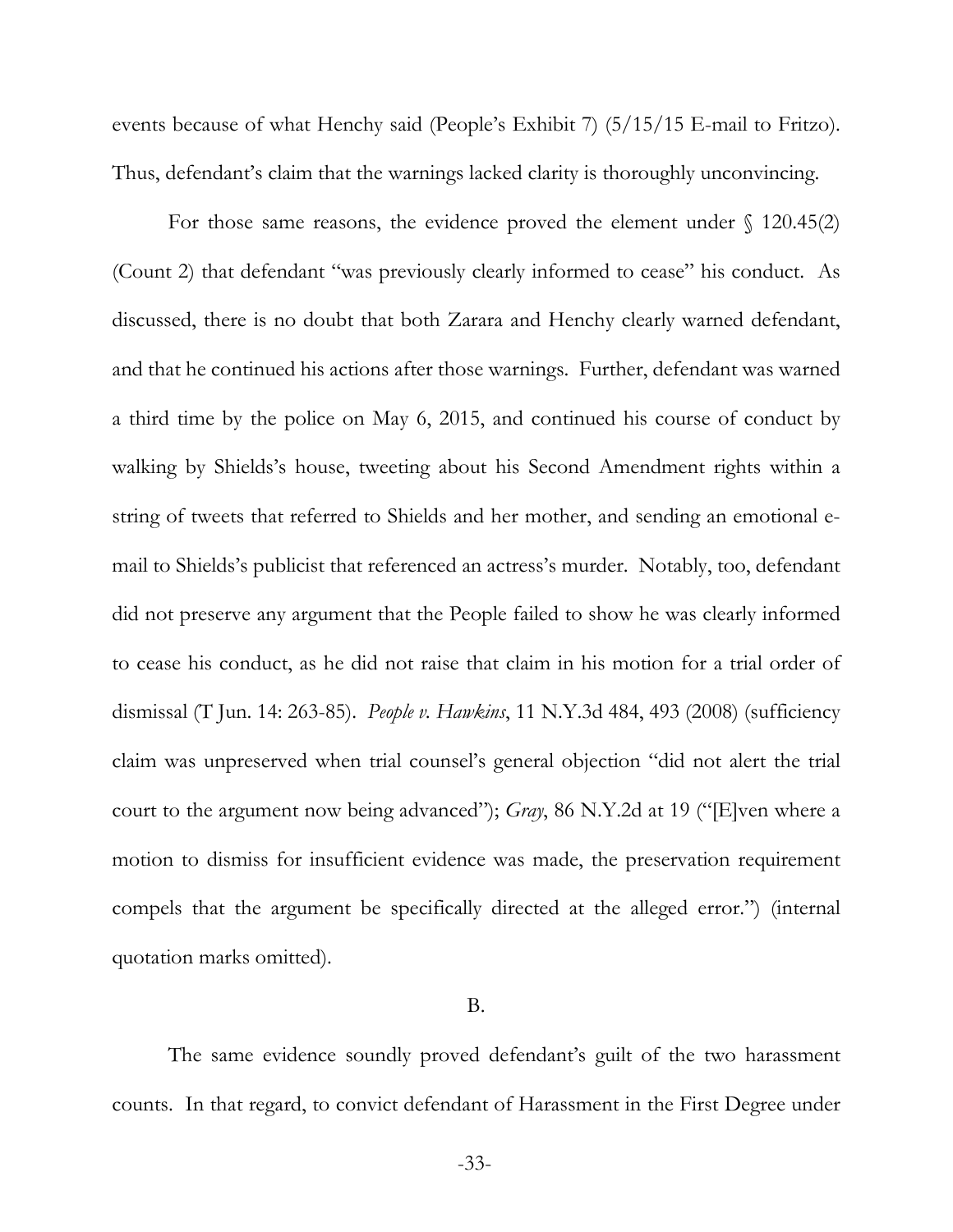Count 3, the court had to find that he "intentionally and repeatedly harasse[d] another person . . . by engaging in a course of conduct or by repeatedly committing acts which place[d] such person in reasonable fear of physical injury." Penal Law § 240.25. In addition, defendant was guilty of second-degree harassment under Count 4 if he intended to "harass, annoy, or alarm" the victim and "engage[d] in a course of conduct or repeatedly commit[ted] acts which alarm[ed] or seriously annoy[ed] such other person and which serve[d] no legitimate purpose." Penal Law § 240.26(3).

As demonstrated above, defendant engaged in a "course of conduct" that served no legitimate purpose and placed Shields "in reasonable fear of physical injury" and "seriously annoy[ed]" her. The People also proved that defendant acted with the intent required for a harassment conviction.

A person acts intentionally when his "conscious objective" is to engage in the proscribed conduct or to cause a certain result. Penal Law § 15.05(1); *see also People v. Tiffany*, 186 Misc.2d 917, 921 (Crim. Ct. N.Y. County 2001). Further, the factfinder may "infer that a defendant intended the natural and probable consequences of his acts."" *People v. Barboni*, 21 N.Y.3d 393, 405 (2013) (quoting *People v. Bueno*, 18 N.Y.3d 160, 169 (2011)). Importantly, and pertinent here, "[i]ntent to harass, annoy, or alarm may, and often must be, inferred from the conduct complained of itself." *People v. Graziano*, 11 Misc.3d 137 (A) at 2 (App. Term 2d Dept., 9th & 10th Jud. Dists. 2006); *see also People v. Bracey*, 41 N.Y.2d 296, 301 (1977) (explaining that intent "can be inferred from the act itself" or "from the defendant's conduct and the surrounding circumstances")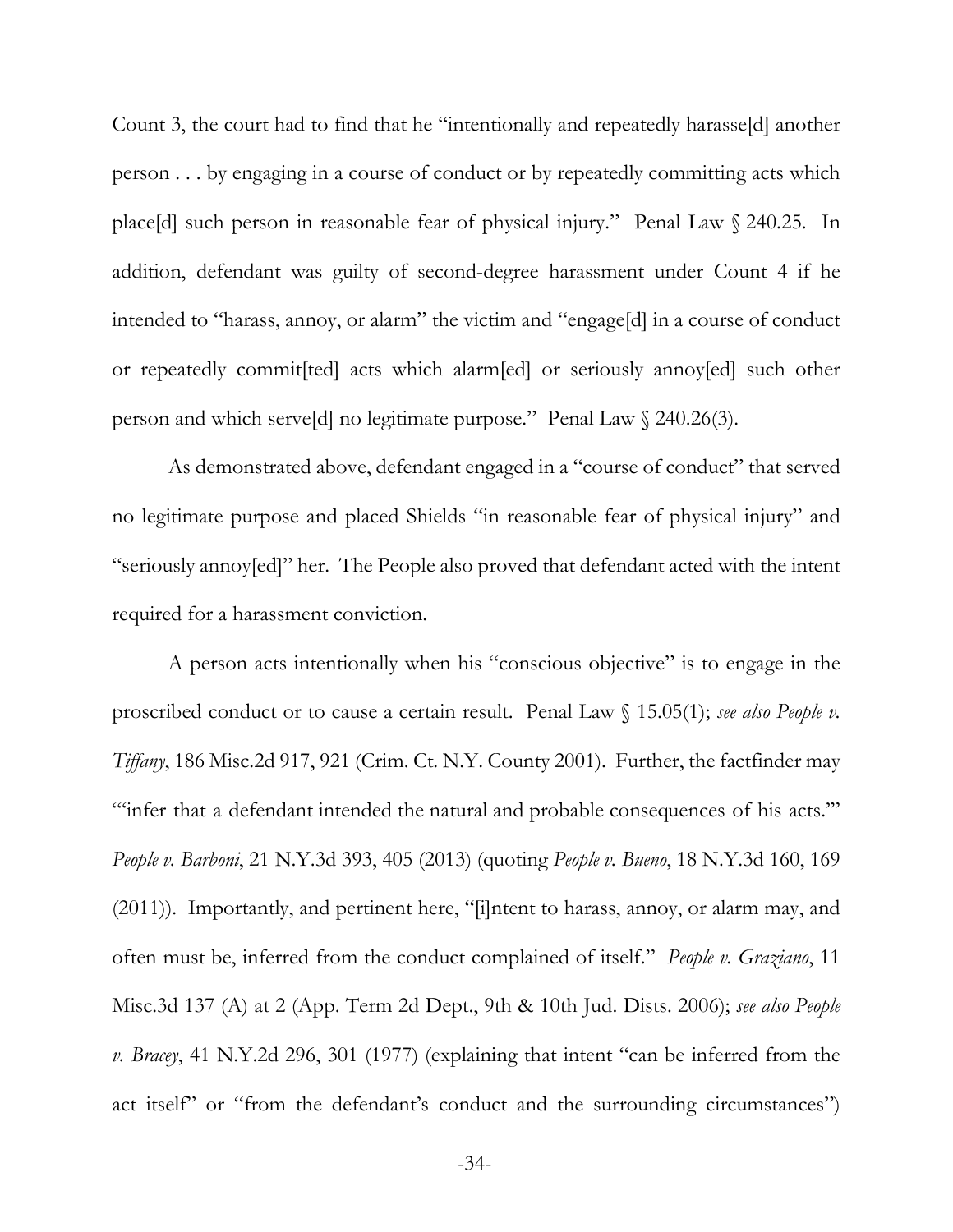(internal quotation marks omitted). For example, in *Reiss v. Reiss*, "intent to commit harassment in the second degree was properly inferred" when the respondent, a fortyfour year old man, lay on his mother's living room floor for a day and a half. 221 A.D.2d 280, 280 (1st Dept. 1995). Likewise, in *People v. Little*, the Court upheld the defendant's harassment conviction when the evidence showed "he intended to harass, annoy, threaten or alarm [the victim] by communicating with her by telephone in a manner likely to cause her annoyance or alarm." 14 Misc.3d 70, 72 (App. Term 2d Dept. 2006); *see also People v. Hawkins*, 1 Misc.3d 905 (A) at 3 (Crim. Ct. N.Y. County 2003) (finding defendant acted "with intent to cause public inconvenience, annoyance, or alarm" when he was observing a dice game on the street and "obstructed pedestrian traffic by blocking the front door of the premises").

Here, the trial court properly found that defendant intended to harass Shields and her family. As discussed in Part A. above, defendant was told to stay away from Shields, her house, and her family. Though he knew she felt his approach was "inappropriate," he ignored the warnings and decided to continue to go to Shields's house. After more visits, he even acknowledged to Henchy that he had "spooked" Shields, and was told once more to leave her alone. But even after that, he invented reasons to see her, send messages to her, and speak to her outside her house, and he even walked by her house just hours after the police told him to stay away. His shifting reasons for these actions showed they were simply a ruse to get close to Shields, and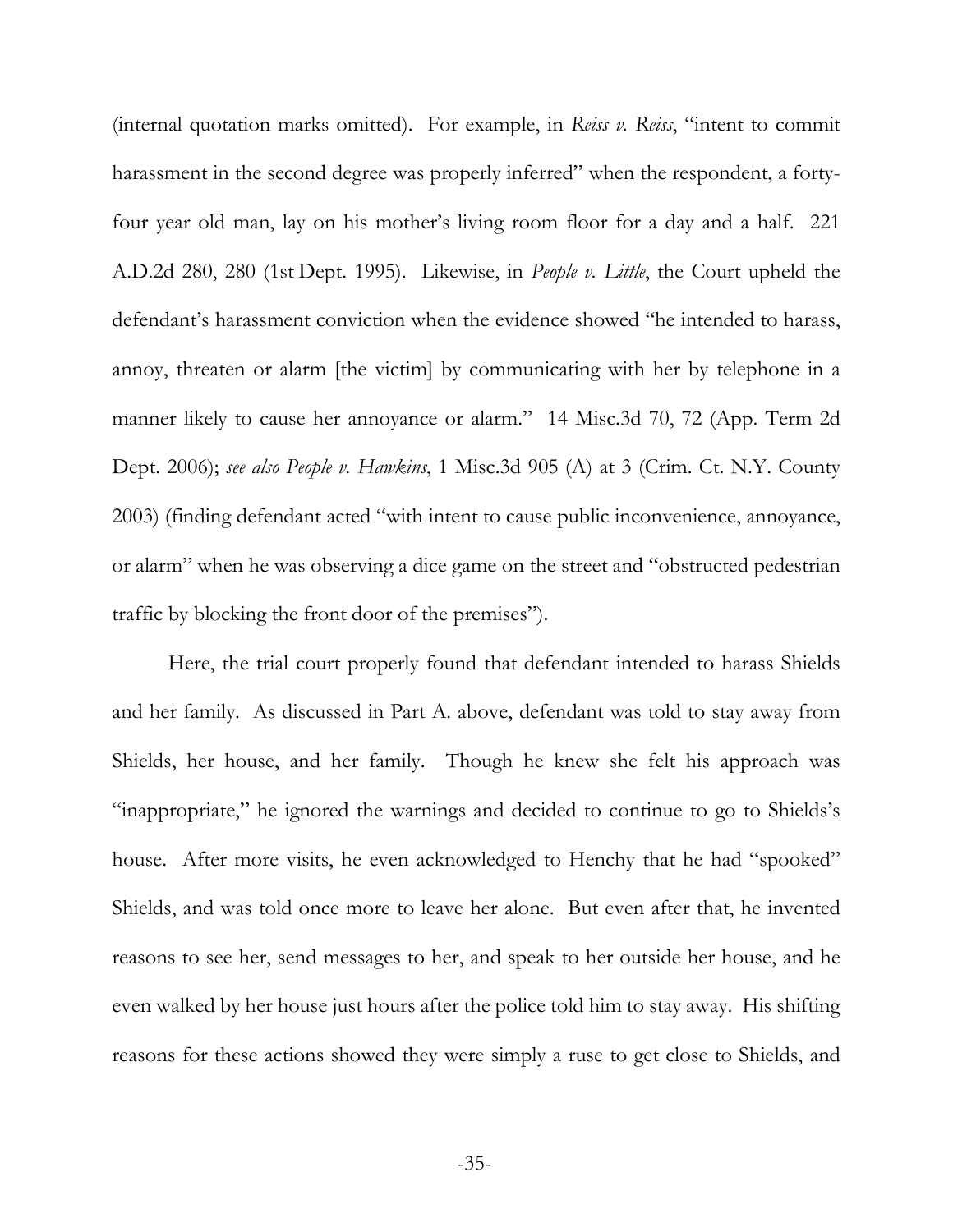the trial court properly inferred that he acted with the requisite intent to be convicted of both counts of harassment.

Indeed, given defendant's anger at being rebuffed by Shields — and his repeated, continuous attempts to contact her nonetheless — the judge properly rejected defendant's contention that he "genuine[ly]" believed he had a connection with Shields (DB: 42).

Next, defendant cites several cases in support of his claim that Shields did not reasonably fear physical injury — an element of first-degree harassment (DB: 43-44). Those cases, however, are inapposite. For instance, in *People v. Demisse*, 24 A.D.3d. 118 (1st Dept. 2005), the defendant was convicted of first-degree criminal contempt and second-degree aggravated harassment for making "repeated declarations of love" (that were never hostile) on the telephone and in writing. The Court held that the evidence was insufficient to support the first-degree contempt conviction because it did not show that the declarations of love were intended to place the victim in reasonable fear of injury. *Id.* at 119. But critically, in *Demisse*, an element of the first-degree contempt charge under Penal Law  $\S$  215.51(b)(iii) was that the defendant intended or attempted to place the victim in fear of physical injury. Here, however, as is evident from the plain language of the first-degree harassment statute, Penal Law § 240.25, the trial court was required to find only that defendant intended to harass Shields, and that the harassment caused a reasonable fear of injury. *See* 35 N.Y. Jur. 2d Criminal Law: Principles and Offenses § 431 (noting that a harassment charge can be proven "irrespective of whether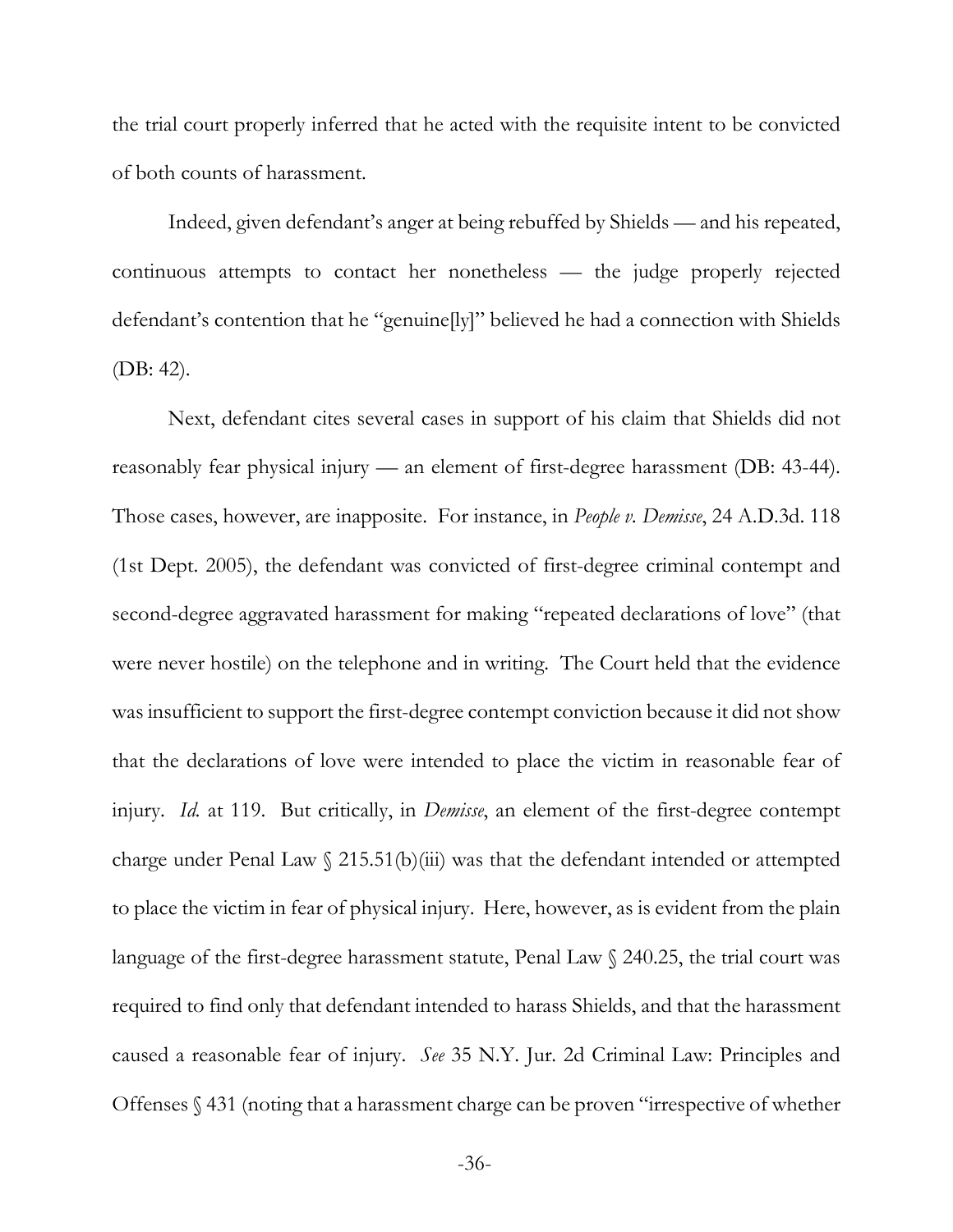the actor intended to cause such fear" of physical injury); William C. Donnino, McKinney's *Practice Commentaries*, § 240.25 (noting absence of intent to cause fear element in harassment statute, and that conviction "requires an intent to harass with a consequence of the actor's conduct being" reasonable fear). Thus, the analysis in *Demisse* about the defendant's intent to cause fear is irrelevant here. Notably, too, the *Demisse* Court upheld the defendant's conviction of second-degree aggravated harassment, which, similar to the second-degree harassment charge here, required the People to show that the defendant acted "with intent to harass, annoy, threaten, or alarm." Penal Law § 240.30 (2003); *see Demisse*, 24 A.D.3d at 119.In any event, here, unlike in *Demisse*, defendant approached the victim in person at her home on multiple occasions, and rather than simply declaring his love, he made hostile comments about Shields, used a homophobic slur, repeatedly brought up her daughter, and referred to his Second Amendment rights and to an actress killed by a stalker.

Similarly, this case contrasts starkly with *People v. Corichi*, where a first-degree harassment conviction was overturned because the defendant had never "directly approach[ed] or [spoken] to complainant," but merely danced and "bang[ed] drumsticks in the air as he listened to a Walkman" while standing twenty-five feet away from a store's window. 195 Misc.2d 518, 519 (App. Term 1st Dept. 2003). Here, of course, defendant approached and wrote to Shields on many occasions. His face-to-face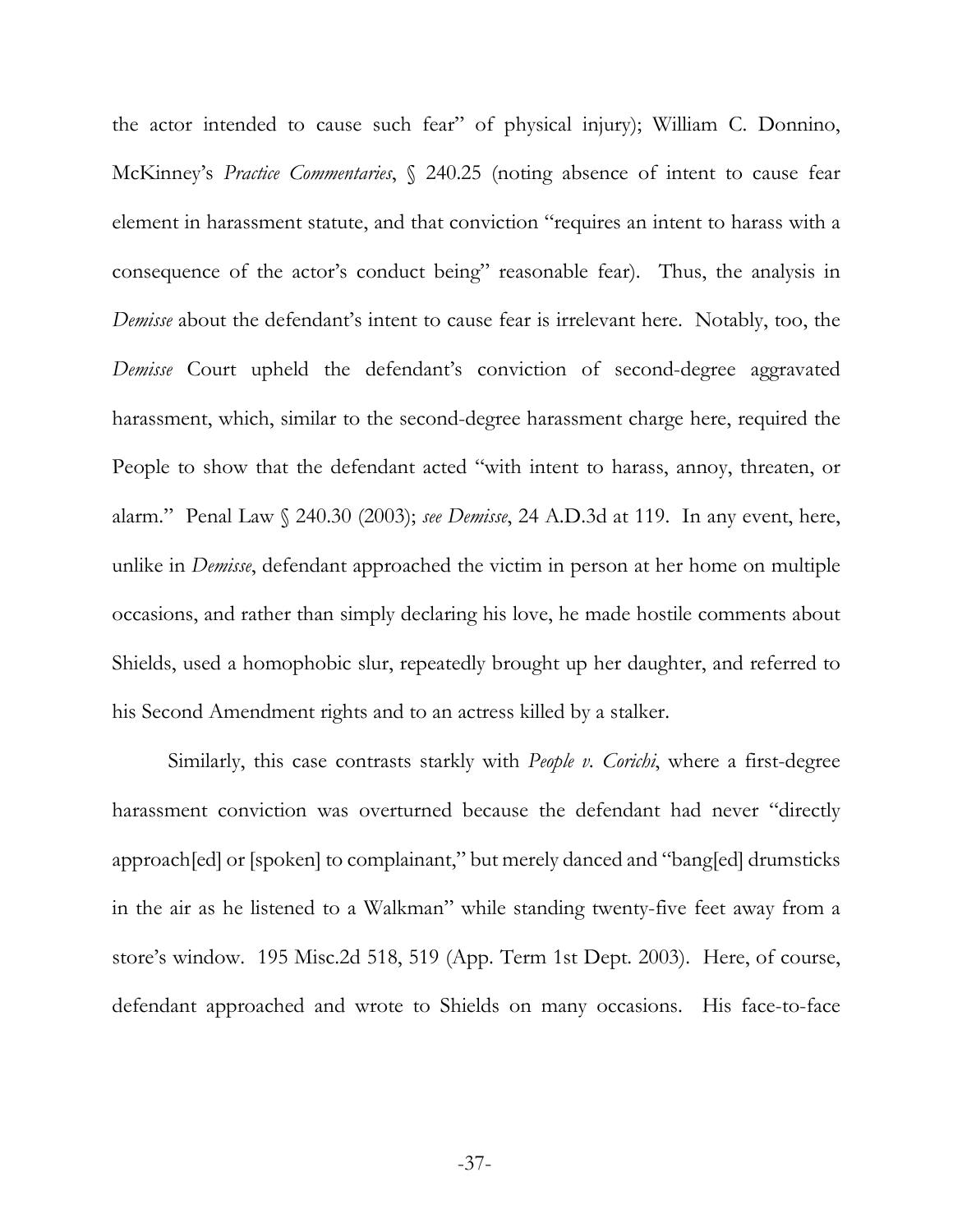approaches to Shields, and his troubling communications, unequivocally proved that he intended to harass her.<sup>[9](#page-42-0)</sup>

#### C.

Defendant also contends that his e-mail and other online messages should not have been considered as part of the proof of his guilt. He claims that his communications were speech protected by the First Amendment, and that they could not be used as evidence in a criminal case unless they rose to the level of "true threats" (DB: 33). This claim, however, is unpreserved. Moreover, defendant misunderstands the law.

First, defendant did not preserve his First Amendment claim at trial, so it should not be reviewed on this appeal. The preservation requirement is not lifted for constitutional claims, including First Amendment claims. *See People v. McDowd*, 22 A.D.3d 688 (2d Dept. 2005) (First Amendment challenge to harassment conviction unpreserved); *see generally People v. Smith*, 54 Misc.3d 141 (A) (App. Term 1st Dept. 2017) ("'The unconstitutionality of a statute is not exempt from the requirement of preservation.'") (quoting *People v. Scott*, 126 A.D.3d 645, 646 (1st Dept. 2015)).

<span id="page-42-0"></span> <sup>9</sup> Defendant also cites *People v. Watson*, 32 A.D.3d 1199 (4th Dept. 2006), a case in which the Appellate Division affirmed the trial court's dismissal of two stalking charges. *Watson* is unhelpful to defendant because in that case, unlike here, the victims "testified that they were not afraid for their physical safety" and had never told the defendant to stop his behavior. *Id.* at 1201. Likewise, *Venson* is easily distinguishable from this case; as described above, the defendant there engaged in only a few ambiguous acts that lacked the disturbing and repetitive nature of defendant's acts that were proven at trial. 47 Misc.3d at 94.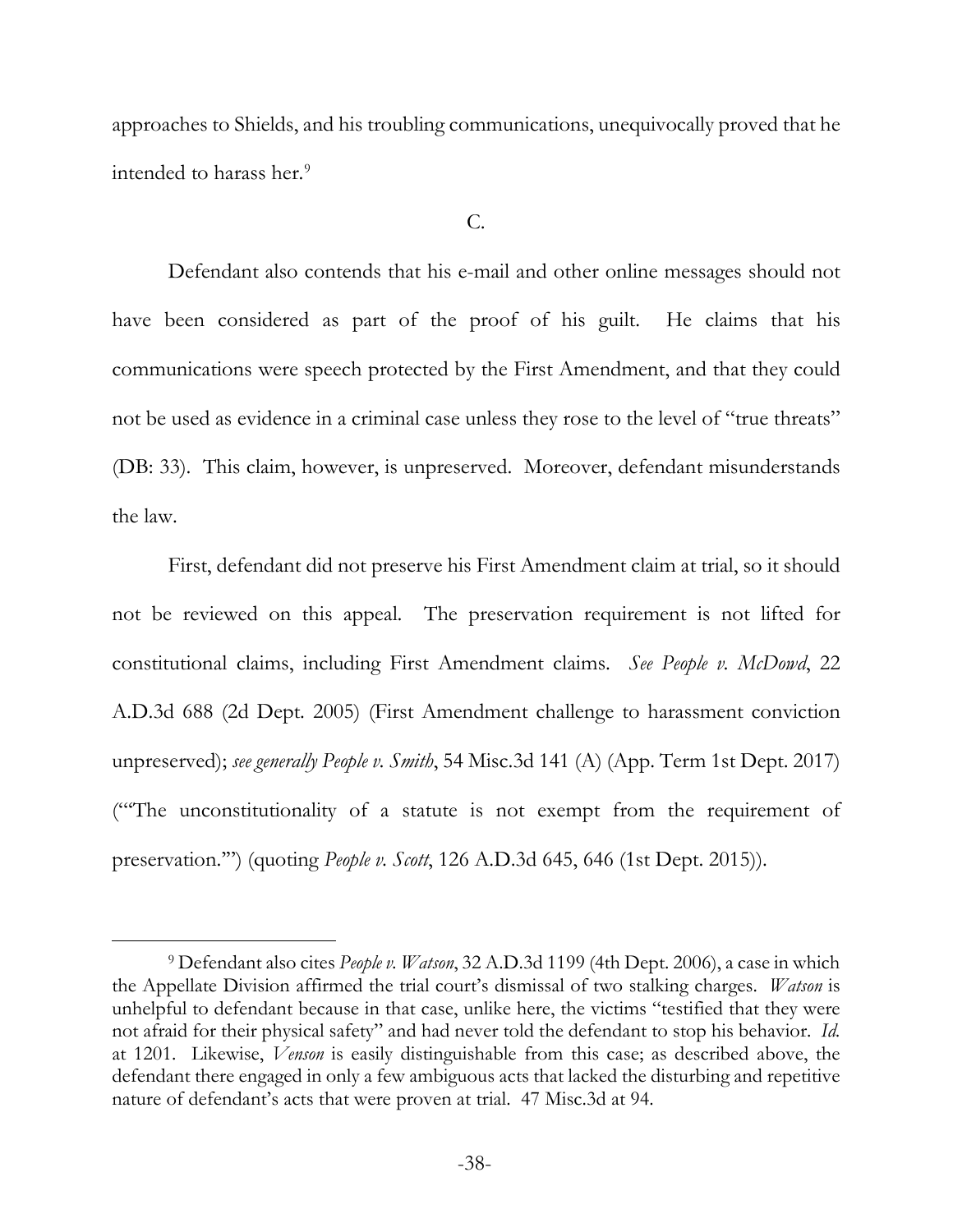Defendant's argument fails on its merits as well. The First Amendment does not give individuals a right to harass or intrude on the privacy of others simply because they use words to do so. In that regard, a statute that proscribes "conduct" does not infringe a defendant's First Amendment right simply because that conduct involves communication. *People v. Shack*, 86 N.Y.2d 529, 535 (1995). In *Shack*, the Court of Appeals upheld the defendant's conviction of Aggravated Harassment in the Second Degree for making repeated, harassing telephone calls that had no "legitimate" communicative purpose. *See id.*; Penal Law § 240.30(2). The Court explained that by excluding "legitimate" communication from its ambit, the statute appropriately penalized "conduct," which was not protected speech. *See Shack*, 86 N.Y.2d at 535.

Further, in *Shack*, the Court of Appeals explained that even if the statute could be construed to proscribe some speech, that would not render it overbroad. *See id.* at 535-36. The Court observed that the right to free speech does not "'give absolute protection to every individual to speak whenever or wherever he pleases, or to use any form of address in any circumstances that he chooses.'" *Id.* at 535 (quoting *Cohen v. California*, 403 U.S. 15, 19 (1971)). Rather, "a person's right to free expression may be curtailed" if another person's "'privacy interests are being invaded in an essentially intolerable manner.'" *Id.* at 535-36 (quoting *Cohen*, 403 U.S. at 21); *see People v. Seitz*, 44 Misc.3d 1226 (A) at 2 (Crim. Ct. N.Y. County 2014) (noting that the Court of Appeals has upheld laws that "criminalize conduct, even if speech might be a component of the offense").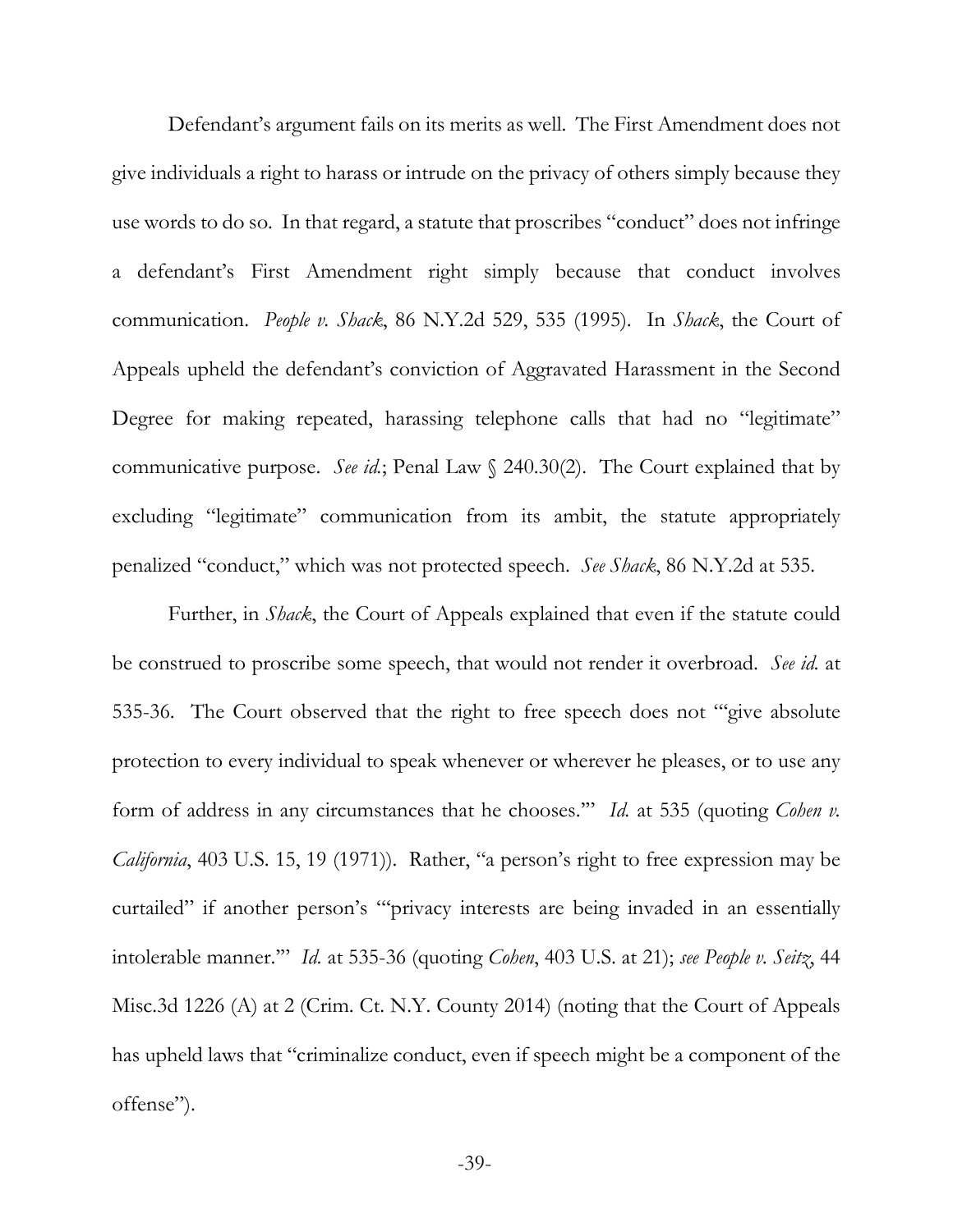By contrast, statutes that target "pure speech" — as opposed to "conduct" must be limited to communications involving "fighting words, true threats, incitement, obscenity, child pornography, fraud, defamation or statements integral to criminal conduct." *People v. Marquan M.*, 24 N.Y.3d 1, 7 (2014). For that reason, statutes that potentially sweep a large amount of "pure speech" in their ambit have been invalidated as unconstitutionally vague or overbroad. *See id.* at 9-10 (cyberbullying statute swept up a "broad spectrum of speech" and "encroached on recognized areas of protected free speech"); *People v. Golb*, 23 N.Y.3d 455, 467 (2014) (second-degree aggravated harassment statute criminalized "any communication that ha[d] the intent to annoy"); *People v. Dietze*, 75 N.Y.2d 47, 52 (1989) (statute targeting "abusive language intended to annoy" did not include "constitutionally necessary limitations on its scope") (internal quotation marks omitted).

Here, applying these standards, defendant's newfound First Amendment challenge lacks merit. Of course, as discussed, the stalking and harassment statutes at issue here all required either repeated acts or a "course of conduct" — defendant was not convicted based on pure speech. And, critically, New York courts have upheld stalking and harassment convictions even when part of the criminal conduct at issue included speech or other expressive activity that did not rise to the level of true threats or "fighting words." For example, in *Carboy*, the defendant was convicted of stalking in part because he made t-shirts displaying degrading photographs of the victim accompanied by "derogatory, vulgar or suggestive comments." 37 Misc.3d at 84. The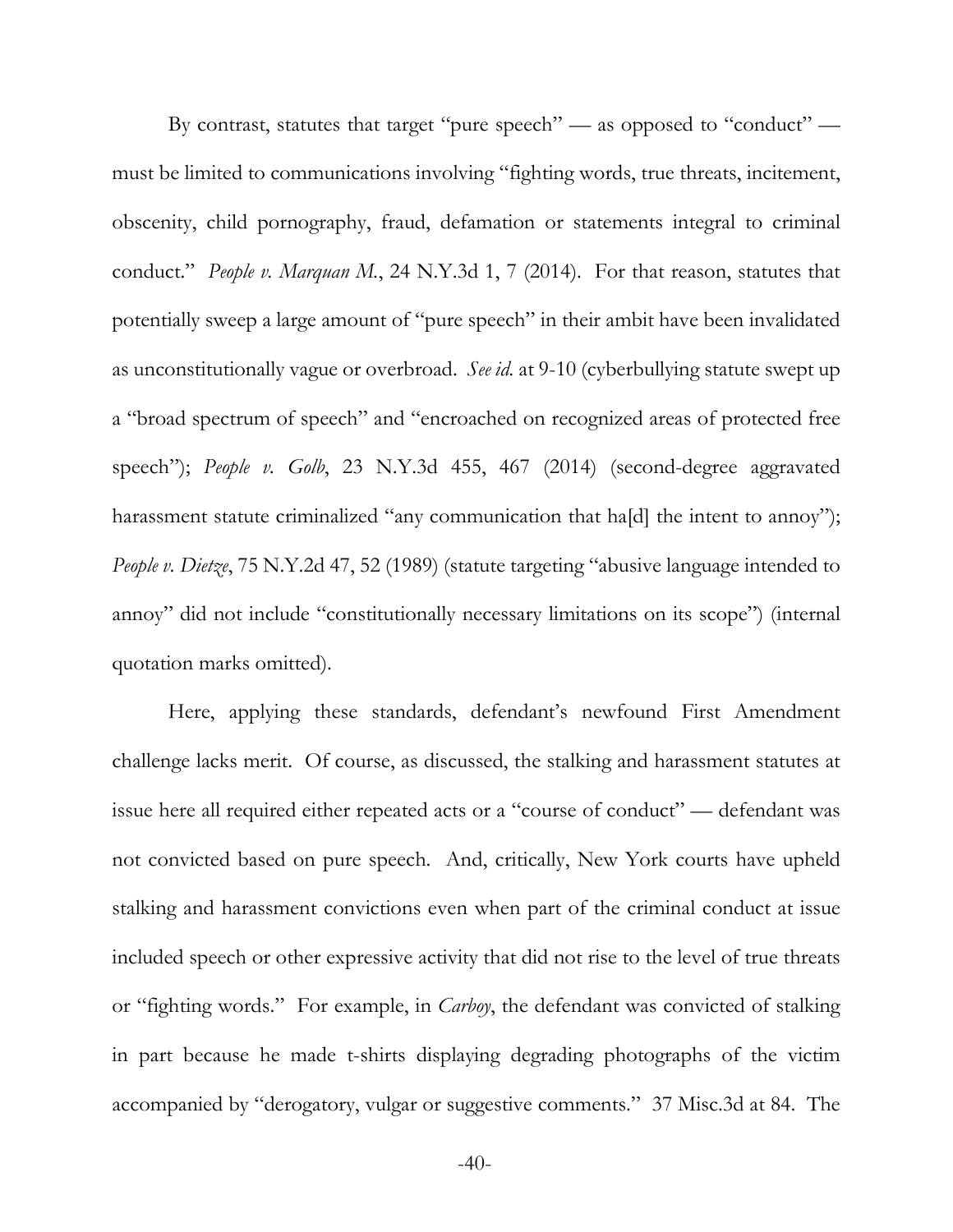Court rejected his First Amendment argument "because defendant's criminal liability arose not from his expression of speech but from his repetitive trespass upon the complainant's privacy." 37 Misc.3d at 86. In *People v. Dixon*, the defendant was charged with stalking and harassment after he repeatedly called the victim at her workplace and told her that he would come to speak to her in person if she would not speak to him on the phone. 44 Misc.3d 1216 (A) at 1 (Crim. Ct. N.Y. County 2014). The court denied the defendant's motion to dismiss, noting that his actions were "a form of stalking — akin to repeatedly making unwanted appearances outside another person's residence . . . that is clearly not protected by the First Amendment." *Id.* at 4; *see also Dennis v. Napoli*, 148 A.D.3d 446, 447 (1st Dept. 2017) (rejecting argument that comments concerning plaintiff's sexual habits were constitutionally protected, because they "unnecessarily intrude[d] upon [plaintiff's] right to privacy"); *People v. Brown*, 61 A.D.3d 1007, 1009 (3d Dept. 2009) (rejecting First Amendment challenge to stalking and harassment convictions based on phone call that did not include threats).

Here, as detailed exhaustively above, defendant's convictions arose from a course of conduct that involved intolerable intrusions on Shields's privacy. In that regard, he approached Shields's front door at least four times, camped out on her street with no purpose other than to see her, waited outside her home in his car, even writing her name on his car window, gave her unwanted gifts, and confronted her at one of her public events. Indeed, it is not surprising that defendant failed to raise a First Amendment challenge below, because, as in the cases discussed above, "his liability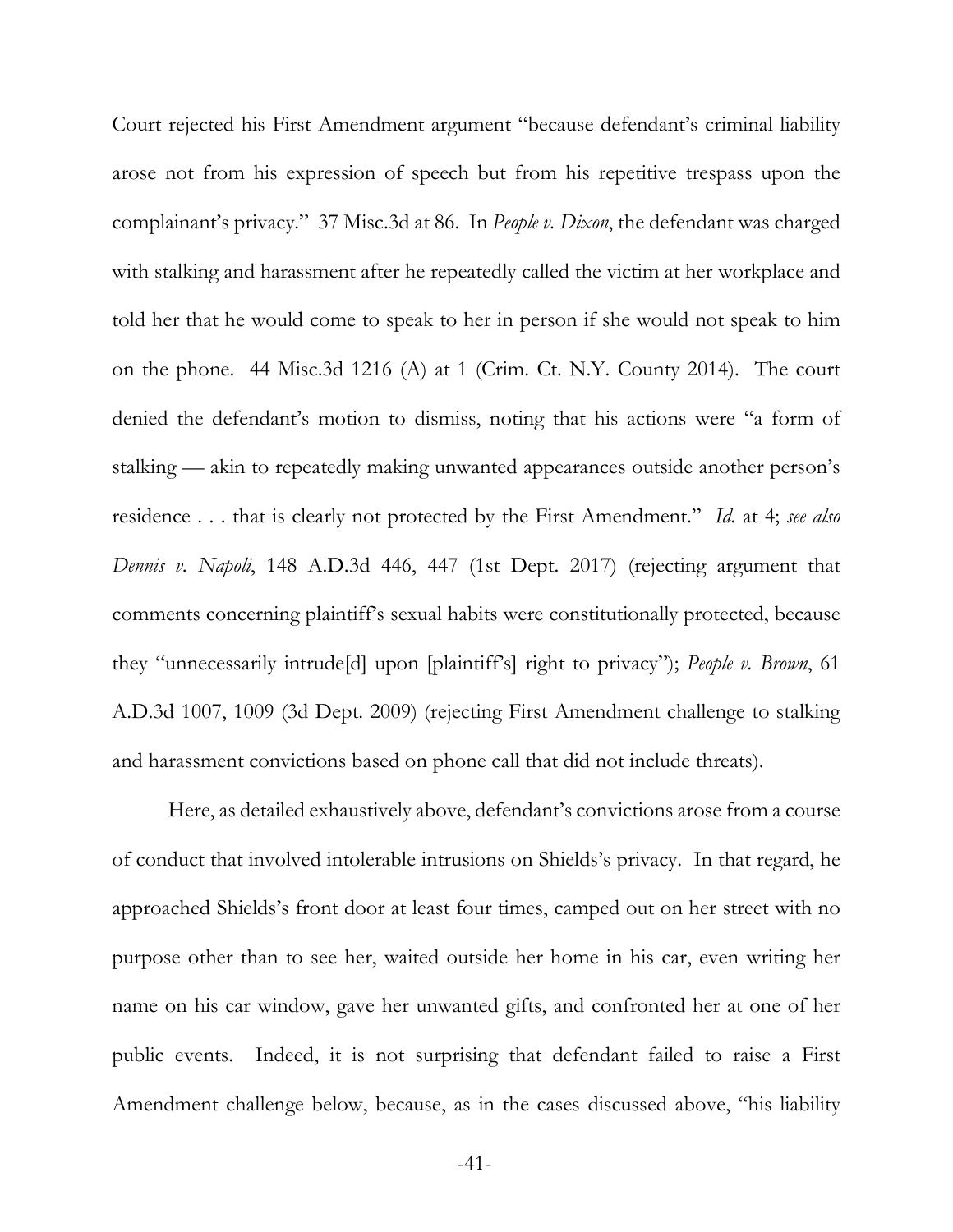arose not from his expression of speech but from his repetitive trespass upon the complainant's privacy." *Carboy*, 37 Misc.3d at 86.

Further, defendant's claim fares no better simply because his actions included some communications. Defendant had no First Amendment right to bombard Shields with a steady stream of public and private messages — some of which included abusive language and veiled threats. Notably, defendant was not expressing ideas on matters of public concern. Instead, his posts and messages were intensely personal: he claimed to know Shields's whereabouts, made repeated efforts to establish a personal relationship with her, and acted as if they did in fact have a personal bond. He expressed frustration and annoyance at Shields's rejection of him, publicly calling her a "bully." He even tweeted about his Second Amendment rights and referenced an actress murdered by a stalker. This was not protected speech; it was stalking and harassment, pure and simple.

Notably, too, defendant's online posts about Shields were properly received as evidence for an independent reason: they demonstrated that defendant knew his contacts were unwelcome and added to Shields's reasonable fear of harm. As explained, defendant's posts showed that he knew Shields had rejected him, and his angry rants created a climate of fear — whether or not his references to guns and a murdered actress qualified as a "threat." Of course, "the First Amendment does not prohibit the evidentiary use of speech to establish the elements of a crime or to prove motive or intent." *People v. Ferhani*, 37 Misc.3d 1232 (A) at 7 (Sup. Ct. N.Y. County 2012) (quoting *Wisconsin v. Mitchell*, 508 U.S. 476, 489 (1993)). Here, therefore, defendant's online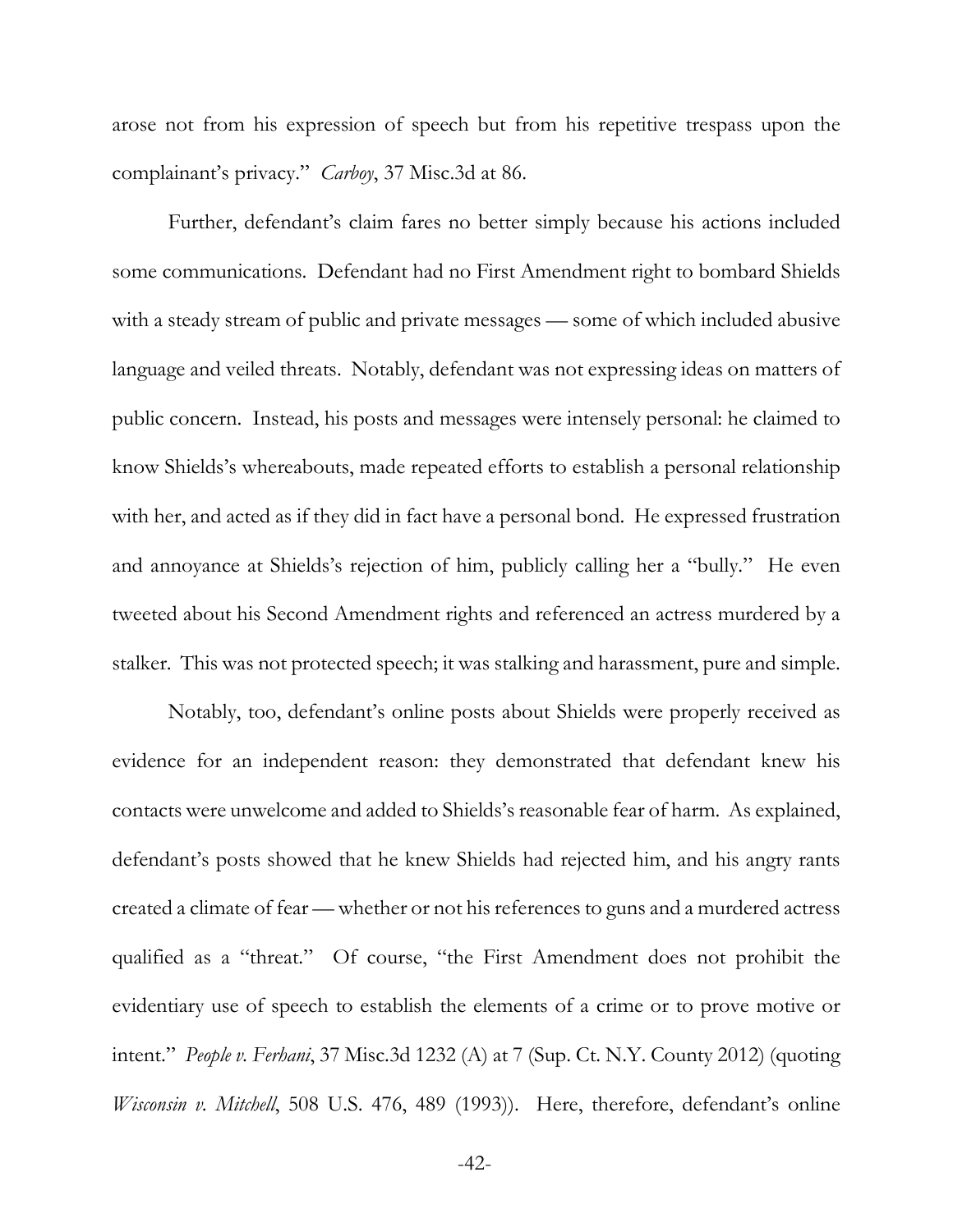communications were properly used as evidence that his repeated efforts to approach Shields were intentional, unwelcome acts that created a climate of fear. *See also People v. Williams*, 45 Misc.3d 1202 (A) at 3 (Crim. Ct. N.Y. County 2014) (rejecting First Amendment challenge to using content of telephone call to prove harassment charge because "[i]t is no different than examining the content of a robbery note to determine whether the taking of property was forcible").

\* \* \*

In sum, compelling evidence proved that defendant was guilty of stalking and harassment. Indeed, defendant repeatedly hounded Shields for no legitimate reason, for an extended period of time. Notably, too, on this Court's sufficiency and weightof-the-evidence review, it must view the evidence in the light most favorable to the prosecution, and accord great deference to the factfinder below. Defendant's arguments all ask this Court to ignore that standard, and instead to simply believe his claims that each of his various excuses for contacting Shields was legitimate. Similarly, he asks the Court to discredit multiple witnesses' testimony about Shields's fear and believe that the multiple warnings were insufficient to convey a simple message: to "leave Brooke alone." Simply put, the trial court's factual findings were well supported by the evidence, and there is no basis for disturbing defendant's convictions.